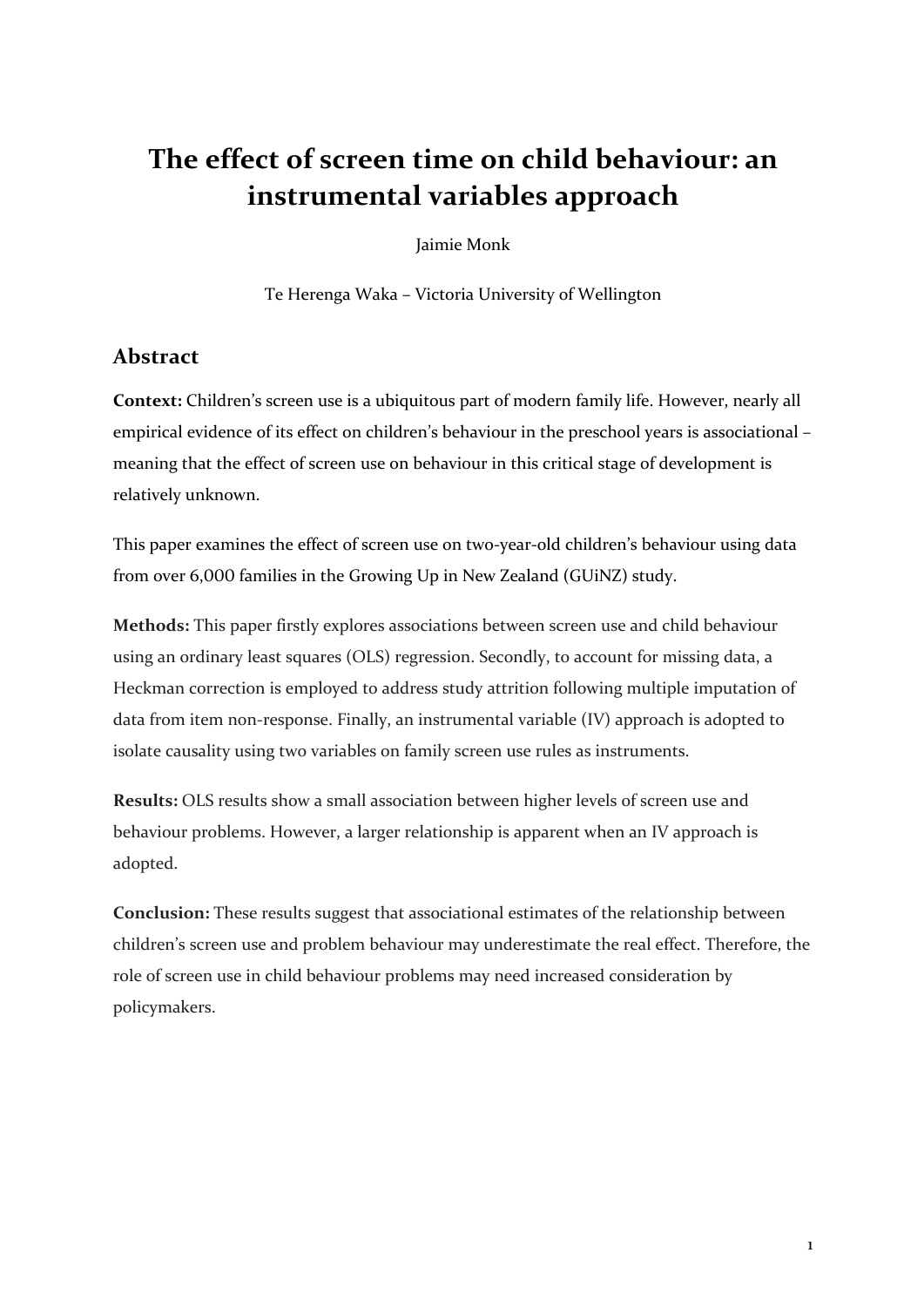## **!. Motivation**

Screen use has become a significant part of modern childhood (Livingstone & Blum-Ross, 2020; Przybylski & Weinstein, 2019), and screens are now firmly embedded in the home environment of most New Zealand families (Colmar Brunton, 2015; New Zealand Ministry of Health, 2018). Due to their near-universal use, it has been argued that screen use should now be considered a fundamental part of the context in which child development occurs (Barr, 2019). However, firm conclusions on the effects of screen use on children, particularly preschool children, are inconclusive due to varying results, poor quality studies and little focus on determining causality. This uncertainty is compounded by suspected publication bias, with studies showing negative associations with screen use more likely to be published (Ophir et al., 2021).

Early intervention can improve outcome trajectories for young children and is known to be a cost-effective point of intervention. (Charach et al., 2017; Heckman, 2006). Consequently, a thorough understanding of whether screen use causes behavioural problems in very young children is important for both child wellbeing and to the development of effective and efficient policy interventions.

When it comes to the effects of screen use on child behaviour, the literature has grown rapidly in recent years. There has been some convergence confirming the harms of screen use on adolescent mental health, particularly for girls (e.g.Twenge & Farley, 2021), but little clear evidence on the effects of screen use on preschool children.

Arguably the principal current debate in the screen use literature is on the direction of causality – does screen use contribute to child behaviour problems? Or do children with problem behaviour get exposed to screens more frequently?

Until recently, this potential for bi-directional causality has been left relatively unaddressed. For example, in the meta-analysis of Nikkelen et al. (2014) addressing the effect of media use on ADHD-related behaviour, only three of the 45 empirical studies examined investigated the reverse relationship between ADHD-related behaviour and screen use. Nevertheless, more recent work has started to untangle the bi-directional relationship.

Several recent studies have tried to untangle this relationship explicitly. McDaniel and Radesky (2020) used structural equation modelling to find that higher preschool child externalising scores predicted higher parenting stress, which also predicted increases in child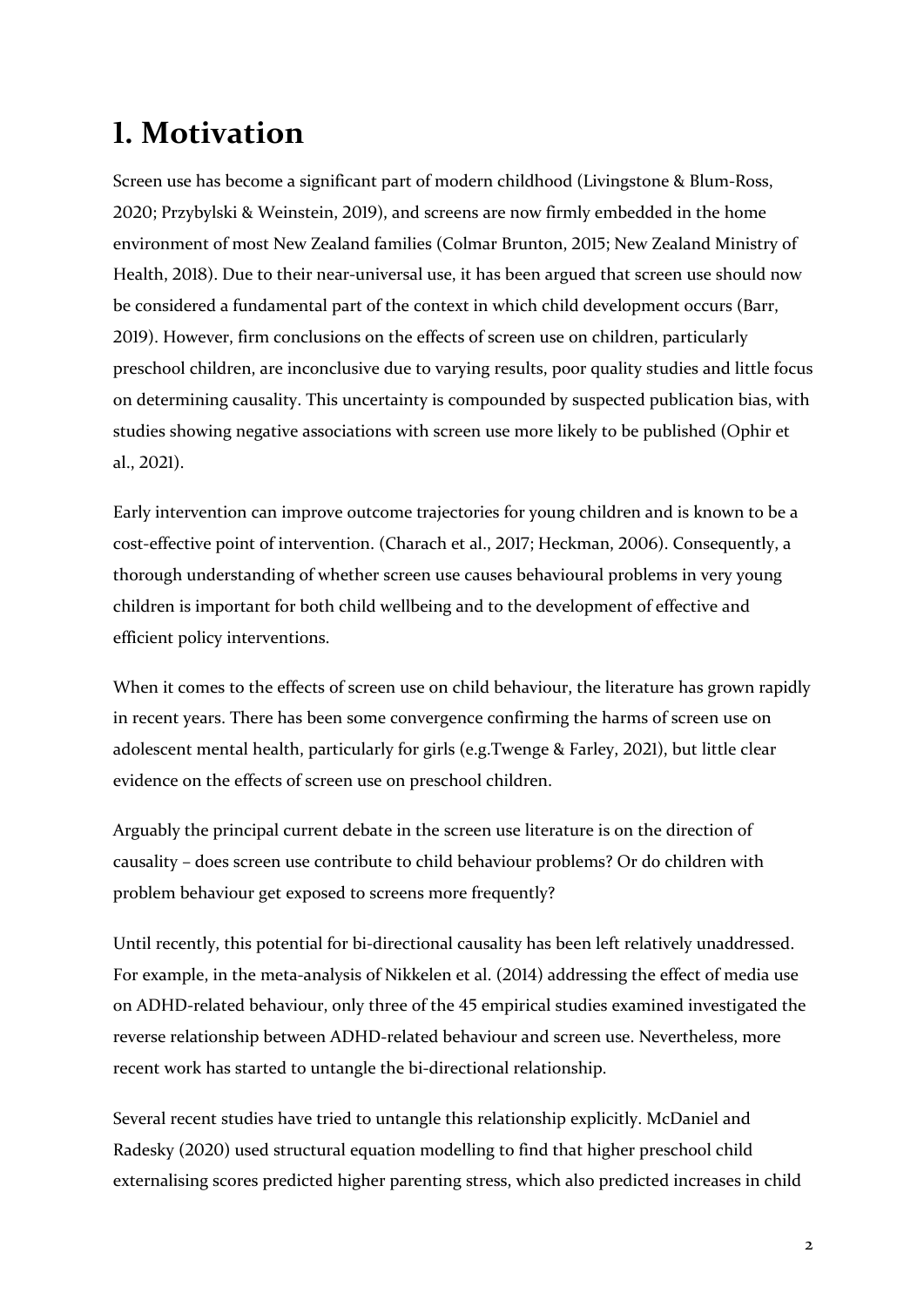media use.<sup>1</sup> However, media use did not predict later externalising behaviour. However, results are limited by the small sample of primarily white parents and that the sample was of children of different ages.

Cliff et al. (2018) used data from the Longitudinal Study of Australian Children to find that lower television viewing and total media exposure at two years old was associated with higher self-regulation at four years of age. Lower self-regulation at four years was also associated with higher screen use at six years (although media exposure at four years was not associated with self-regulation at six years, and the size of associations was small).

However, the clearest evidence so far comes from Madigan et al. (2019) and Neville et al.  $(2021)$ , who both use random-intercepts cross-lagged panel models that attempt to control for time-invariant differences between children. Madigan et al. assess the effect of screen time on children's achievement of developmental milestones (which includes personal/social skills) at 36 and 60 months. Higher levels of screen use were associated with subsequent poor performance in developmental tests, but the reverse association was not found.

Neville et al. modelled the relationship between screen use and internalising and externalising problems separately. In their sample of more than  $10,000$  Irish children, they found greater screen time at ages 3 and 5 were "directionally associated" with increased internalising problems at ages 5 and 7, respectively, but this was not the case for externalising problems. They also show both externalising and internalising problems being directionally associated with screen use in the other direction, but only for preschool children. Two big benefits of this study are that it provides some of the first reliable evidence that effects go in both directions and that the authors can control for the important within-child effects.

In summary, during the critical early preschool stage of child development the effect of screen use on child behaviour is relatively unknown due to a lack of quality evidence.

<sup>&</sup>lt;sup>1</sup> Distinguishing problem behaviour between **externalising** and **internalising problems** is also common in the literature. While externalising behaviours tend to be displayed outwardly and are reflected by behaviour towards the physical environment (e.g. aggression, delinquency and hyperactivity), internalising disorders are more commonly directed inward and are indicative of a child's psychological and emotional state (e.g. anxiety, depressed behaviours, becoming withdrawn) (Liu et al., 2011). Internalising and externalising problems may often occur together (Achenbach et al.,  $2016$ ).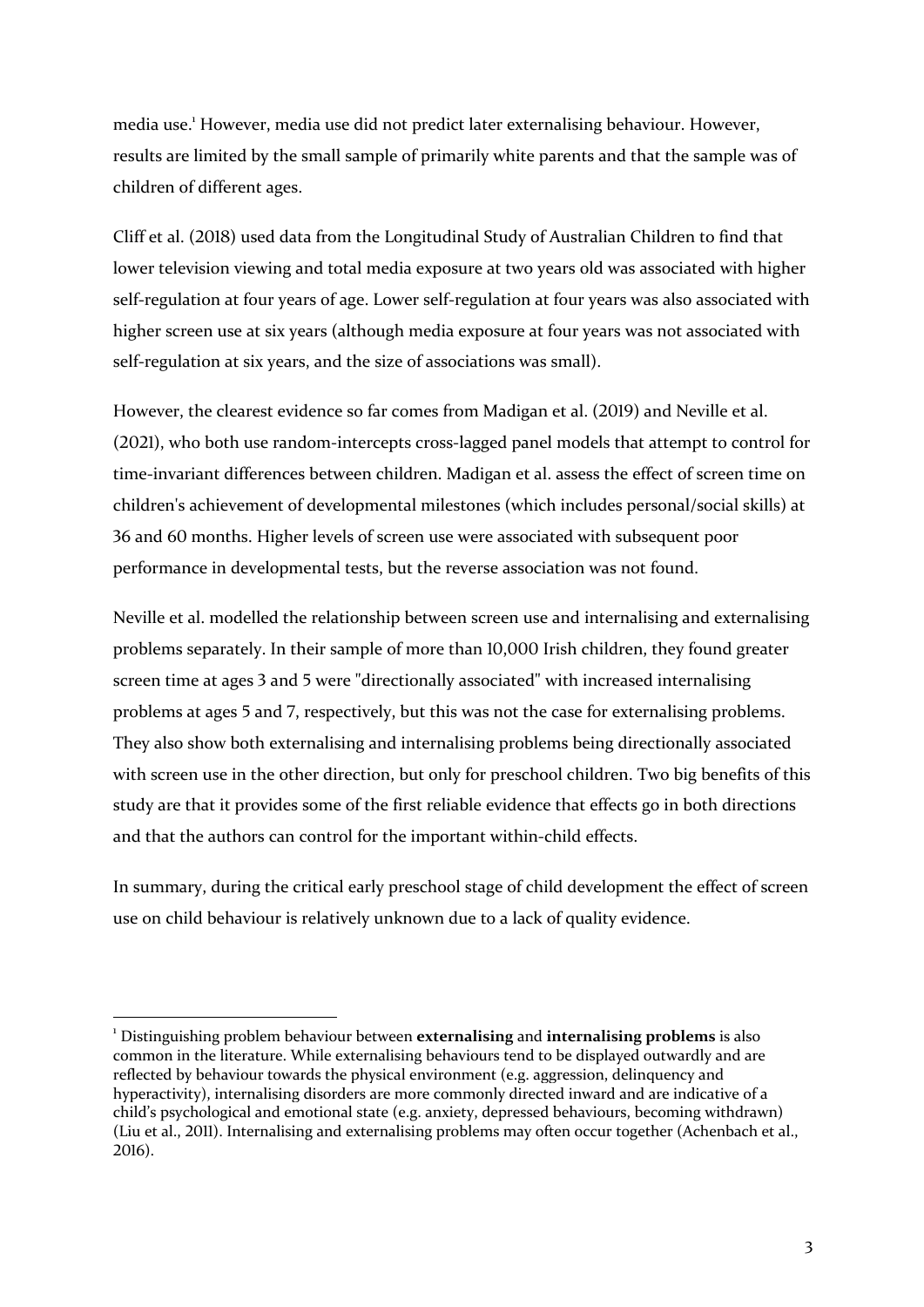## **+. Statistical methods**

## **6.8. Data**

Growing Up in New Zealand is a contemporary longitudinal study following 6,852 New Zealand children from birth to young adulthood. Parents were recruited from all expected births in the Auckland, Counties-Manukau and Waikato District Health Board regions of New Zealand between 25 April 2009 and 25 March 2010. In total,  $6,822$  women and  $4,401$  of their partners were recruited into the cohort, which is broadly generalisable to the New Zealand population in terms of ethnicity and markers of family socioeconomic status (Morton et al.,  $2015$ ).<sup>2</sup>

Data for this study comes primarily from data collection wave two when the child is approximately two years old  $(83%$  of children are between  $23-25$  months old). However, some control variables are included from the antenatal (data collection wave 0) and nine-month waves (data collection wave  $\lambda$ ). Appendix  $\lambda$  outlines the source wave for each variable. Data for all three of these waves were collected using in-person interviews by trained interviewers. However, some background information was collected via phone call prior to the face-to-face interviews. 

The focus of this study is mothers and their two-year-old children. While GUiNZ collected data from partners in earlier waves, there are significant demographic differences between the group of partnered mothers whose partner was in the study  $(N=3,852)$  and those whose partner was not  $(N=1,445)$ .<sup>3</sup> It was therefore decided that the likely bias introduced by using partner data (and dropping those without partner data from the analysis) was going to be more detrimental to the accuracy of results than the benefit obtained by including partnerreported data in the analysis. A detailed comparison of the two groups is provided in Appendix 2. Of particular importance is the difference in mean child difficulties scores for those with partners in the study of  $10.7$  versus  $12.73$  for those without. Mean child screen use is also  $1.24$  hours per day for those with partners in the study versus  $1.59$  hours for those

 $2$  Of the 2,009 mothers who did not have a partner respond as part of the antenatal wave, 332 stated they did not have a partner they considered part of their family/whanau and  $1,677$  did but these partners were not included in the study.

 $3$  There are 336 mothers who had no partner (at the antenatal wave).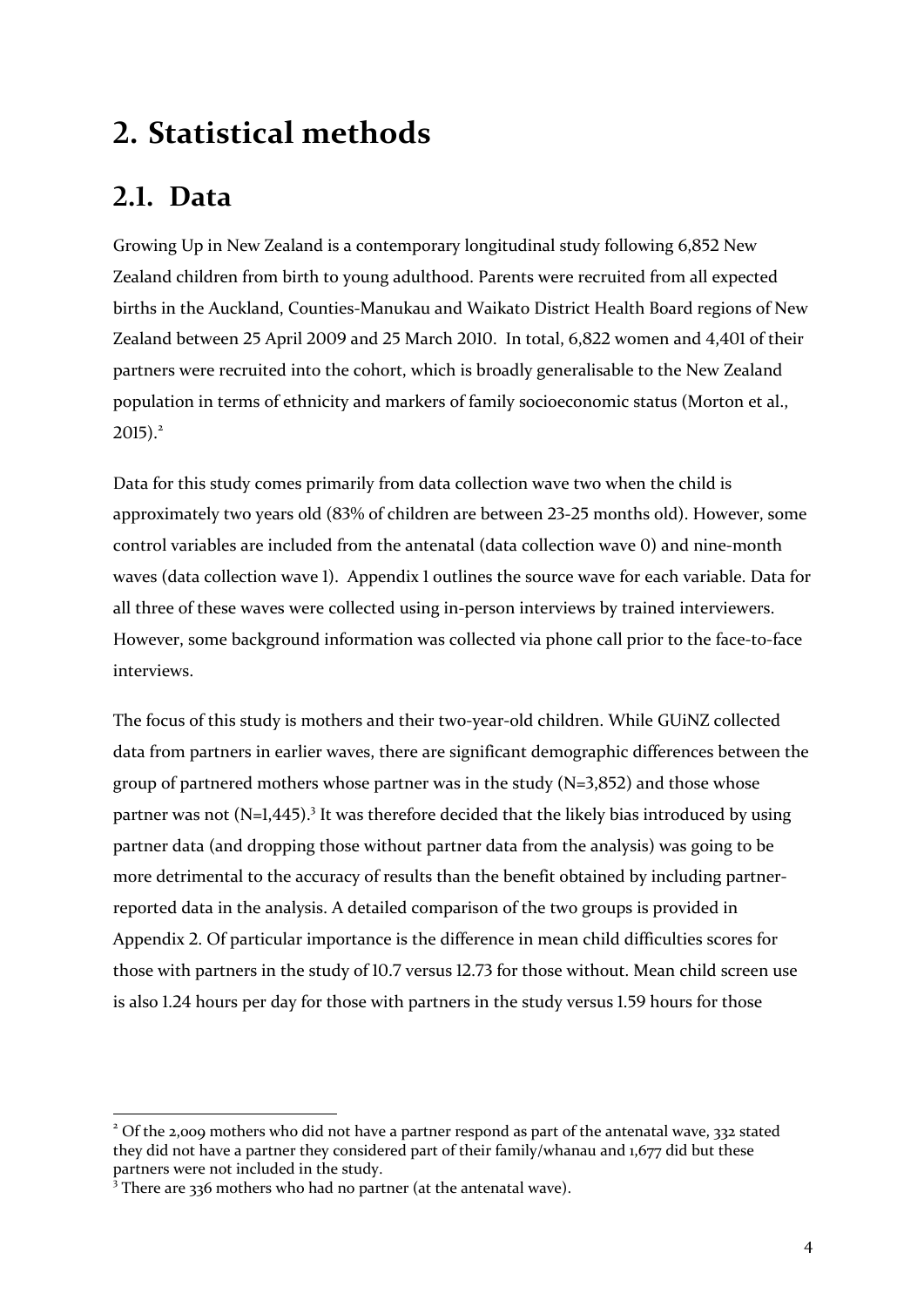without. Consequently, both mothers with and without partners are therefore included in the sample for this study.

This study focuses on data at a single age (two years old). Two years of age is a unique stage of child development that involves a very sensitive and rapid period for socio-emotional development. Therefore, it is worth considering it in isolation from the rest of the preschool years. All families within the GUiNZ sample were included in this analysis.

Every Growing Up in New Zealand study participant had to provide informed consent. The Growing Up in New Zealand study had overall ethical approval from the Ministry of Health Northern B Regional Ethics Committee in New Zealand, and the Health and Disability Ethics Committee approves each subsequent data collection wave. Growing Up in New Zealand also complies with relevant University of Auckland guidelines for observational studies, the New Zealand Privacy Act and the New Zealand Health Research Council Guidelines.

### **6.6. Variables**

Table 1 provides summary statistics for the key variables in this study. Other control variables are included in Appendix 3.

| Variable                           | $\%$ /Mean | <b>SD</b> | Min              | <b>Max</b> |
|------------------------------------|------------|-----------|------------------|------------|
| Child difficulties score           | 11.455     | 5.146     | $\boldsymbol{0}$ | 31         |
| Child screen use                   |            |           |                  |            |
| No screens                         | 19.4       |           |                  |            |
| 0.1-1 hours                        | 41.7       |           |                  |            |
| 1.1-2 hours                        | 20.4       |           |                  |            |
| 2.1-3 hours                        | 9.2        |           |                  |            |
| 3.1-4 hours                        | 4.6        |           |                  |            |
| 4 hours+                           | 4.6        |           |                  |            |
| Control variables - antenatal wave |            |           |                  |            |
| Mother's ethnicity                 |            |           |                  |            |
| European                           | 53.3       |           |                  |            |
| Māori                              | 13.9       |           |                  |            |
| Pacific                            | 14.6       |           |                  |            |
| Asian                              | 14.7       |           |                  |            |
| Other                              | 3.5        |           |                  |            |

### Table 1: Summary statistics for key variables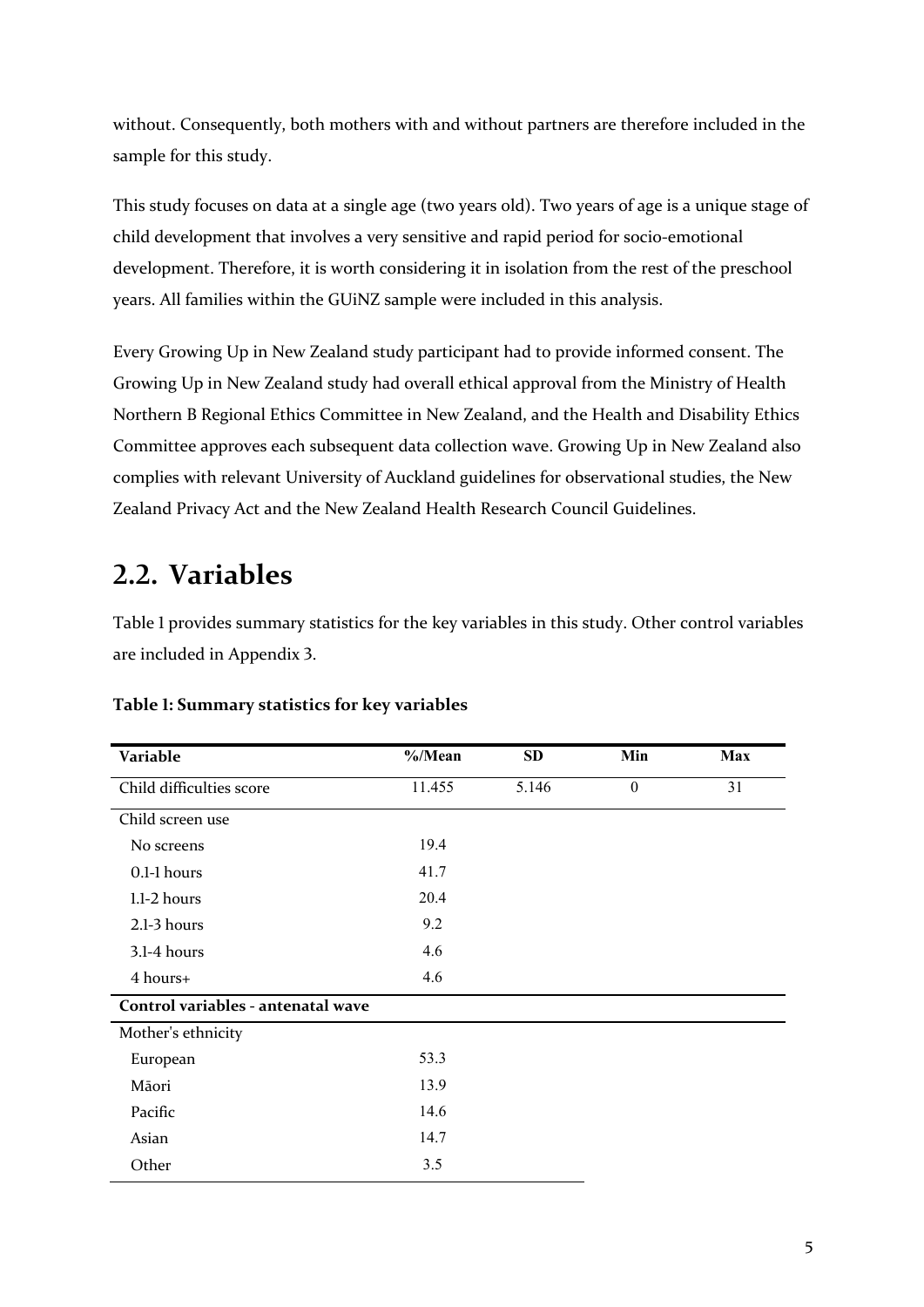| Mother tertiary educated         |       |      |              |      |
|----------------------------------|-------|------|--------------|------|
| Yes                              | 38.4  |      |              |      |
| No                               | 61.6  |      |              |      |
| Mother's age                     | 30.07 | 5.86 | 18           | 41   |
| Control variables - 9 month wave |       |      |              |      |
| Child gender                     |       |      |              |      |
| Male                             | 51.5  |      |              |      |
| Female                           | 48.4  |      |              |      |
| Control variables - 2 year wave  |       |      |              |      |
| Income adequacy                  |       |      |              |      |
| Not enough                       | 10.4  |      |              |      |
| Just enough                      | 32.9  |      |              |      |
| Enough                           | 36.5  |      |              |      |
| More than enough                 | 20.2  |      |              |      |
| Mother's overall stress          | 5.22  | 3.70 | $\mathbf{0}$ | 21   |
| Extroversion                     | 3.60  | 0.69 | 1.13         | 5    |
| Agreeableness                    | 3.97  | 0.50 | 1.89         | 5    |
| Conscientiousness                | 3.99  | 0.57 | 1.22         | 5    |
| Neuroticism                      | 2.66  | 0.69 | 1            | 4.88 |
| Openness                         | 3.72  | 0.56 | 1.5          | 5    |
| NZ Deprivation index score       |       |      |              |      |
| Low $(l-3)$                      | 24.9  |      |              |      |
| Med (4-7)                        | 36.8  |      |              |      |
| High (8-10)                      | 35.8  |      |              |      |
| Mother paid job                  |       |      |              |      |
| Yes                              | 52.6  |      |              |      |
| No                               | 47.4  |      |              |      |
| Partner status                   |       |      |              |      |
| Has partner                      | 90.0  |      |              |      |
| Does not have partner            | 10.0  |      |              |      |

Source: Growing Up in New Zealand DCWO, DCWI, DCW2

The dependent variable of the child difficulties score has a mean of 11.45 and a standard deviation of 5.15. Screen use during the last weekday for most children was between 0.1-2 hours per day, with nearly 20% of children having no screen use and nearly 20% having more than 2 hours per day. For the key control variables, just over half of mothers gave European as their self-prioritised ethnicity, while 13.9% of mothers were Māori, 14.6% were Pacific and 14.7% were Asian. The mean age of mothers at the antenatal wave was 30.07 years old, while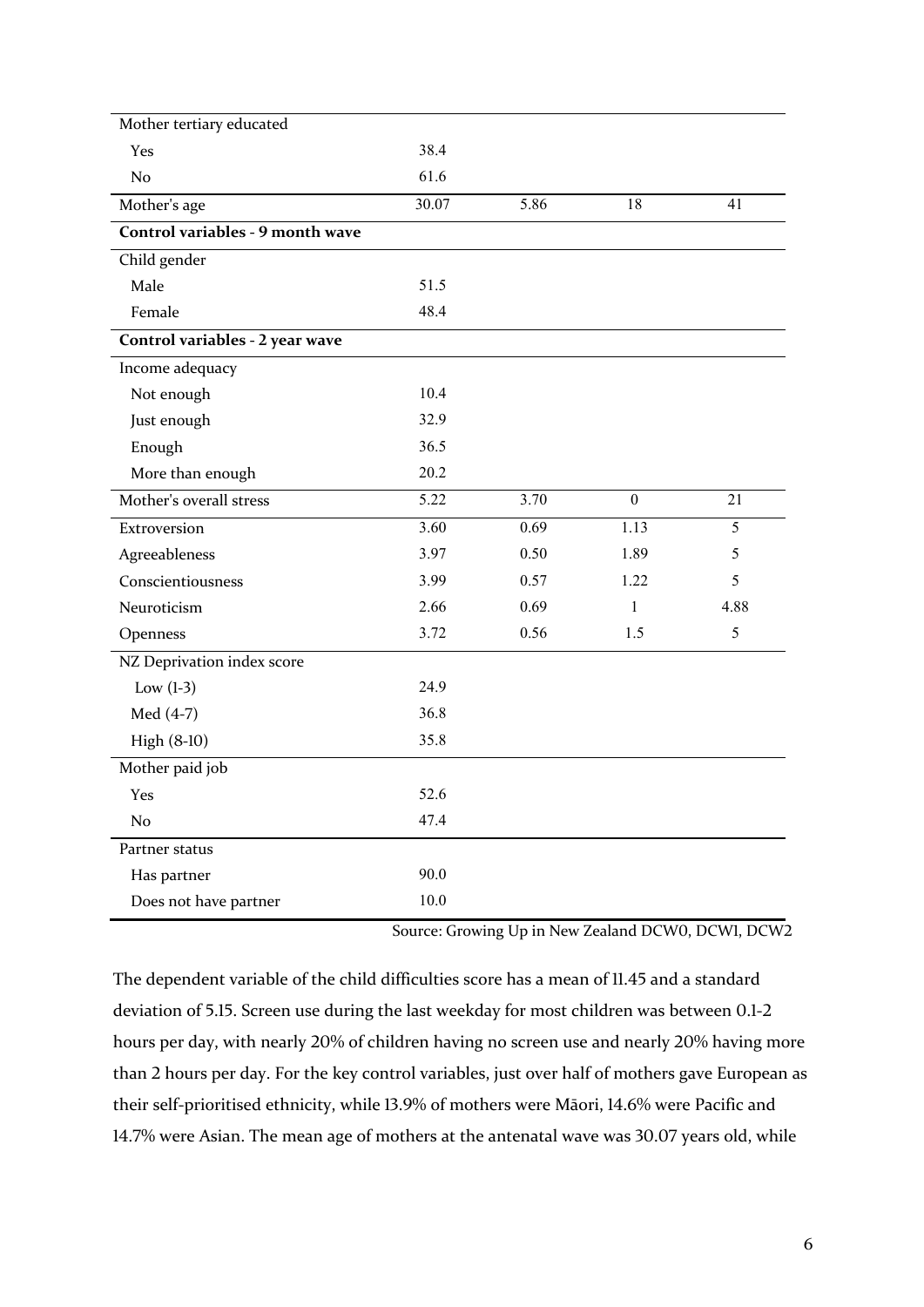38.4% had university education and  $61.6\%$  did not. Finally, 51.5% of the children were girls while 48.4 were boys.

The overall outcome measure in this study is child behaviour, measured using the Strengths and Difficulties Questionnaire (SDQ) (Goodman, 1997), reported by mothers when children were two years old. The SDQ is a parent-rated 25-item scale that measures five aspects of child behaviour; emotional problems, peer relationship problems, hyperactivity/inattention, conduct problems and prosocial behaviour. The first four subscales are summed together to generate a total difficulties score (see Appendix 4 for a full list of the survey questions by subscale).<sup>4</sup> Prosocial behaviour provides the strengths score. However, this study focuses only on the difficulties score. 

The SDO was initially developed as a screening tool for pathological problems in child psychiatry and psychology. However, it is now widely used in large epidemiological studies and cohort development studies such as GUiNZ to measure child behaviour problems and is also used in the New Zealand B4 School Check administered to nearly all New Zealand preschool children before they start school. The SDQ has been used by over 4,000 international studies (Youth in Mind, 2022).<sup>5</sup>

In data collection, the "early-years" version of the SDQ was used (for ages 2-4), and it was asked of both mothers and partners with both fully answering the SDQ questionnaire. However, only mother data was used due to substantial missing partner data (see Appendix 1).

The screen use measure is composed of several questions (asked of the mother) on hours of screen use *during the last weekday*, from television, DVDs, computers and electronic gaming at the two-year-old wave. The responses from each type of screen use were added together to give a total screen use time.

The final total screen use measure had an unusual distribution. About 20% of children had no screen use, while those with positive screen use were clustered around half hour and full hour measurements - suggesting some measurement error. These two factors meant that screen use

<sup>&</sup>lt;sup>4</sup> The SDQ involves mothers responding to 25 statements as to whether she considers them "Not true", "Somewhat true", or "Certainly true" of her child. Example questions include: "Often has temper tantrums or hot tempers", "Helpful if someone is hurt, upset or feeling ill", "Often argumentative with adults". 

<sup>&</sup>lt;sup>5</sup> However, there have been some criticisms of the cultural suitability of the SDQ in the New Zealand context. For a detailed overview see (2016).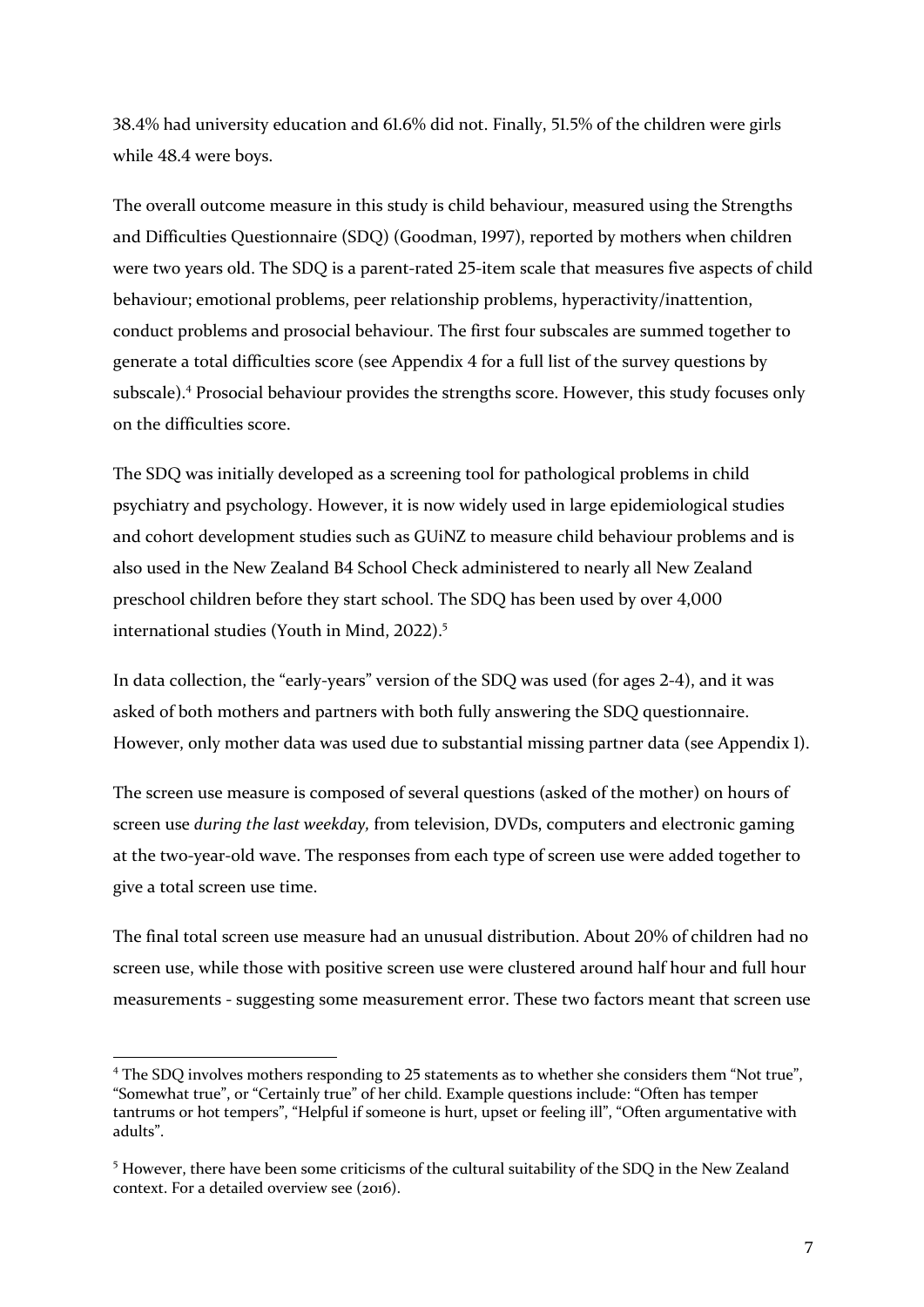had to be dealt with carefully when including it in regression models. To account for the high number of zeros and possible measurement error, the continuous measure was converted into an ordinal measure representing: no screen use, 0.1-1 hours screens, 1.1-2 hours, 2.1-3 hours, 3.1-4 hours and more than 4 hours for the OLS regressions. Measurement error is addressed when using instrumental variable (IV) analysis, so the continuous screen use measure is used for the IV estimates.

The model development strategy was to include a wide variety of control variables (due to concern regarding the potential for omitted variable bias). These variables were initially selected based on literature indicating associations with the relationships of interest. Correlations between the key independent variables and potential control variables were also examined using kernel density functions to compare how the variables were correlated across their distributions. Gelbach's decomposition was used to understand how the addition of each control variable affected the relationship between screen use and child behaviour.<sup>6</sup> VIF scores were used to determine if multicollinearity was a problem.<sup>7</sup> A full list of control variables and a more detailed definition of each variable is available in Appendix 1.

At two years of age the child is very strongly shaped by their direct environment, and in particular the relationship with their primary caregivers (specifically their mothers in the case of this study). Maternal demographic and personality variables included in the analysis are (self-reported) income adequacy, stress, education, self-prioritised ethnicity, age, employment and the Big Five Personality variables (extroversion, agreeableness, conscientiousness, neuroticism and openness), clinically significant post-natal depression symptoms (at 9 months) and prenatal stress. All these variables are empirically related to the key variables of interest in the literature and are shown to play an important role in the relationship between screen use and child behaviour.

Parenting has been shown by a number of studies to play an important role in child behavioural outcomes. There are a wide variety of parenting-related variables within the GUiNZ study, so measures were chosen carefully. The variables chosen were a measure of

 $6$  Gelbach (2016) has created a simple and effective way to account for this problem by using the omitted variable bias formula to construct a conditional decomposition to consider various covariates' (or groups of covariates') role in shifting base regressor's coefficients. The Gelbach decomposition was adopted to understand what effects the addition of covariates has on estimated coefficients for the key variables.

 $7$  The final OLS equation estimating child difficulties score had a mean VIF score of 1.40 with the highest individual VIF score from high hostile parenting with a score of 2.02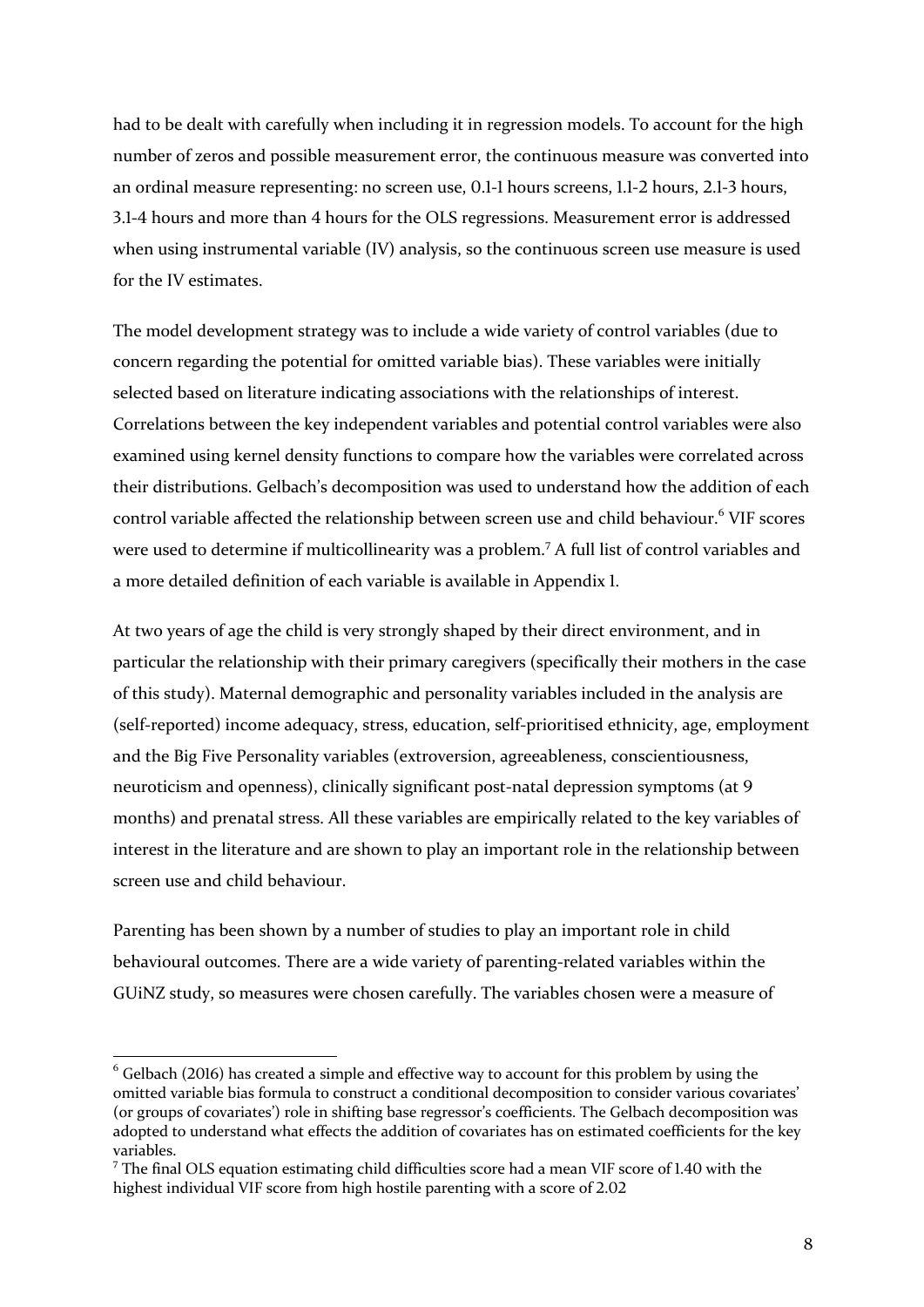hostile parenting, one of positive parenting, a measure of protective parenting and whether a mother reads with her child. These measures capture broadly different aspects of parenting that are shown to be associated with both screen use and child behaviour. Maternal selfefficacy (a mother's self-perceived ability, competence and confidence as a mother) and a mother's level of personal support were also included due their effect on parenting behaviour. The number of hours a child was in childcare outside the home was initially included; however, it was ultimately dropped as VIF tests highlighted multicollinearity concerns with a mother's employment status.

Child related controls include child gender, a child's general health, their (parent-assessed) weight status, and the frequency of wakes in the night.

## **6.;. Methodology**

For the first step in the analysis, a kernel density plot is used to compare the distributions of child difficulties scores for each subpopulation of child screen use category. Ordinary least squares (OLS) regression is then used to understand associations while controlling for the effects of other variables.

To address causality, two key areas were identified where bias might substantially affect results obtained using OLS regression. The first was from unmeasured factors affecting predictor and outcome variables (otherwise known as omitted variable bias) and the second was the likelihood of bi-directional effects (behaviour problems causing greater screen use as well as screen use causing the behaviour problems).

Adopting an instrumental variable approach was identified as the best way of controlling for both these sources of potential bias (subject to the identification of appropriate instruments). Instruments meeting standard tests for inclusion were found, so this approach was implemented. Using an instrumental variable approach also accounted for bias due to measurement error. In addition, a limitation of using a random-intercepts, cross-lagged modelling approach to determine causality (as other studied exploring this relationship tend to do) is that screen use may cause difficult behaviour in both the short and the long term, whereas the difficult behaviour is likely only to cause greater screen use in the short term. Using a cross-lagged model over several years is conceptually limited in this situation as it can only capture an association between variables contemporaneously. By contrast, an instrumental variable approach can make a valuable contribution to understanding causality.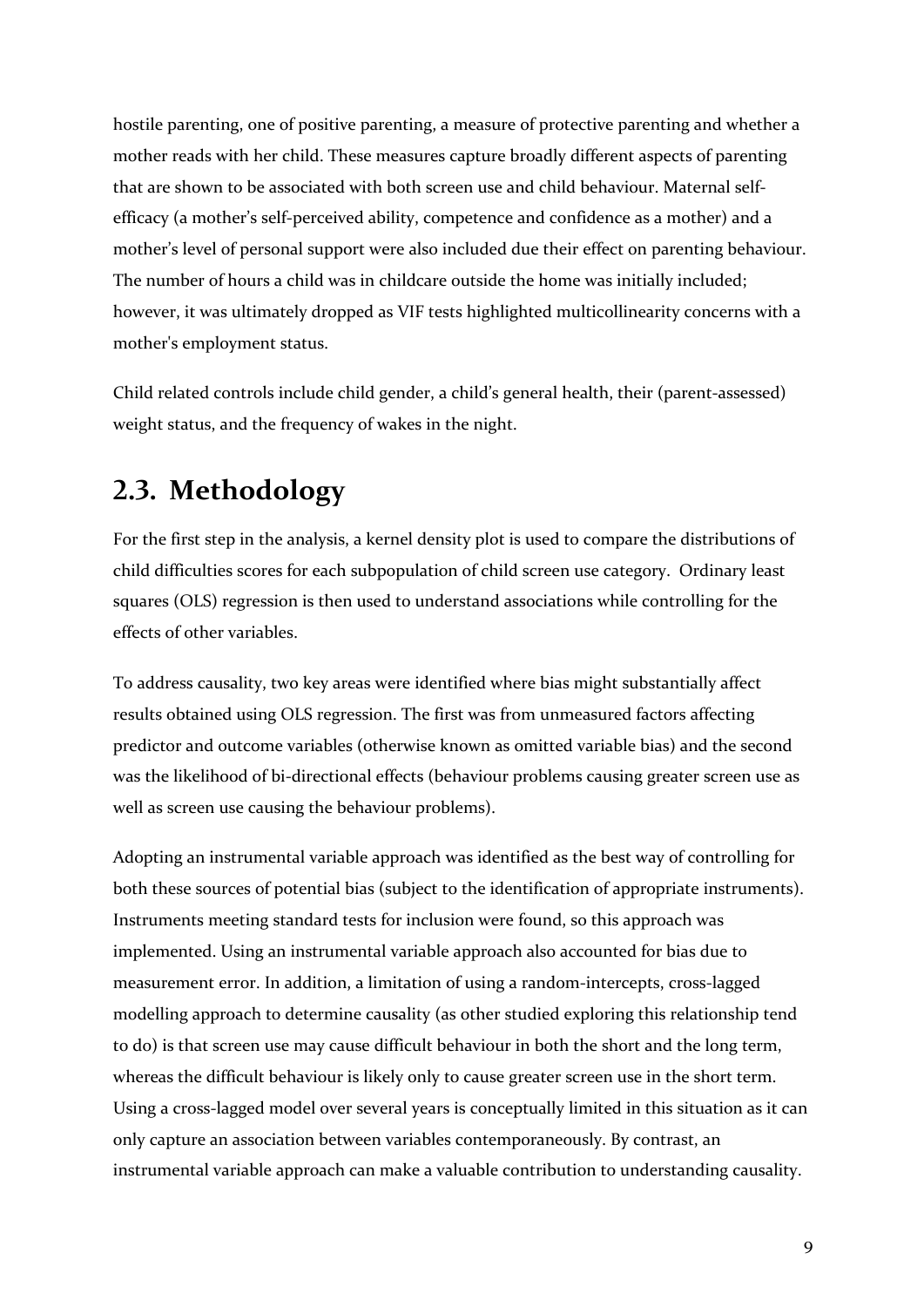Another area of concern was potential bias due to missing data. Data was missing due to item non-response (respondents not fully completing questionnaires) and from wave non-response (families dropping out of the study). It was decided to account for item non-response and wave non-response separately, with multiple imputation used for item non-response and a Heckman correction for wave non-response.

To investigate the relationship between child behaviour and screen use an initial model is specified: 

(1): Difficulties =  $f$ (child screens use)

The control variables are then included in Equation  $(1)$  to give:

 $(2)$ : Difficulties = f(child screen use, maternal controls, child controls, household controls)

Equations  $(1)$  and  $(2)$  are estimated using OLS regression. The robust option is adopted to give standard errors robust to the presence of heteroskedasticity.

This study uses a novel approach for dealing with potential bias due to missing data. Data missing from respondents skipping questions and those missing from study attrition are modelled separately, with multiple imputation applied in the first case and a Heckman correction applied in the second. In line with Graham (2012), this study will refer to missing data from those skipping questions as **item non-response** and data missing from families dropping out of the study as wave non-response.

The risk of bias from missing data depends on why data is missing. Using Rubin's (1976) terms, data can be missing completely at random (MCAR), missing at random (MAR), or **missing not at random** (MNAR). Data that is MCAR is missing due to factors that are entirely random and generally does not cause a problem. An example could be a weighing scale running out of batteries and several children missing a weight measurement by chance. However, MCAR is quite rare in practice and can be partially tested by testing to see if any variables in a dataset are related to missingness or through Little's missing not at random (MNAR) test (Little, 1988). If data is in fact MCAR, complete case analysis (often known as listwise deletion) can be used without concern for bias. Complete case analysis removes any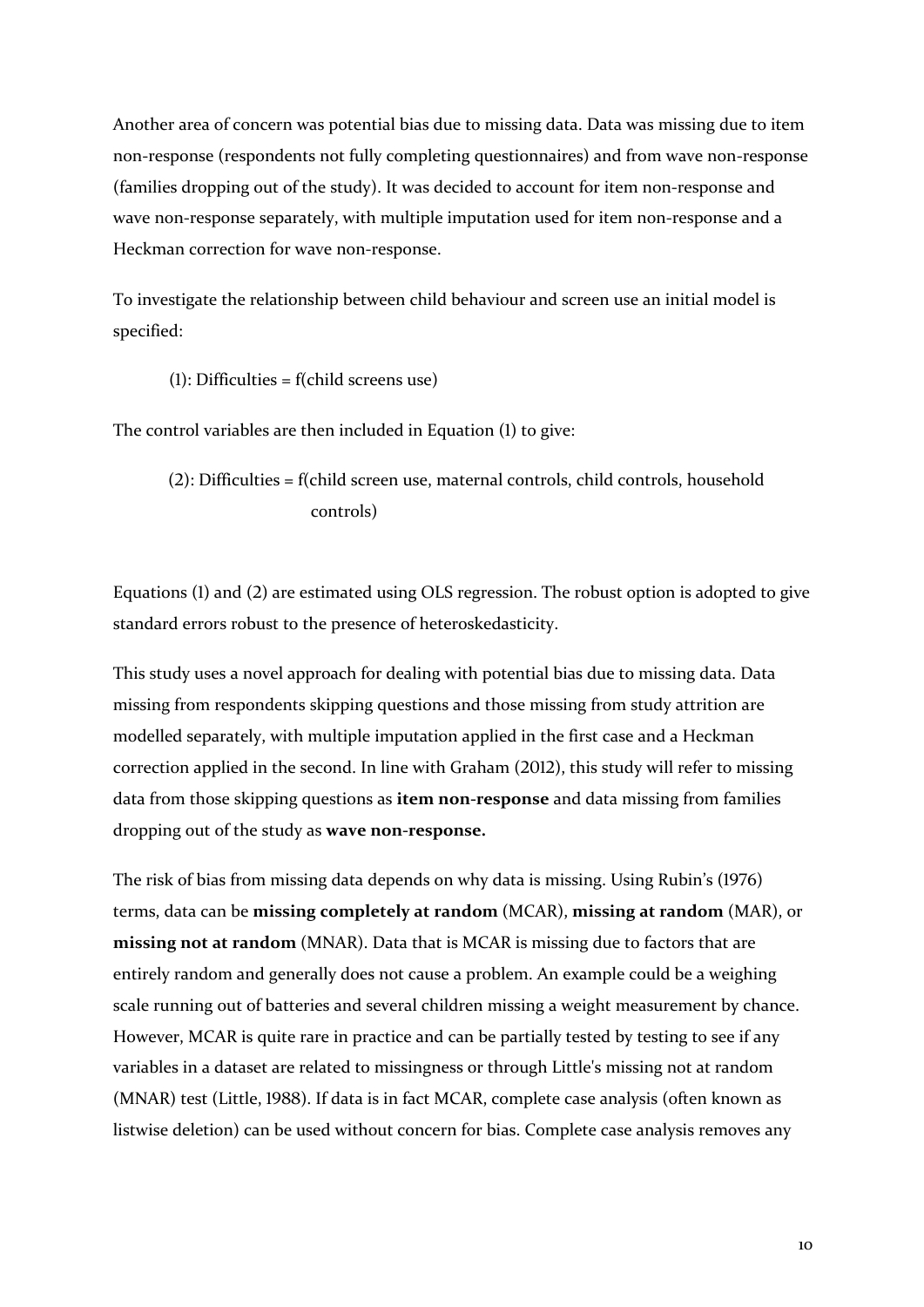individual with missing data from the sample. This removal is not a problem with MCAR data, although it can increase the size of standard errors due to a smaller sample size.

More often, missingness is due to factors observable within the sample; this is what Rubin refers to (somewhat misleadingly) as Missing at Random (MAR). Essentially, data is missing conditional on other variables in the model. For data that is MAR, complete case analysis will introduce bias into results, but the use of appropriate techniques to control for this bias using information from the available data can correct for it.

If missing data is systematically different from observed data and cannot be explained using variables in the dataset, then missing data is considered missing not at random (MNAR). MNAR data can occur either because the value itself determines the missingness (e.g., parents of children with compromised health who require more attentive care may be less likely to continue in a longitudinal study addressing the determinants of health) or because there is an underlying, unmeasurable reason for observations to be missing (such as a mother's motivation to participate in a study).

The first problem apparent with the GUINZ data is that of the  $6,852$  families in the antenatal wave,  $532$  families are missing from the two-year wave – this is the wave response problem. Additionally, there are 497 children with data missing from one or more of the 25 SDQ questions in the two-year wave. Furthermore, after considering item non-response for all explanatory and control variables, the sample size decreases by a further 1,912 children if complete case analysis is used in the estimation of child difficulties scores (Equation 2).

| Sample                                                   | Sample size |
|----------------------------------------------------------|-------------|
| Full sample from antenatal wave                          | 6,852       |
| Two year wave                                            | 6,321       |
| OLS equation for full model using complete case analysis | 4,409       |

### *Table ': Sample size reduction due to missing data*

Source: Growing Up in New Zealand DCWO, DCWI, DCW2

The biggest item non-response problem for this study is from incomplete answers to the SDQ questions (data missing for the outcome variable). There were 497 children (7.8% of those in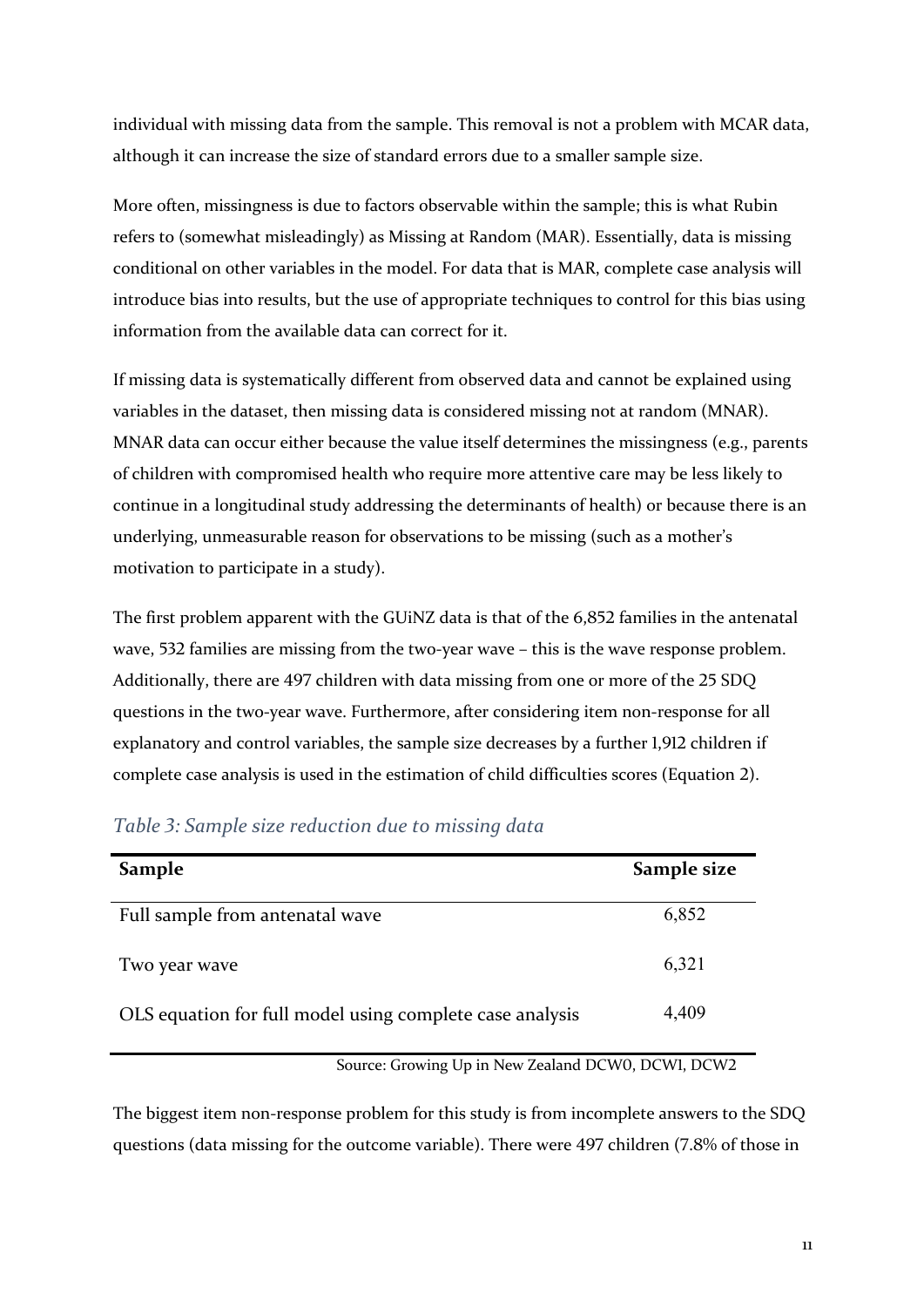the 2-year wave) with incomplete scores. To account for this missingness, the mechanism of missingness needs to be well understood.

To understand the predictors of item non-response to difficulties scores a probit model is specified in order to estimate full response to the difficulties scores (see Appendix 5). Results show that Asian mothers and those from 'other' ethnicities have lower item-response to difficulties scores  $(85.6\%$  and  $86.4\%$  respectively) compared to European mothers  $(94.1\%)$ , but Pacific and Māori mothers have rates in line with Europeans. In addition, a mothers age, New Zealand Deprivation Index score and whether the child was first born or not were all significantly associated with giving a full response.

These results suggest that the missing difficulties scores are not missing at random (NMAR) and therefore using complete case analysis is not appropriate. However, judging whether missing data is missing at random and can be explained by variables in the model or not missing at random requires a more nuanced understanding of the data.

The GUiNZ dataset has a variety of variables, including socioeconomic variables, personality variables, anxiety, depression, child variables, and mothers' self-efficacy. Using these in prediction models gives a reasonable degree of confidence that large causes of bias have been explained. Therefore, it is probably reasonable to assume that item non-response from independent variables is considered MAR due to the wide variety of variables used to predict missingness and the fact that item non-response is more random and is less affected than wave non-response by issues such as certain families being hard to contact. Nevertheless, a degree of caution should still be taken in interpreting results.

Multiple imputation (MI) was considered an appropriate way to deal with missing data due to item non-response. Multiple imputation deals with missing data by creating multiple sets of plausible values (to capture the uncertainty of the estimation of missing data), which are then pooled for analysis. MI works under the assumption that data is MAR, and other available data can therefore substitute for missingness. MI is best expressed as a process of three steps: (1) the imputation step,  $(2)$  the analysis step, and  $(3)$  the pooling step (Little & Rubin, 2002). The first step of multiple imputation involves replacing each missing value with an estimate. This estimate is obtained by using information from the other variables in the dataset, including specific predictor variables called auxiliary variables. This process is repeated to create multiple copies of the dataset with slightly different values for the missing data. The second step involves analysis using the model of interest on the multiple datasets, then finally, results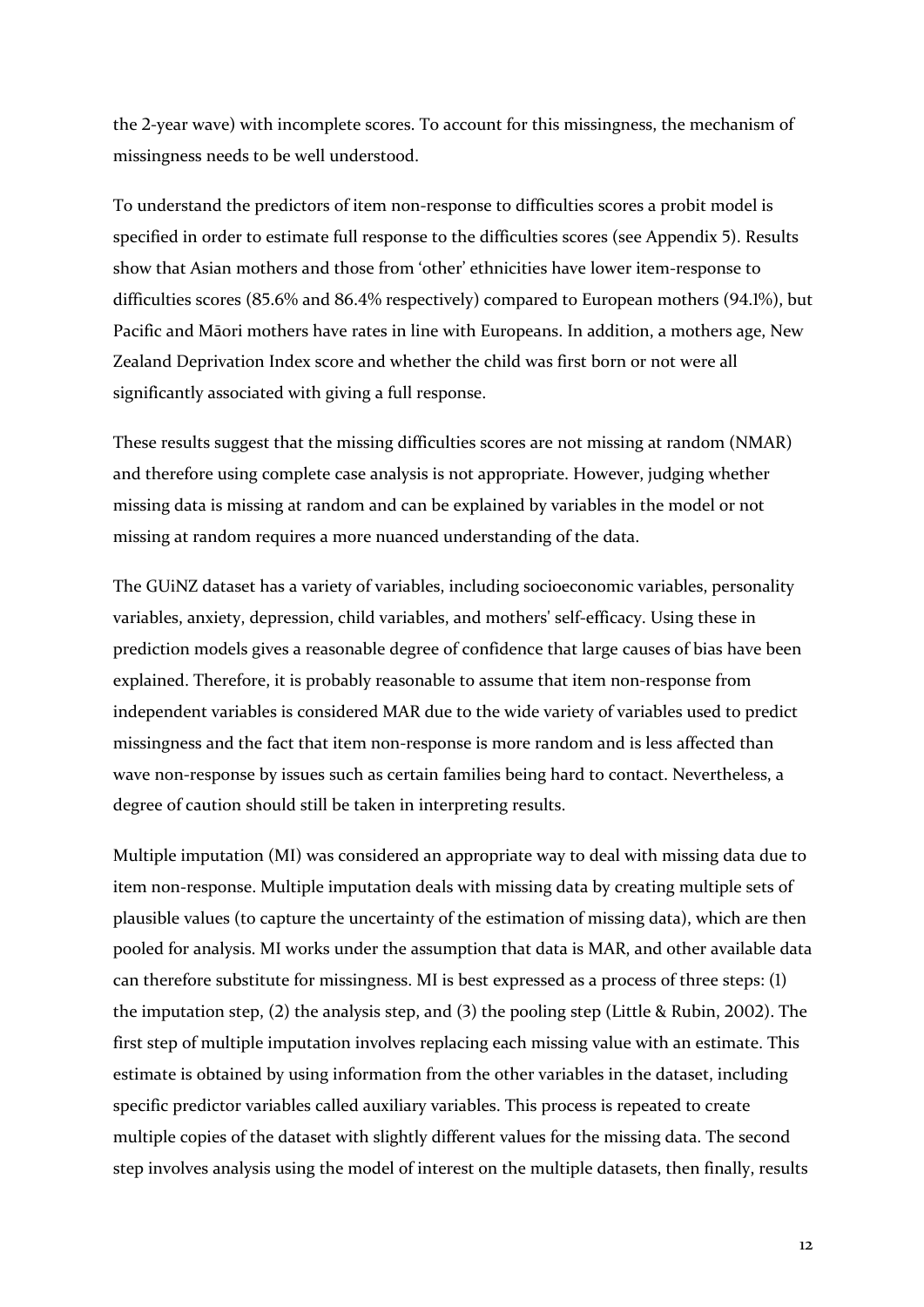are pooled together. In the case of this study, the imputation process was done using multivariate normal (MVN) distribution with 40 datasets.<sup>8</sup>

There are significant demographic differences between the families who completed the 2-year wave and those who did not (see Appendix 6). Data is clearly not missing completely at random. However, it is plausible to assume that parents with children with more difficult behaviour may find it harder to continue in a longitudinal study (meaning missingness is caused by the outcome variable itself and data is MNAR). To test this theory, two probit models are developed to predict participation in later waves of the study based on two-year difficulties scores, while controlling for income adequacy, mother's education, ethnicity, partner status, NZ Deprivation Index score, birth order, and mothers' stress and personality. Families with children with higher difficulties scores are found to be more likely to drop out of the study at later waves, suggesting that data missing due to wave non-response was likely to be MNAR (full results in Appendix 7). Therefore, using MI to account for potential bias is not appropriate as MI assumes data is either MCAR or MAR. However, a Heckman correction is well suited for situations where selection into the sample is not random.

The Heckman (1979) procedure controls for selection bias by treating the selection as an omitted variable problem. The Heckman correction is a two-step approach. The first step is a probit model predicting selection (the selection equation), in this case, whether a family selects into the two-year data collection wave or not. The second step uses ordinary least squares to estimate the ultimate dependent variable (using the outcome equation); in this case, the equation estimating child difficulties scores after controlling for selection bias.

The outcome equation is as follows:

$$
y_i^* = x_{1i}'\beta_1 + \varepsilon_{1i} \qquad (i)
$$

Where  $x_{1i}^{\prime}$  denotes a vector of observable child and family characteristics and  $y_i^{\ast}$  denotes child *i*'s difficulties score in the two-year wave. The difficulties score is not observed for those children who are not in the two-year data collection wave (signified by the  $*$ ).

A second equation is identified reflecting a binary outcome of yes or no to show whether a child's mother selects them into the two-year wave.

 $8$  40 datasets was chosen in line with the rule of thumb which suggests the number of datasets should be at least equal to the percentage of incomplete cases (which is just over 30% in this case) (White et al., 2011).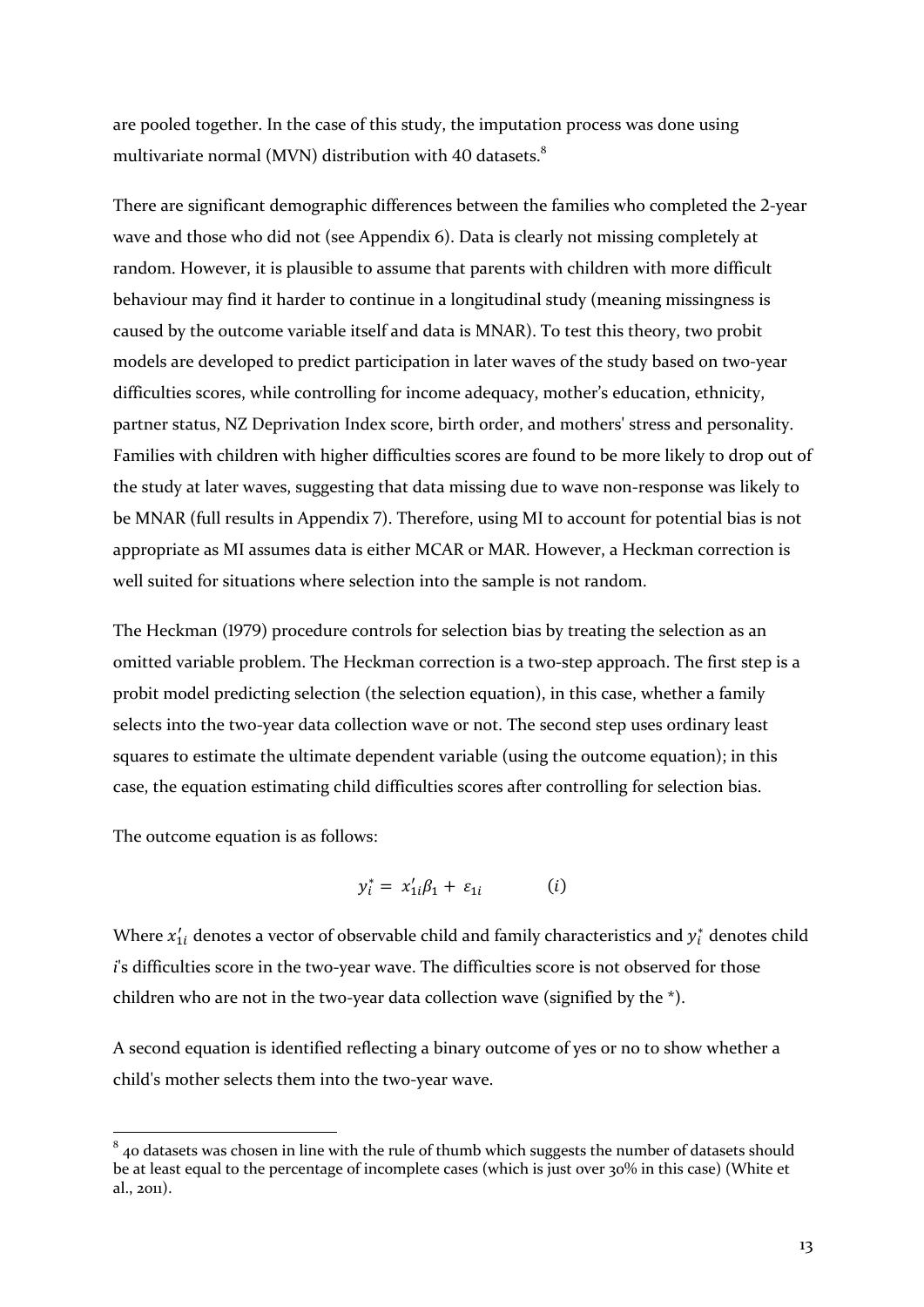$$
h_i^* = x_{2i}'\beta_2 + \varepsilon_{2i} \qquad (ii)
$$

 $\varepsilon_{1i}$  and  $\varepsilon_{2i}$  are assumed to follow a bivariate normal distribution according to the following rule:

$$
y_i = y_i^*, h_i = 1 \text{ if } h_i^* > 0 \qquad (iii)
$$
  

$$
y_i \text{ not observed, } h_i = 0 \text{ if } h_i^* \le 0 \qquad (iv)
$$

To factor in potential bias from selection, this process relies on the correlation between  $\varepsilon_{1i}$  and  $\varepsilon_{2i}$  and uses equation (ii) to create the inverse Mills ratio (IMR),  $\lambda_i$ , where

$$
\lambda_i = \frac{\phi(x_2'_{i}\beta_2)}{\Phi(x_2'_{i}\beta_2)}
$$

The IMR can be understood as the ratio of the probability density function  $[\phi(x'_{2i}\beta_2)]$  to the cumulative distribution function  $[\Phi(x'_{2i}\beta_2)]$  or, more generally, the likelihood of observing second stage data given first stage characteristics.

The IMR is then incorporated as an added regressor into equation  $(i)$ , as shown in  $(v)$ .

$$
y_i = x_{1i}'\beta_1 + \sigma_{12}\lambda_i + \eta_i \qquad (v)
$$

As well as including all variables from the structural equation (i) in the selection equation (ii), it is highly recommended that at least one variable should be included in the first stage that is not required in the second (Verbeek, 2017). This ensures that identification does not come from (untested) functional form assumptions (Little, 1985). These added variables are frequently referred to as 'exclusion restrictions' as it is assumed that they have no impact on the ultimate dependent variable, except indirectly through the IMR. Heckman selection models are sensitive to the choice of exclusion instruments (although many studies either do not include them or do not report them accurately (Lennox et al., 2012) (Wolfolds & Siegel,  $2019$ ).

The construction of a Heckman correction using data from multiple waves of a longitudinal study provides some unique challenges. Firstly, the outcome equation of interest is constructed mainly of variables from the two-year wave. Therefore, including the same set of variables in the selection and outcome equations does not work as one cannot predict participation in the two-year wave based on observed data from the same two-year wave. Therefore, an alternative approach has been developed to exploit the benefits of using the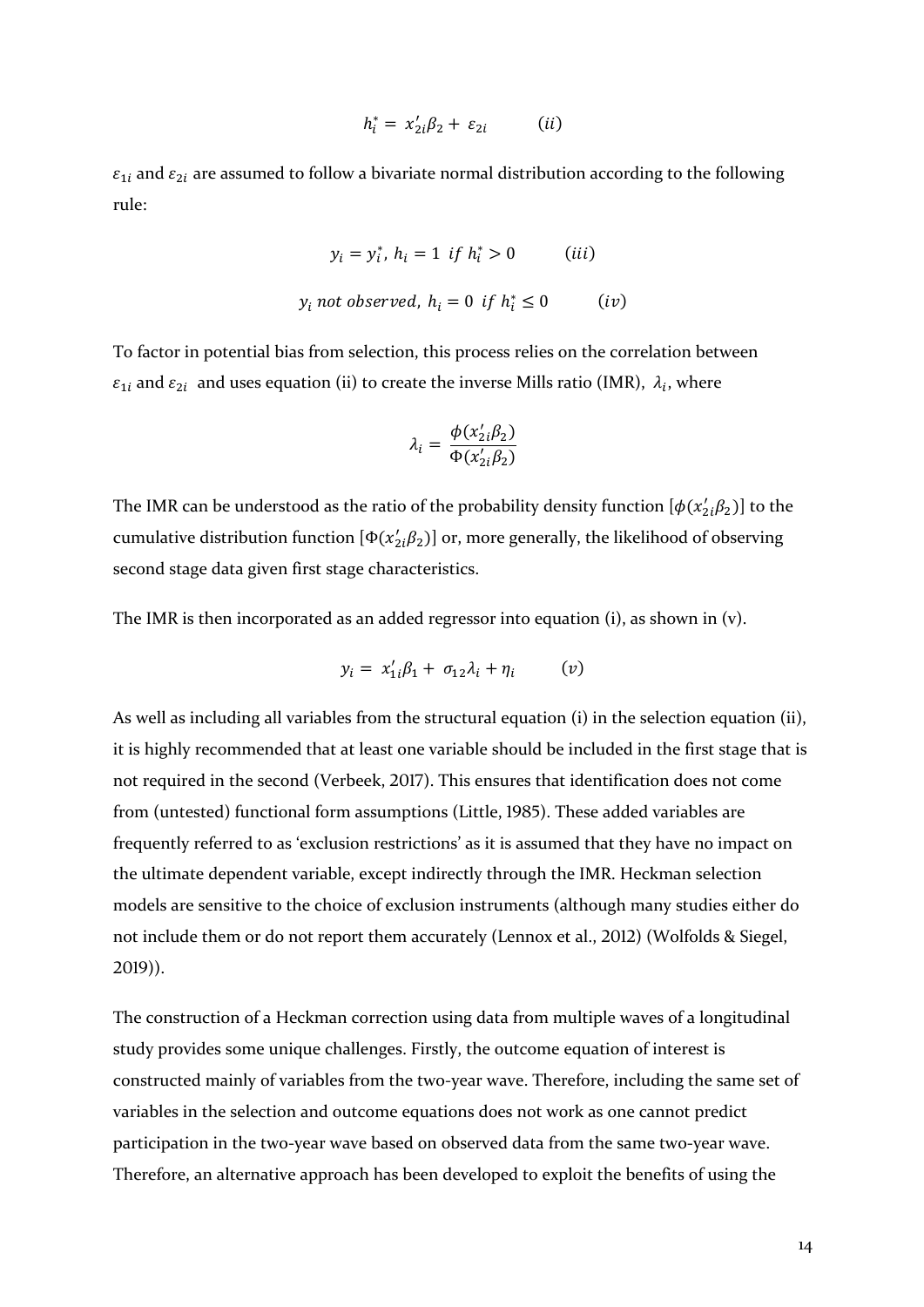Heckman correction within these limitations. Firstly,  $\lambda_i$  is obtained by estimating the selection equation (ii) using only variables from the antenatal wave.  $\lambda_i$ , is then incorporated into outcome equation  $(v)$  which is restricted to the same variables from the antenatal wave used in the selection equation (except for the exclusion restriction variables).<sup>9</sup> As a robustness check,  $\lambda_i$  is incorporated into an unrestricted outcome equation that includes all two-year wave variables. The results from this unrestricted equation need to be interpreted with care as the selection and outcome equations have different variables, but combined with results from the first outcome equation, they indicate areas where bias could be a problem.<sup>10</sup> It should also be noted that the Heckman correction was performed on a single imputed dataset rather than on the complete 40 datasets.<sup>11</sup>

The child development process is complex; the factors that influence a child's development are numerous, frequently interrelated, and often difficult to measure accurately. While clearly illustrating the associations between key variables, an OLS regression model cannot capture everything influencing the relationships of interest. For example, variables may be missing from the models, leading to inaccurate results. For instance, how a mother was parented by her own parents is likely to influence both observable and unobservable characteristics and choices of the mother.

Omitted variables may cause the existing explanatory variables to be correlated with the error term - resulting in one form of *endogeneity* known as **omitted variable bias**. Results obtained in the presence of omitted variable bias do not reflect the true relationship between variables if the omitted variable is correlated with one of the explanatory variables.

In addition to the problem of omitted variable bias, difficult child behaviour could be causing higher screen use while concurrently screen use could be causing more problematic

 $9$  The exclusion restrictions chosen for this model were the District Health Board the mother was enrolled with (Auckland District Health Board, Counties Manukau District Health Board, or Waikato District Health Board) and the country in which the mother was born. Mothers in the Waikato region were more likely to be in the two-year wave, as were those born in New Zealand. These variables were insignificant when included independently in equation  $(6)$ . For an exclusion restriction to be effective, it needs to create a correlation between the two error terms in equations  $(i)$  and  $(2)$ . This relationship can be shown empirically by ensuring the significance of  $\lambda_i$ , which in this case has a p-value of 0.002 in the restricted model and 0.004 in the unrestricted model.

 $11$  This modification was because Stata's MI suite of commands did not support several of the commands needed to perform the Heckman correction manually.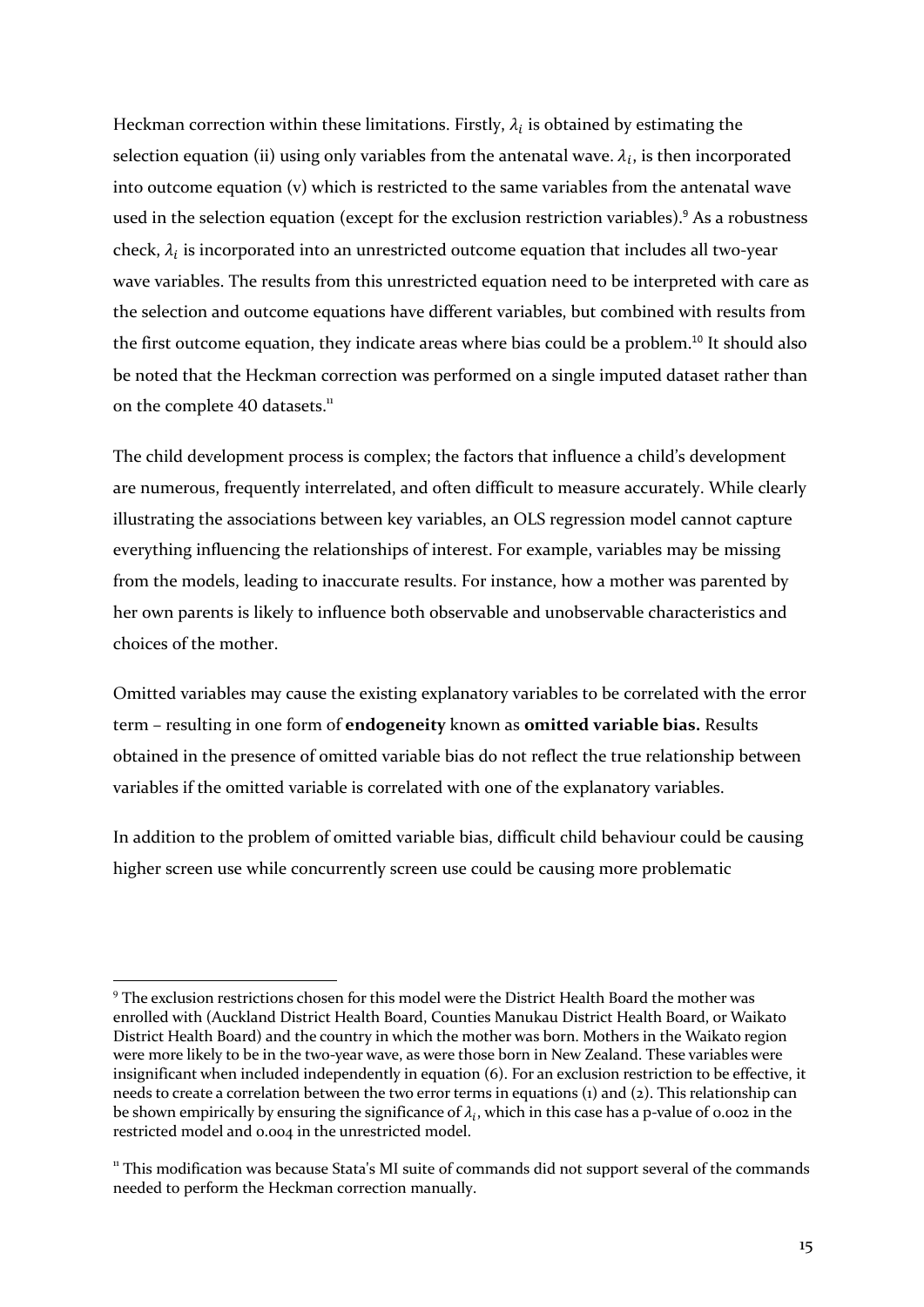behaviour. Such confounding of cause and effect can obscure the estimated relationship between variables and is another form of endogeneity known as **simultaneity bias**.

Dealing with omitted variable bias and simultaneity bias requires careful handling of endogeneity. Implementing a modelling approach that includes **instrumental variables** is a frequently adopted method to address both these potential problems.

An instrumental variable approach starts with a relationship between an outcome variable and one or more explanatory variables in which at least one explanatory variable is endogenous. An instrumental variable (often known as an "instrument" or the "excluded instrument") is a variable that does not appear in that relationship, and that is correlated with the endogenous explanatory variable but uncorrelated with the error term in the equation. Formally, we have:

$$
Y = X_1 \beta_1 + X_2 \beta_2 + \varepsilon
$$

where Y is the outcome variable,  $X_1$  is a vector of one or more endogenous explanatory variables (with coefficient vector  $\beta_1$ ),  $X_2$  is a vector of one or more exogenous explanatory variables (with coefficient vector  $\beta_2$ ), and  $\varepsilon$  is the residual. We then require one or more exogenous excluded instruments, Z, whose number is at least as large as the number of endogenous variables. To be a suitable instrument, we require both:  $Cov(Z, X_1) \neq 0$  and  $Cov(Z, \varepsilon) = 0.$ 

In its two-stage least squares form, the endogenous explanatory variable(s) is first regressed on the instrument variable(s). The outcome variable is then regressed on the predicted variable(s) from the first stage to give an estimated relationship between the explanatory variable and the outcome of interest that is not subject to endogeneity bias. In modelling the relationship between screen use and child behaviour problems in this situation,

Each set of instrumental variable equations contains a consistent group of control variables  $(X_2)$  treated as exogenous in that equation. These variables are a mother's ethnicity, child gender, number of siblings, mother's disability status, and personality variables (extroversion, agreeableness, conscientiousness, neuroticism, openness). Ethnicity, child gender and the number of siblings are all plausibly exogenous, and a mother's disability status is also likely to be pre-determined and (mostly) beyond the mother's influence. The personality variables are less exogenous, but Cobb-Clark and Schurer (2012) indicate that personality traits are stable for adults, and because it is generally considered that these personality variables are largely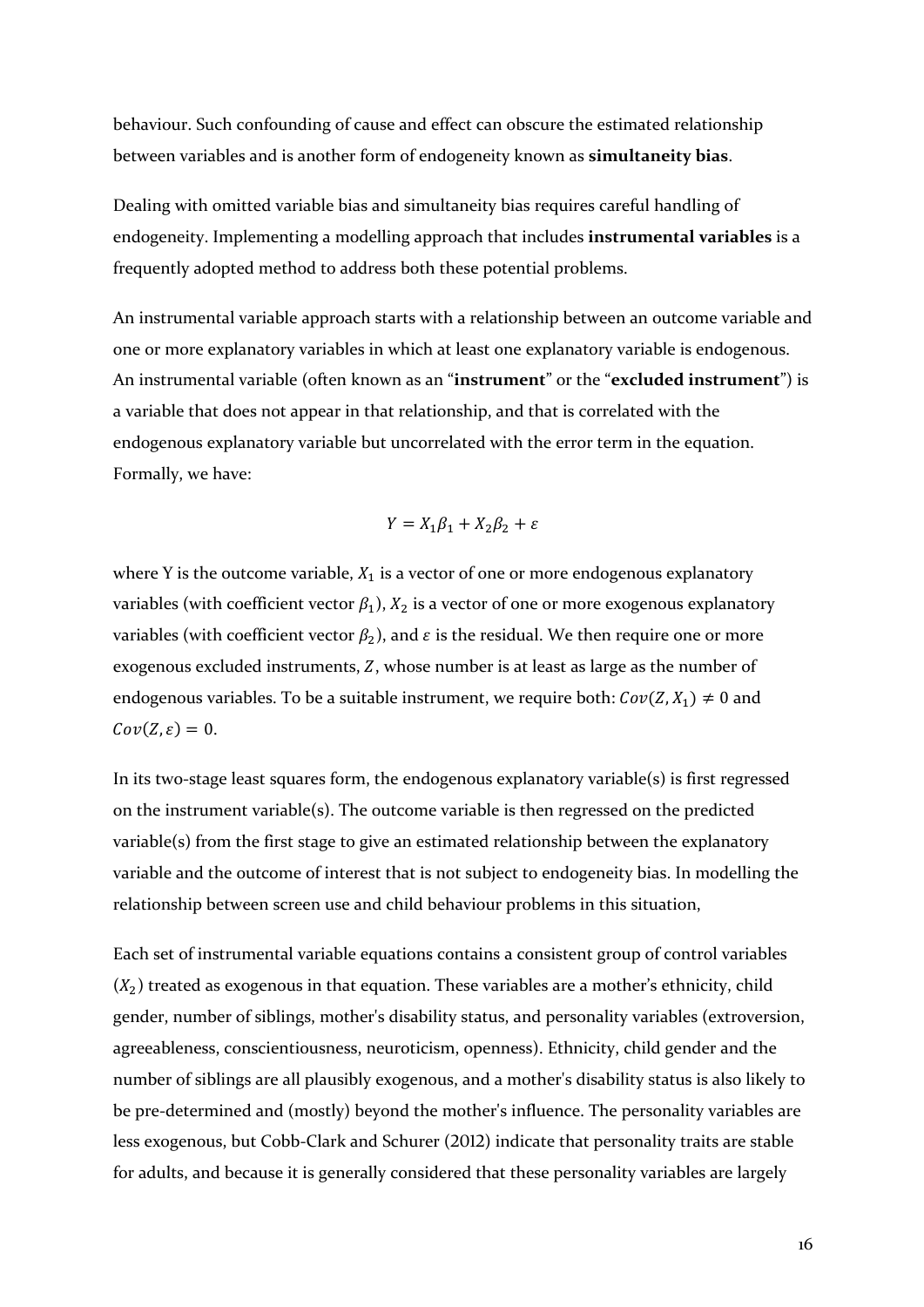pre-determined genetically and/or early in life (Shiner, 2015) (Caspi et al., 2003). Hence it is reasonable to treat them as exogenous.

Equations were estimated using the Stata command *ivreq2* (StataCorp, 2017b). The robust option was adopted to give standard errors robust to the presence of arbitrary heteroskedasticity. 

The results presented in this study show estimates for the original dataset and a second set in which item non-response has been imputed using multiple imputation (MI). MI was applied using the same procedure outlined previously, creating 40 individual datasets.<sup>12</sup> Statistical tests for instrument suitability and the margins command are not available using the *cmdok* command. Therefore, a single imputed dataset was randomly selected to execute the tests and estimate margins. Appendix 9 demonstrates that the estimates for this single dataset and the 40 imputed datasets are very similar. This approach should, therefore, not materially affect instrument tests. The instrument variables have not had data imputed to avoid introducing endogeneity by using endogenous variables to predict missing instrument values.

An effective choice of instruments is at the centre of an accurate instrumental variable approach. Choosing the wrong instruments can lead to greater bias than what is obtained using OLS (Angrist & Krueger, 2001). The choice of instruments should be informed in the first instance by a theoretical understanding of the relationships between variables of interest. Secondly, to ensure instruments are correctly identified, three tests of instrument suitability are offered - tests for under-identification, weak instruments and over-identification. Each is

 $12$  The MI suite of commands in Stata does not directly support the ivreg2 command, so *cmdok: estimate ivreg2* was used for the MI data. The *cmdok* command allows estimation of certain commands not supported by Stata's MI suite of commands (StataCorp, 2017a).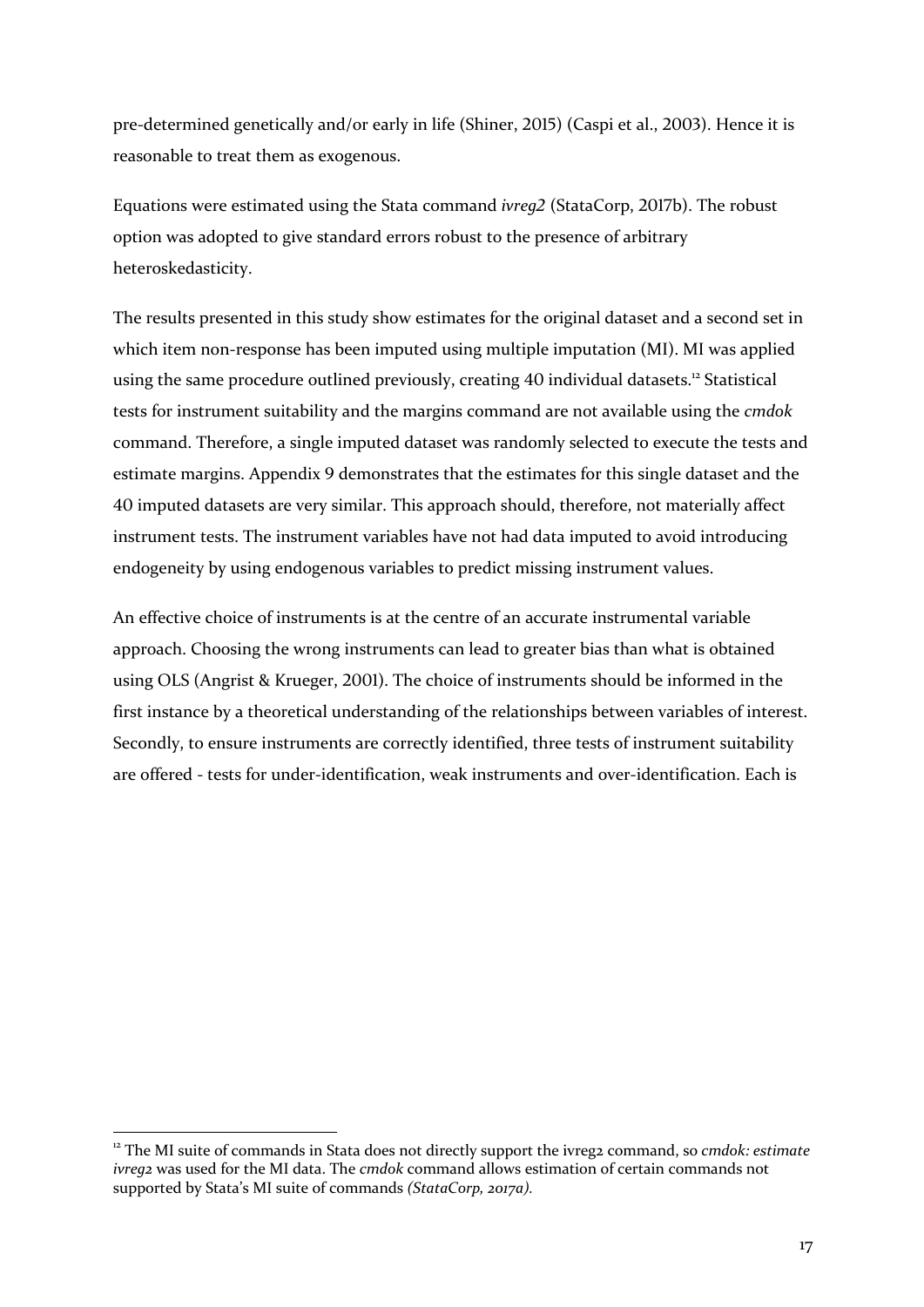available as part of Stata's *ivreg2* package.<sup>13</sup> Under-identification F-statistics, weak instrument F-statistics and Hansen J-statistics are reported, and all support the choice of instruments.<sup>14</sup>

In summary, this study first examines associations between screen use and child behaviour using an ordinary least squares (OLS) regression. To account for missing data, a Heckman correction is employed to address study attrition following multiple imputation of data from item non-response. Due to likely bias from omitted variables, bi-directional effects and measurement error, an instrumental variable (IV) approach is adopted to isolate causality using two variables on family screen use rules as instruments.

## **4.Results**

## **;.8. Associational results**

Figure 1 shows that the mean and variance of difficulties scores increase at higher levels of screen use.

 $13$  The under-identification test tests the correlation between the instrument variables and the endogenous regressors. It is a Lagrange multiplier (LM) test of the null hypothesis that the instrument variables are appropriately correlated with the endogenous regressors (i.e., rejecting the null means the model is identified).

Weak instruments occur when there is a correlation between excluded instruments and endogenous regressors, but this correlation is weak. The weak instrument test reports a Kleibergen-Paap Wald F statistic; the Staiger and Stock (1997) rule of thumb is used where weak instruments are rejected if  $F \leq$ 10, although practitioners sometimes recommend a higher rejection cut-off as  $F<20.^{13}$ .

The over-identification test tests the null hypothesis that instruments are uncorrelated with the error term and that the excluded instruments are correctly excluded from the estimated equation. These tests require that the number of excluded instruments exceeds the number of endogenous variables in the equation and are reported using the Hansen J-statistic.

 $14$  Namely, the null hypothesis of under-identification has been rejected, the weak instrument test Fstatistics were  $\geq$ 10, and the null hypothesis of identification is not rejected for the overidentification test.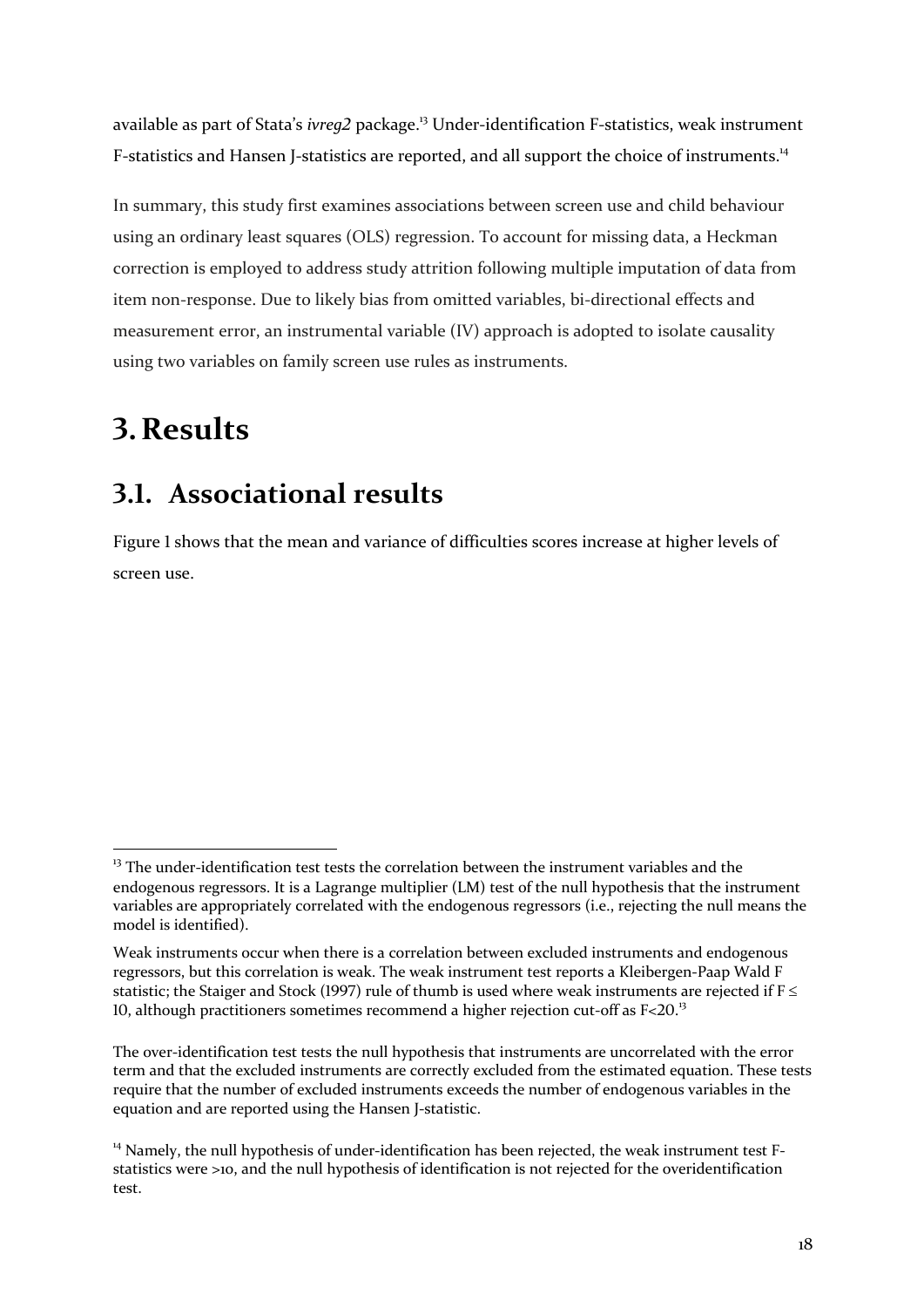



Source: Growing Up in New Zealand DCW2

Table 1 presents results for Equation (1) and similarly shows that greater levels screen use are associated with steadily increasing levels of child difficulties scores.

*Table 1: OLS results for Equation (1)* 

| Child difficulties score | (1)        |
|--------------------------|------------|
| Screen use last weekday  |            |
| No screens               | (base)     |
| $0.1 - 1$ hours          | $0.394**$  |
| $1.1 - 2$ hours          | $1.168***$ |
| $2.1 - 3$ hours          | $2.559***$ |
| $3.1 - 4$ hours          | $3.681***$ |
| $4 \text{ hours} +$      | 5.319***   |

Source: Growing Up in New Zealand DCW2

The results in Figure 1 and Table 1 do not however consider any other factors that could contribute to both screen use and child behaviour problems. Therefore, a regression model is needed in which these other factors can be controlled for. Control variables are therefore included in Equation  $(1)$  to give Equation  $(2)$ .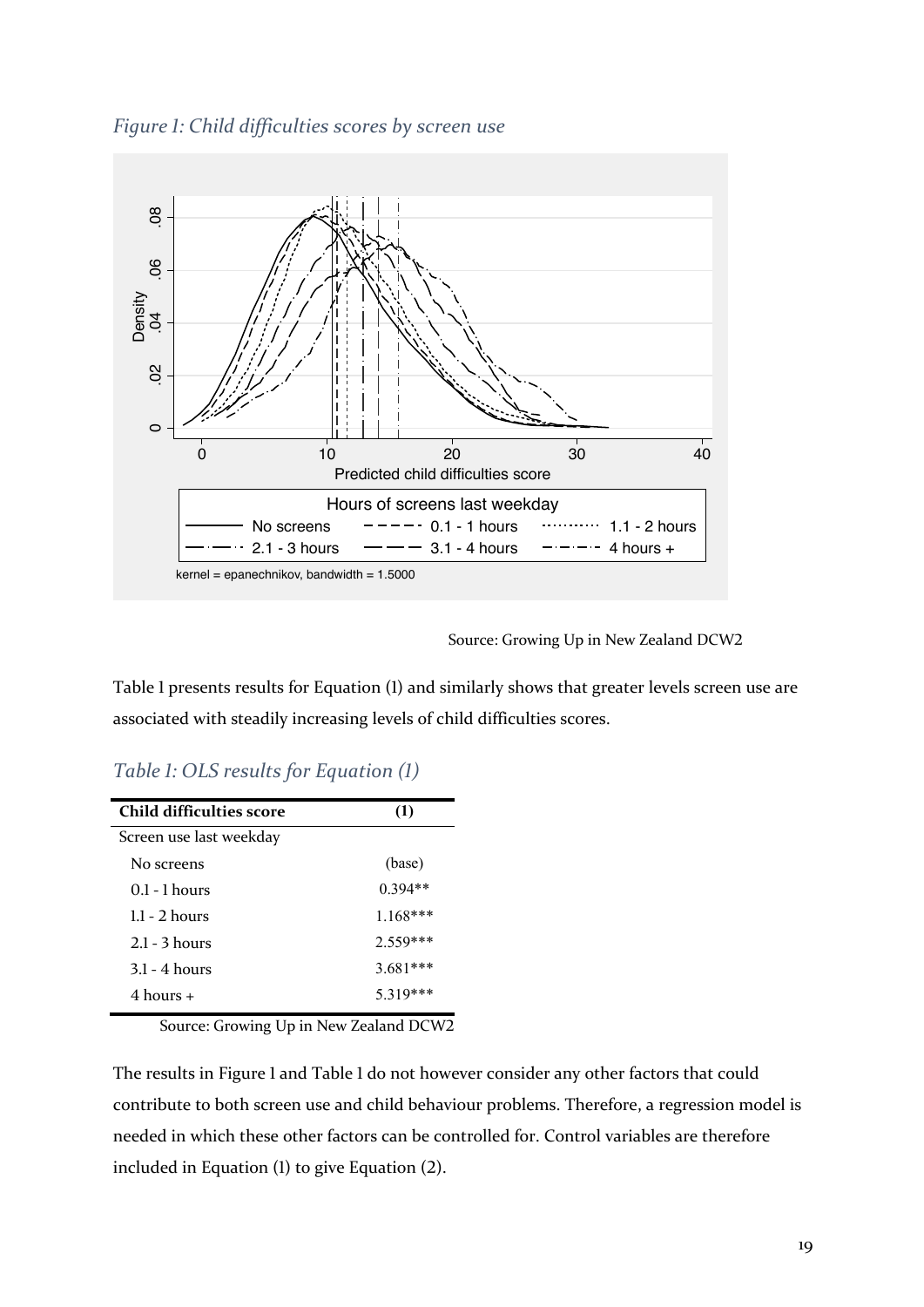The results, presented in Table 2 (and graphically in Figure 2), indicate that screen use at higher levels (of more than two hours per day) is noticeably associated with higher child difficulties scores. Full results with all control variables are presented in Appendix 10.

Looking at the results for the key control variables obtained using complete case analysis (column 1), mothers with a university education have children with approximately half a point lower difficulties scores than mothers without university education; Māori and Pacific mothers have children with difficulties scores that are 0.98 and 1.58 points higher than European mothers. Employed mothers and older mothers also have children with significantly lower difficulties scores. Girls have generally lower difficulties scores than do boys.

There is strong relationship between a mother's personality and her child's behaviour. Two factors are likely to be at play here, personality affecting parenting practices and styles, and a child inheriting (or copying) their parents' personality (Zwir et al., 2020). Higher difficulties scores are also significantly associated with higher levels of maternal stress.

Hostile parenting practices have the strongest relationship to child difficulties scores, with mothers who use these practices more frequently having children with difficulties scores that are 2.5 points higher on average than mothers who use them infrequently.

Finally, a mother's income adequacy, partner status or the household's New Zealand Deprivation Index scores are not associated with difficulties scores.

|                  | Complete case<br>analysis | MI          | Imputed +<br>Heckman  |
|------------------|---------------------------|-------------|-----------------------|
| <b>Variable</b>  | (1)                       | (2)         | (3)                   |
| Child screen use |                           |             |                       |
| No screens       | (base)                    | (base)      | (base)                |
| $0 - 1$ hours    | 0.057                     | 0.138       | 0.106                 |
| $1.1 - 2$ hours  | 0.148                     | 0.062       | 0.037                 |
| $2.1 - 3$ hours  | $0.780***$                | $0.670***$  | $0.719***$            |
| $3.1 - 4$ hours  | $0.885**$                 | $0.814**$   | $0.811**$             |
| 4 hours+         | $1.996***$                | 1.878***    | 1.808***              |
| Child gender     |                           |             |                       |
| Male             | (base)                    | (base)      | (base)                |
| Female           | $-0.595***$               | $-0.525***$ | $-0.545***$           |
|                  |                           |             | (continued over page) |

### *Table 2: OLS results for Equation (2)*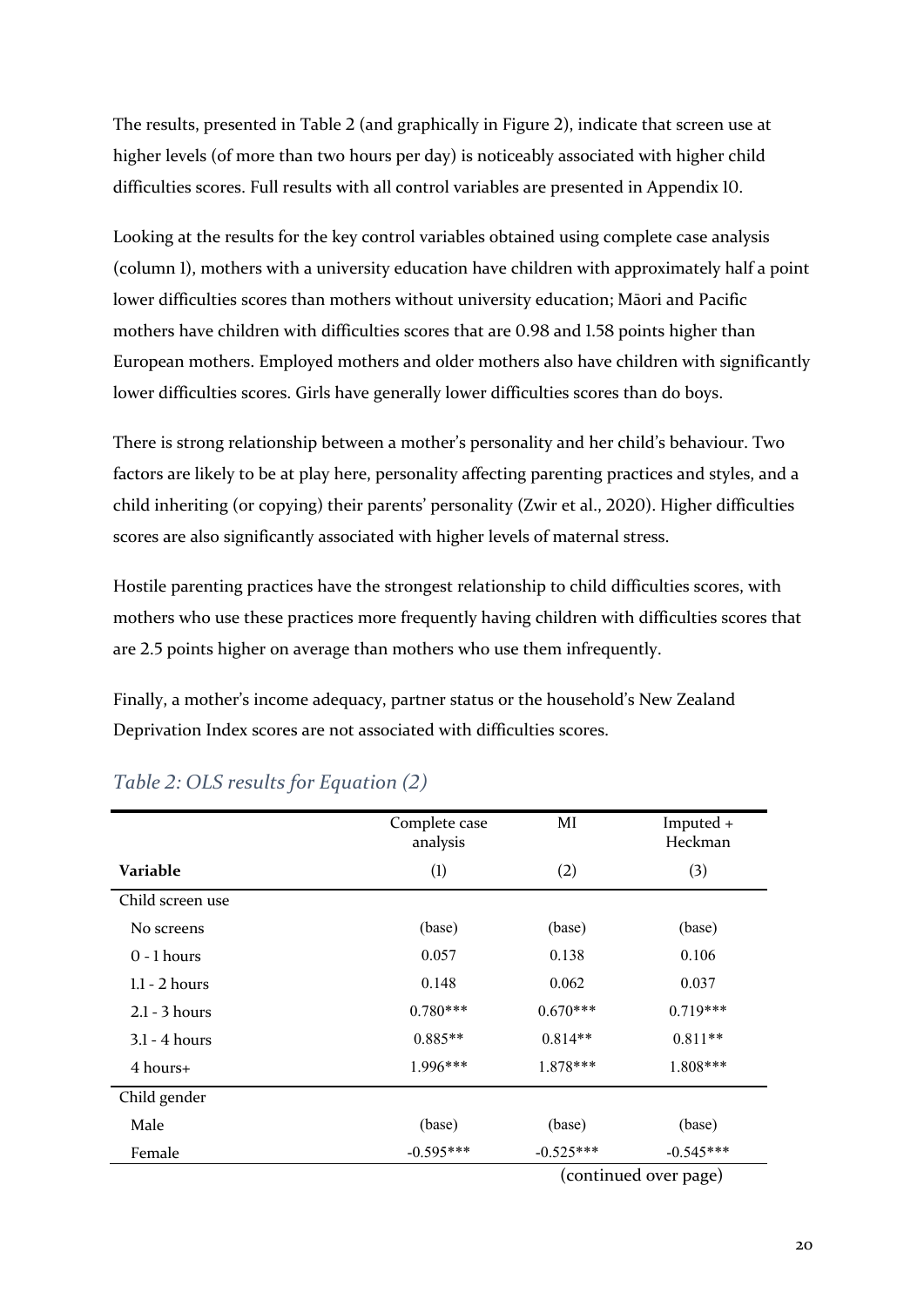| Income adequacy            |             |             |             |
|----------------------------|-------------|-------------|-------------|
| Not enough                 | 0.139       | 0.187       | 0.289       |
| Just enough                | 0.234       | 0.293       | $0.255*$    |
| Enough                     | 0.066       | 0.133       | 0.125       |
| More than enough           | (base)      | (base)      | (base)      |
| Mother's overall stress    | $0.129***$  | $0.102***$  | $0.119***$  |
| Extroversion               | $-0.132$    | $-0.169*$   | $-0.168*$   |
| Agreeableness              | $-0.444***$ | $-0.409***$ | $-0.429***$ |
| Conscientiousness          | $-0.936***$ | $-0.604***$ | $-0.580***$ |
| Neuroticism                | $0.403***$  | $0.535***$  | $0.511***$  |
| Openness                   | $-0.548***$ | $-0.524***$ | $-0.504***$ |
| Mother's ethnicity         |             |             |             |
| European                   | (base)      | (base)      | (base)      |
| Māori                      | $0.978***$  | 1.189***    | $0.798***$  |
| Pacific                    | 1.582***    | 1.913***    | 1.263***    |
| Asian                      | 0.339       | $0.377**$   | $-0.218$    |
| Other                      | 0.162       | 0.162       | $-0.237$    |
| Mother tertiary educated   |             |             |             |
| Yes                        | $-0.517***$ | $-0.609***$ | $-0.390***$ |
| No                         | (base)      | (base)      | (base)      |
| Mother age                 | $-0.078***$ | $-0.071***$ | $-0.057***$ |
| NZ Deprivation index score |             |             |             |
| Low $(1-3)$                | (base)      | (base)      | (base)      |
| Med (4-7)                  | $-0.029$    | 0.025       | 0.028       |
| High (8-10)                | $0.331*$    | $0.378**$   | $0.300**$   |
| Mother paid job            |             |             |             |
| Yes                        | $-0.466***$ | $-0.507***$ | $-0.536***$ |
| No                         | (base)      | (base)      | (base)      |
| Partner status             |             |             |             |
| Has partner                | 0.038       | $-0.103$    | $-0.087$    |
| Does not have partner      | (base)      | (base)      | (base)      |
| Hostile parenting          |             |             |             |
| Low hostile parenting      | (base)      | (base)      | (base)      |
| Med hostile parenting      | $0.822***$  | $0.813***$  | $0.901***$  |
| High hostile parenting     | 2.560***    | 2.560***    | 2.644***    |
| Other control variables    | <b>YES</b>  | <b>YES</b>  | <b>YES</b>  |
| Lambda                     |             |             | 3.456**     |
| Constant                   | 20.837***   | 18.833***   | 18.476***   |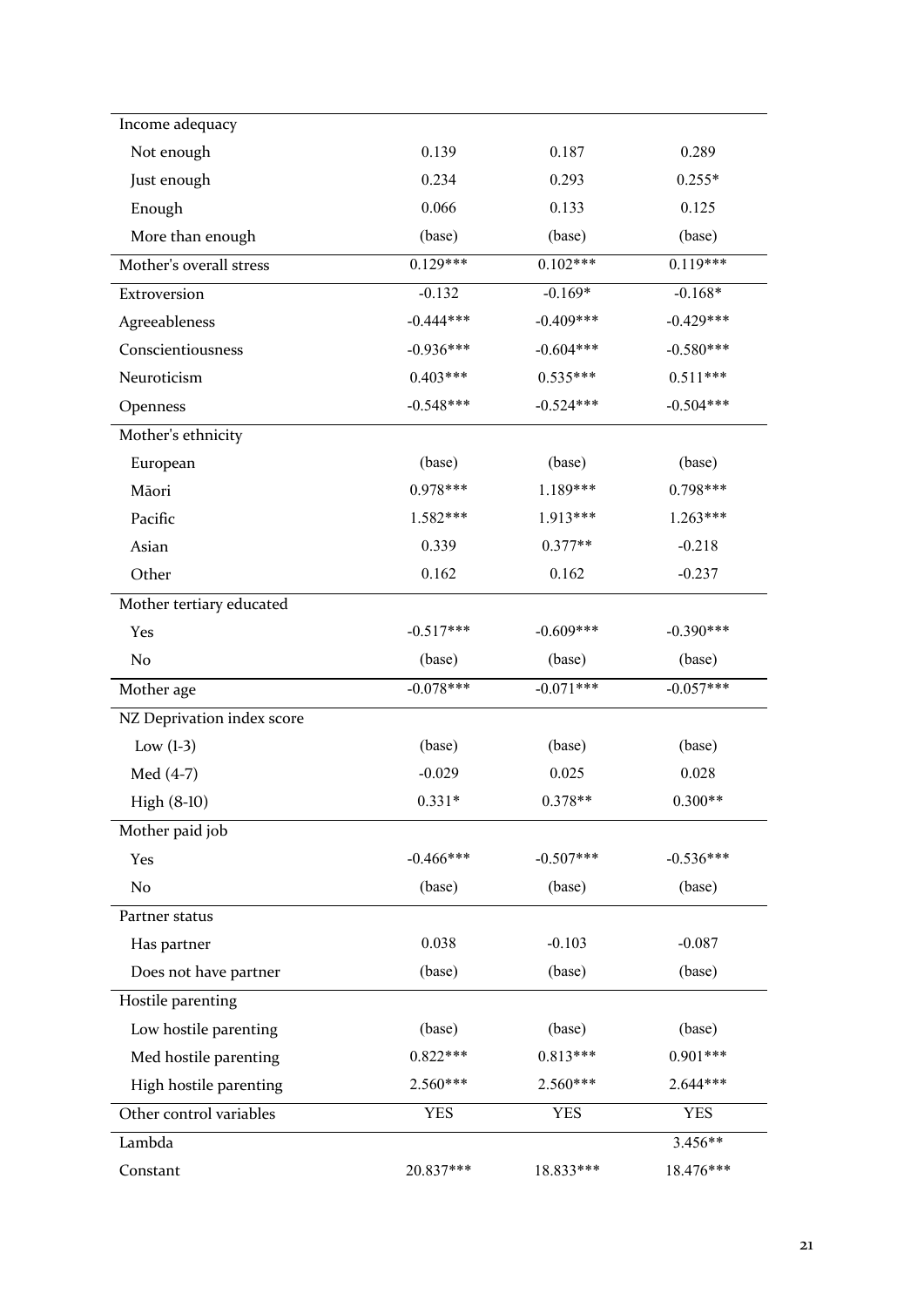| R -squared   | 0.373 |       | 0.373 |
|--------------|-------|-------|-------|
| Observations | 4.409 | 6,091 | 6,068 |

\*\*\* p<0.01, \*\* p<0.05, \* p<0.1

Source: Growing Up in New Zealand DCW0, DCW1, DCW2

Figure 2: OLS margins plot of child difficulties by screen use  $(95\%$  CI)



Source: Growing Up in New Zealand DCW0, DCW1, DCW2

When it comes to the effect of bias from missing data, both item non-response and wave response will be addressed separately. Multiple imputation of item non-response caused estimates for the effects of screen use on child behaviour to decrease slightly for the coefficients at higher levels of screen use.

The biggest changes in estimates due to MI are for a mother's ethnicity, education and conscientiousness. For ethnicity, coefficient estimates increase for Māori, Pacific and Asian. The coefficient for maternal education increases in absolute value with MI but decreases for conscientiousness.

These results suggest that dropping cases using complete case analysis for item non-response may have caused bias by underestimating the effect size of ethnicity and overestimating the effect of stress and screen use on difficulties scores. There may have also been effects in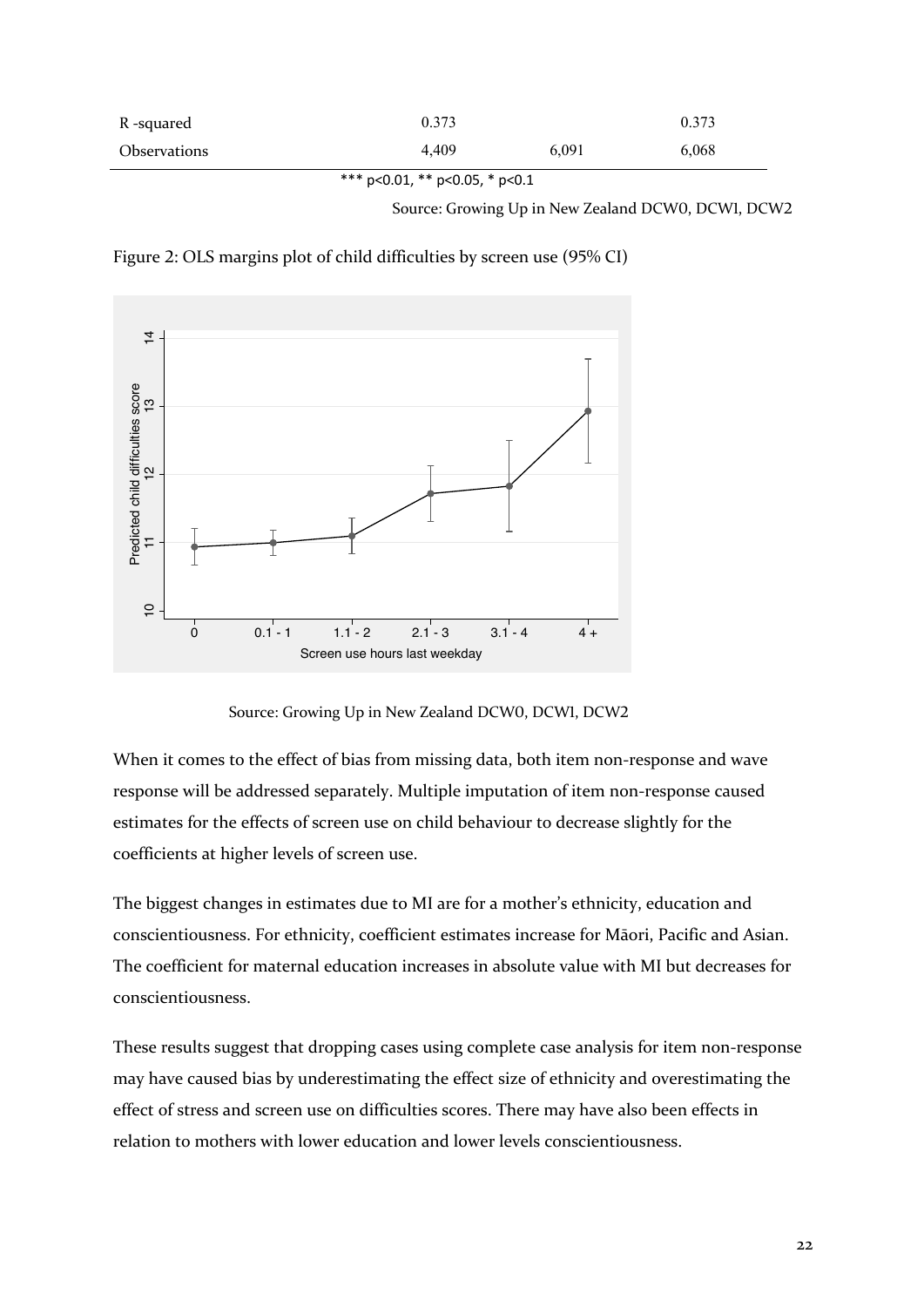After accounting for wave non-response using the Heckman correction, the effect on screen use is insubstantial, except for a further decrease in the estimated coefficient for  $4+$  hours of screen use from 1.878 to 1.808. However, for ethnicity, the estimated coefficient for Māori mothers is now 0.798 (compared to 1.189 before the Heckman correction), and for Pacific mothers it is  $1.263$  (compared to  $1.913$ ). The coefficient for education is now -0.39 (compared to -0.609). Other estimated coefficients had only small adjustments once the Heckman correction was applied.

This leads to the big question left unanswered by this section, that of causality. While the relationships described above help understand the data, they can only reflect associations between the variables of interest. Additionally, omitted variable bias is a genuine concern when modelling complex relationships involving human behaviour. Consequently, an instrumental variable approach is needed to model the relationships between variables and determine causality with greater clarity.

### **;.6. IV Results**

The OLS results in Table 2 indicate a significant relationship between a child's difficulties scores and their screen use for more than two hours of use (versus a base category of no screen use), but the effect size was not substantial. For instance, there is a predicted difficulties score of  $10.94$  for children with no screen use compared to 12.93 for those with more than 4 hours per day. When this relationship is modelled using an IV approach (using how often a mother keeps television rules and whether she has rules for the number of hours a child watches screens as instruments), the effect size becomes much larger with a coefficient of  $1.197$  (pvalue < $0.001$ ). Screen use was measured in the OLS regressions as a categorical measure due to worries over measurement error from clustering around one and two hours of screen use. As an IV approach accounts for measurement error, the continuous screen use measure could be used.

Table 3 presents results for Equation  $(2)$  estimated using IV, followed by a comparison of the IV results with OLS results in Figure 3 and Table 4.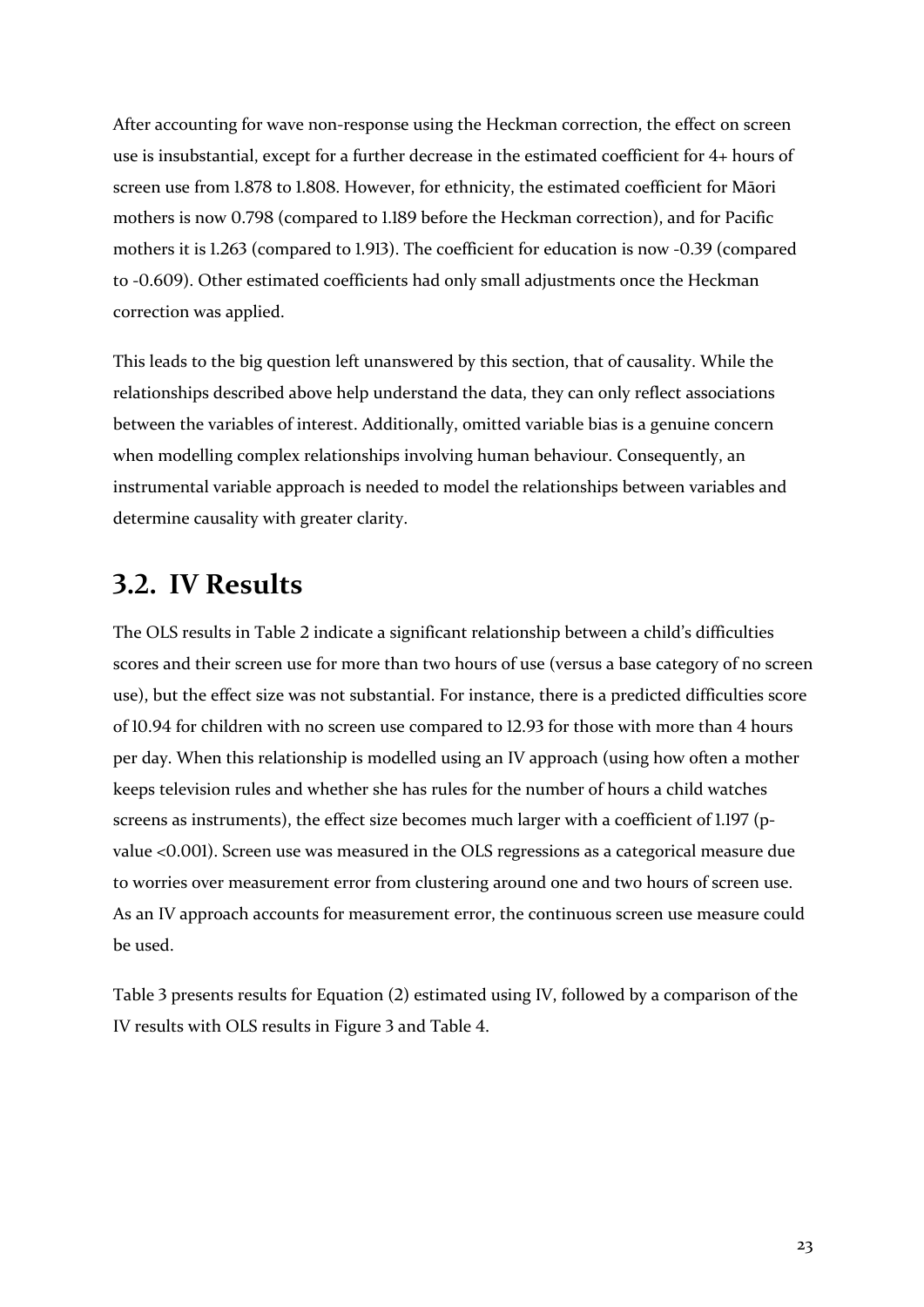|                                      | (1)         | (2)         |
|--------------------------------------|-------------|-------------|
| Dependent variable                   | Original    | MI          |
| <b>Child difficulties</b>            | data        |             |
| Screens last weekday                 | $1.079***$  | $1.197***$  |
|                                      | (0.212)     | (0.211)     |
| Child's gender                       |             |             |
| Boy                                  | (base)      | (base)      |
| Girl                                 | $-0.499***$ | $-0.546***$ |
| Ethnicity                            |             |             |
| European                             | (base)      | (base)      |
| Māori                                | 2.590***    | $2.543***$  |
| Pacific                              | 3.125***    | 3.038***    |
| Asian                                | 0.421       | 0.370       |
| Other ethnicity                      | 0.509       | 0.511       |
| Extroversion                         | $-0.275***$ | $-0.237**$  |
| Agreeableness                        | $-0.729***$ | $-0.728***$ |
| Conscientiousness                    | $-1.079***$ | $-1.020***$ |
| Neuroticism                          | 1.289***    | 1.294***    |
| Openness                             | $-0.655***$ | $-0.697***$ |
| Number of siblings                   |             |             |
| Sole child                           | (base)      | (base)      |
| One sibling                          | 0.016       | 0.016       |
| Two siblings                         | $-0.590***$ | $-0.601***$ |
| Three + siblings                     | 0.084       | 0.056       |
| Mother's disability                  |             |             |
| No                                   | (base)      | (base)      |
| Yes                                  | $-0.369$    | $-0.266$    |
| Constant                             | 16.66***    | $16.35***$  |
| Imputations                          |             | 40          |
| N(observations)                      | 4,928       | 5,524       |
| Underidentification F-stat (p)       | 240.49      | 254.66      |
|                                      | (0.00)      | (0.00)      |
| <b>Weak identification F-stat</b>    | 46.87       | 41.97       |
| Overidentification Hansen J-stat (p) | 9.94        | 5.325       |
|                                      | (0.127)     | (0.503)     |

### *Table 3: IV results for Equation (2)*

\*\*\* p<0.01, \*\* p<0.05, \* p<0.1

Source: Growing Up in New Zealand DCWO, DCWI, DCW2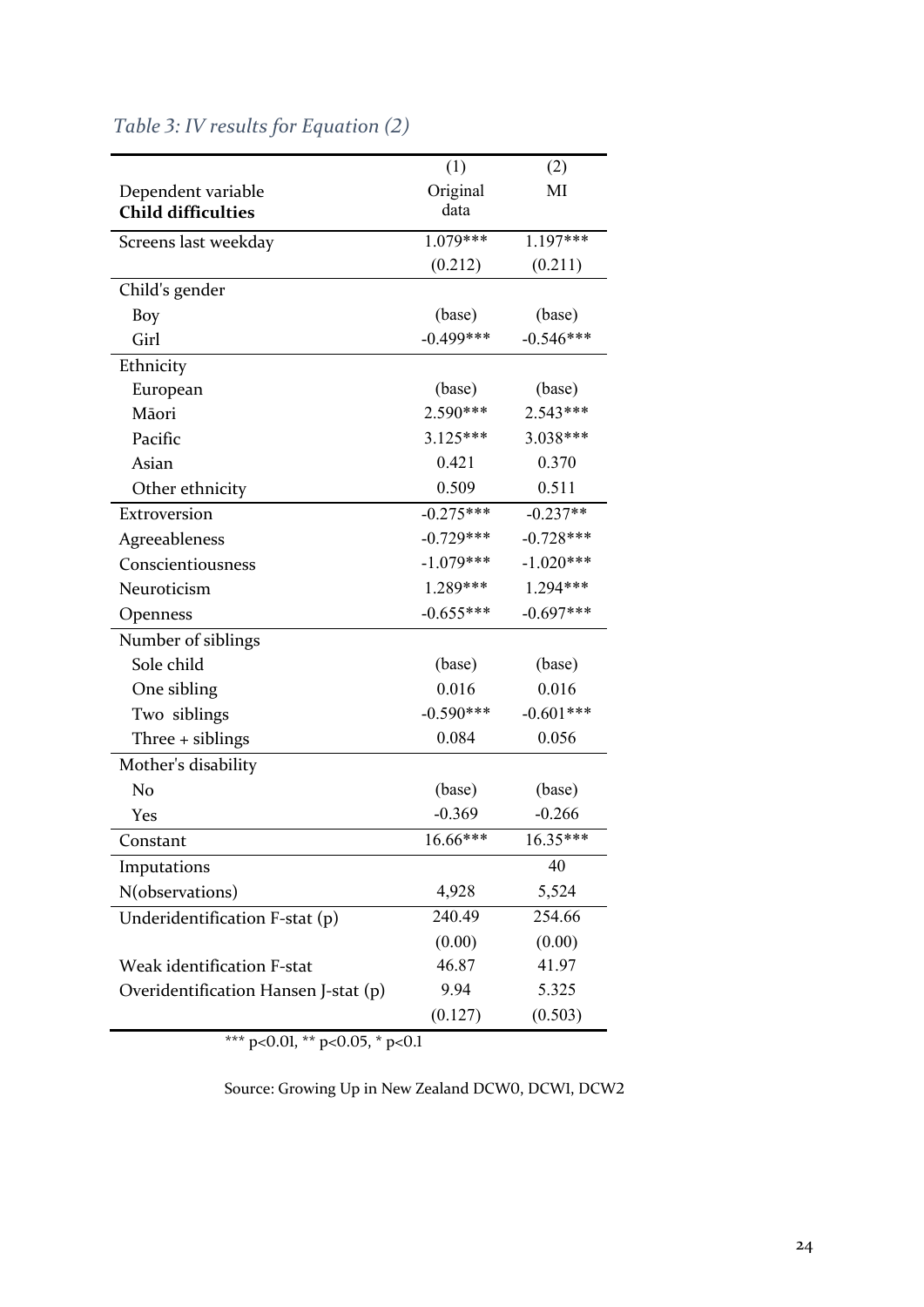



Source: Growing Up in New Zealand DCWO, DCWI, DCW2

|  |  |  |  | Table 4: The effect of screen use on child difficulties |
|--|--|--|--|---------------------------------------------------------|
|  |  |  |  |                                                         |

|                | <b>OLS</b>                |        |       | IV                        |       |        |
|----------------|---------------------------|--------|-------|---------------------------|-------|--------|
| Hours          | Predicted<br>difficulties | 95% CI |       | Predicted<br>difficulties |       | 95% CI |
| $\mathbf{0}$   | 10.81                     | 10.62  | 10.99 | 9.89                      | 9.29  | 10.42  |
|                | 11.10                     | 10.97  | 11.22 | 11.06                     | 10.87 | 11.25  |
| $\overline{2}$ | 11.39                     | 11.25  | 11.53 | 12.27                     | 11.99 | 12.54  |
| 3              | 11.68                     | 11.46  | 11.90 | 13.47                     | 12.81 | 14.13  |
| $\overline{4}$ | 11.97                     | 11.65  | 12.28 | 14.67                     | 13.62 | 15.73  |
| 5              | 12.26                     | 11.84  | 12.68 | 15.87                     | 14.42 | 17.33  |
| 6              | 12.55                     | 12.03  | 13.07 | 17.08                     | 15.23 | 18.93  |

Figure 3 and Table 4 show that children who have no screens have an estimated difficulties score of 9.89 and that this increases materially until children at 5 hours of screen use have an estimated score of 15.87, while for those at 6 hours per day, the score rises to 17.08. However, it should be noted that confidence intervals at higher levels of screen use become quite large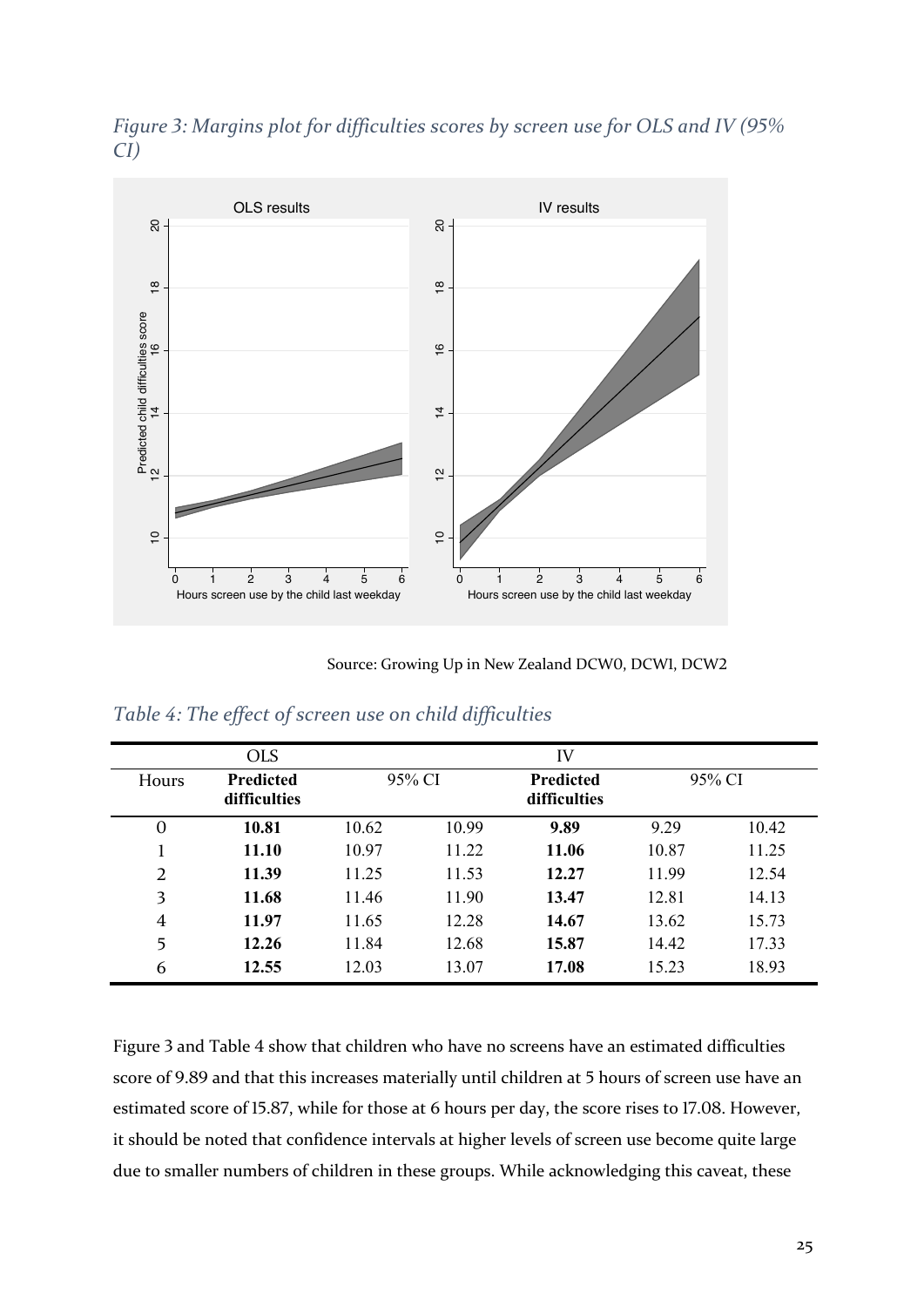results indicate that avoiding high levels of screen use helps lower the likely number of behavioural problems for children.

In summary, OLS results show a small association between higher levels of screen use and behaviour problems. However, a larger relationship is apparent when an IV approach is adopted.

## **7. Limitations**

Conclusions from this thesis may be limited because data obtained from partners has not been included (due to substantial missing data, which was found not to be missing at random and unable to be accounted for). While the partner variables did not significantly relate to the key variables of interest during scoping work for this project, a father still influences a child's life. Not including partners risks missing an essential part of the child development picture.

Figure 1 showed differences in variance between groups as well as differences in the mean. The regression methods used in this study (OLS, and IV) have not explicitly taken these differences of variance into account, so may have missed some distinctions in how variables relate to each other at different points in their distributions.

**Social desirability bias** should also be acknowledged in any longitudinal cohort study. Social desirability bias reflects the tendency of respondents to give socially desirable responses rather than choosing responses that are an accurate representation of their true feelings (Grimm, 2010). Most of the data used in this thesis comes from face-to-face interviews, where the possibility of socially desirable answers being provided is higher than for other methods such as online questionnaires. The most considerable risk of social desirability could be expected in the measure of screen use (if parents consider screen use a bad thing), in reporting child difficulties and in the measure of hostile parenting. In all these situations, social desirability bias would cause lower values to be reported, and therefore effect sizes would likely be underestimated. It is difficult to establish how big a problem this is, but if effect sizes are underestimated, correction for bias would tend to strengthen the conclusions of this study rather than detract from them.

Many of the general limitations of qualitative screen use research apply in this study. Firstly, because in GUiNZ, children's screen use is self-reported by parents, it is open to response **bias**. While parents may under-report screen use due to social desirability bias, there is also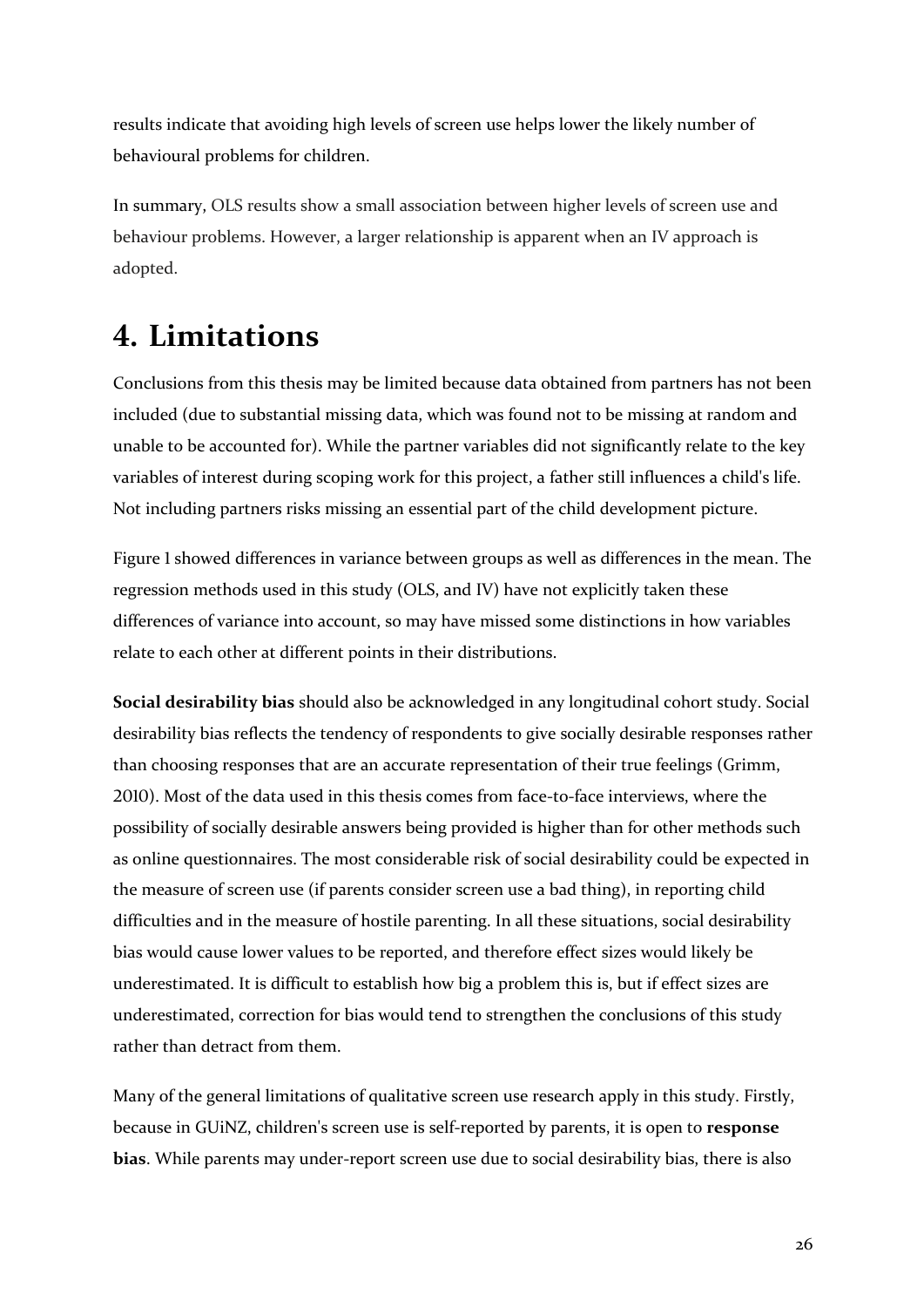evidence to suggest parents over-report screen use due to measurement error (e.g. (Certain & Kahn, 2002), although more recent evidence has shown self-report can both under and overreport screen use compared with more objective measures of screen use (Radesky et al., 2020).

GUiNZ screen use data also covers only screen use in the home and cannot capture any screen use that occurs in formal care or while the child is under the care of other adults. Although the evidence suggests that screen use in New Zealand's formal early education settings is low (Gerritsen et al., 2016), there is little evidence on screen use in less formal settings.

The other limitation with screen use measurement is that GUiNZ only measures screen use on weekdays. Similar longitudinal studies have shown that screen use by children is substantially higher on weekend days than on weekdays (e.g. (e.g.,Australian Insititue of Family Studies, 2012; Growing up in Ireland, 2017). Hence using only weekday screen use will lead to an under-reporting of overall screen use. There is also potential for screen use patterns to be different on different weekdays (e.g., higher on a Friday). The day of screen use was not captured so could not be taken into account.

The quality of IV results is strongly affected by the choice of instruments. While care has been taken to establish a clear theoretical justification for the use of instruments, and they have passed the relevant statistical tests, there may still be unforeseen reasons why they are inappropriate. This caveat also applies to using the exclusion restriction instruments in the Heckman correction. 

Another limitation is that the IV estimates involve more imprecision than the OLS estimates due to the instruments' strength. Nevertheless, once potential bias from bi-directional effects, omitted variables and measurement error are considered, these less precise IV estimates are judged to better reflect the true relationship between variables more accurately than the more precisely estimated (but likely inconsistent) OLS estimates.

## **9. Conclusions**

Results indicate that child screen use could be an important source of behaviour problems for two-year old children in this study. To put these results in context, the SDQ was initially developed as a screening tool for child behaviour problems. The developers of the SDQ recommend a system of three categories in screening for problem behaviour. Children in the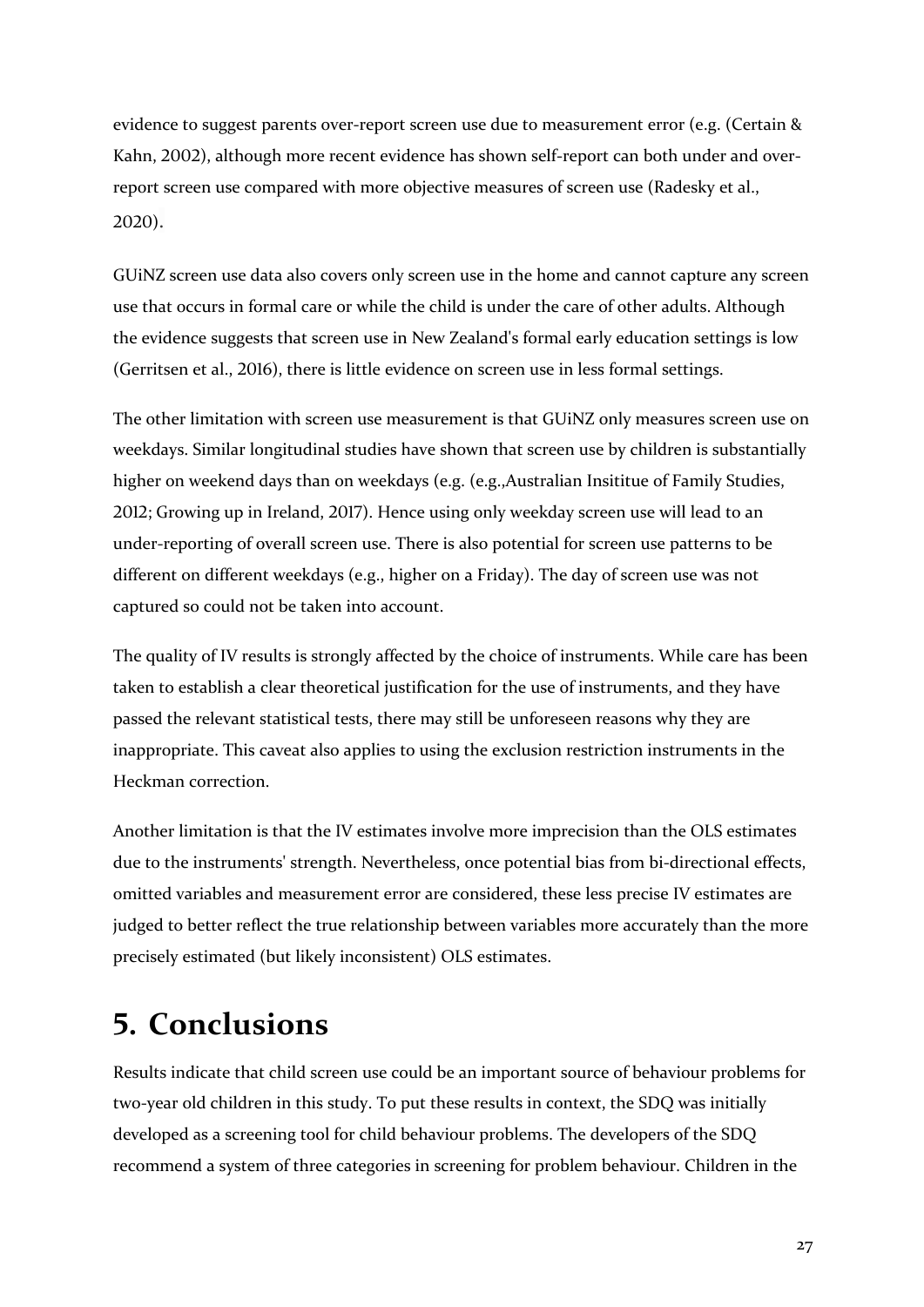bottom eight deciles of observed difficulties scores are considered to have a normal score, those in the second-highest decile are considered in the borderline range, and those in the top decile are considered 'abnormal'. When these cut-offs are applied to the GUiNZ data, we get a cut off score of 16-18 in the borderline range and 19 and above for abnormal. The results from Table show that children who have more than 5 hours of screen use per day are on average in the borderline range, shifting to the abnormal range at the highest levels of screen use. These results also illustrate the importance of not relying on simple OLS regression models to understand the complex relationships involved in child development. Once omitted variable bias and bi-directional effects were controlled for, effect sizes increased. These results remained statistically significant despite larger standard errors – indicating that confounding factors in the OLS regressions were masking relationships between variables.

The biggest current discussion in the screen use and child behaviour literature centers on the direction of causality. Using IV to model this relationship has added the first contemporaneous, causal evidence required to isolate the effect of screen use on child behaviour from the effect of behaviour problems on screen use. It should be noted that this evidence relates to two-year-old children, and the relationship may well be different for children at different ages or in different contexts.

In addition, a novel technique of combining multiple imputation to account for item nonresponse, alongside a Heckman correction to account for wave dropout, was developed to examine the effect of missing data. Of specific interest was the influence of children with behaviour problems potentially dropping out of the GUiNZ study at greater rates. This technique did not substantially change estimates for the effect of screen use on child behaviour; however, estimates were changed for several control variables such as ethnicity and employment.

In summary, the first 1,000 days of a child's life are critical for a child's development and providing the right ingredients for healthy development helps determine a child's positive outcomes into adulthood. The near-universal use of screen time for children in these early years means understanding its role in healthy development is vital. This study provides causal evidence that exposure to screen use negatively effects children's behaviour at 2 years of age and therefore, the role of screen use in child behaviour problems may need increased consideration by policymakers.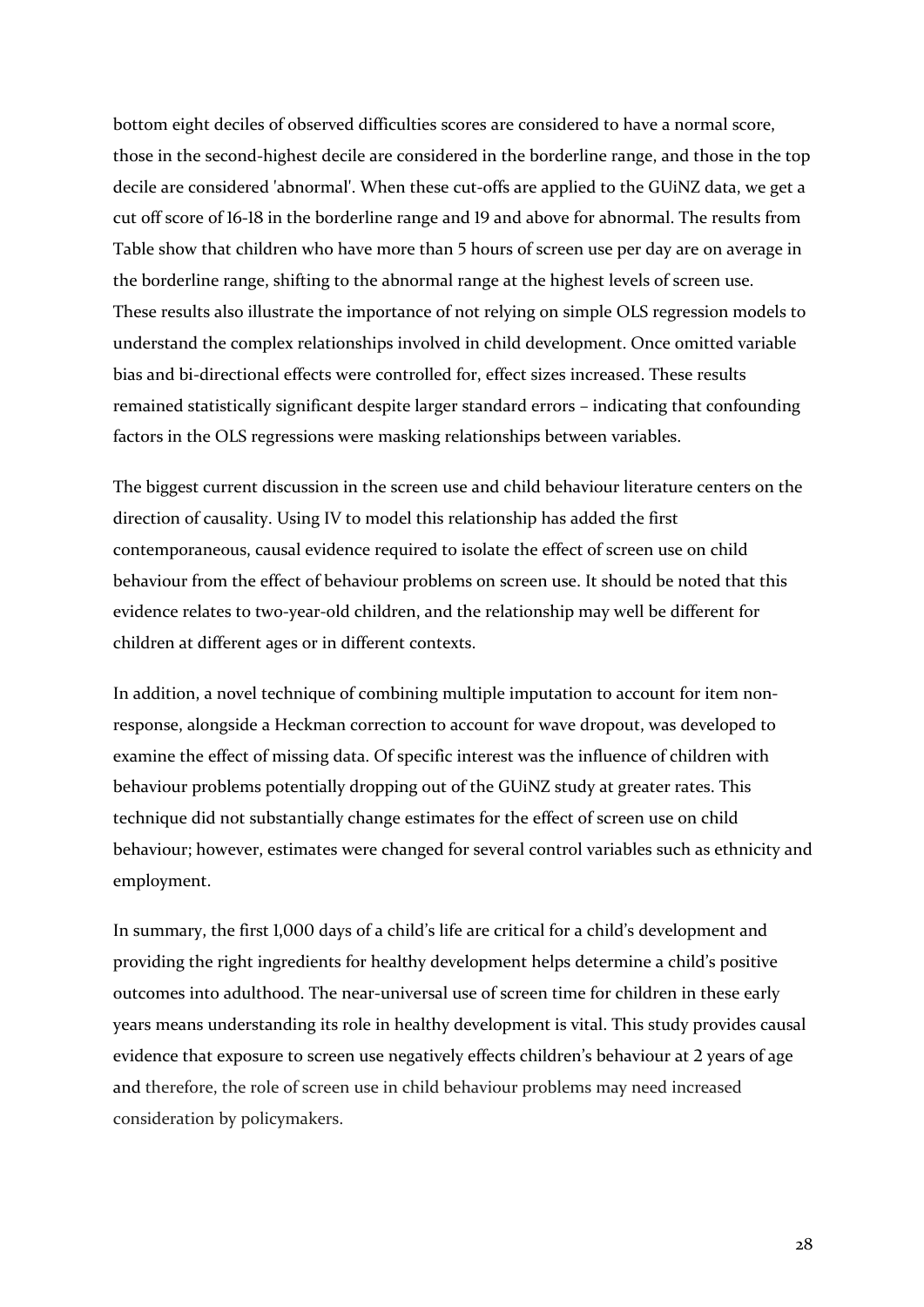| Variable                     | Description                                                                                                                                                                                                                                                                                                                                                                                                                                                                                        | <b>Wave</b><br>sourced |
|------------------------------|----------------------------------------------------------------------------------------------------------------------------------------------------------------------------------------------------------------------------------------------------------------------------------------------------------------------------------------------------------------------------------------------------------------------------------------------------------------------------------------------------|------------------------|
| <b>Key variables</b>         |                                                                                                                                                                                                                                                                                                                                                                                                                                                                                                    | from                   |
|                              |                                                                                                                                                                                                                                                                                                                                                                                                                                                                                                    |                        |
| Child difficulties           | From the Strengths and Difficulties Questionnaire. Mother-<br>reported scale developed from 20 questions on child behaviour.<br>Created by summing responses to four five-item subscales<br>(emotional problems, peer relationship problems,<br>hyperactivity/inattention and conduct problems). Scores can<br>range from 0-40.                                                                                                                                                                    | 2 year                 |
| Income meets<br>needs        | Responses to "How well does your (and your partner's<br>combined) total income meet your everyday needs for such<br>things as accommodation, food, clothing and other necessities?<br>Would you say you have not enough money, just enough<br>money, enough money, or more than enough money?".                                                                                                                                                                                                    | 2 year                 |
| Mother's overall<br>stress   | The sum of responses to 8 questions on sources of stress:<br>"Thinking about the time since your [child was/children were]<br>nine months old, to what extent are the following sources of<br>stress for you and your family." Ill or disabled family member,<br>housing difficulties, balancing work and family life, money<br>problems, family members not getting on, another child's<br>behaviour, parenting the study child, who does household<br>chores. Overall stress scale is from 0-30. | 2 year                 |
| Total screens                | Mother reported number of hours last weekday spent watching<br>television, dvds, or using a laptop, children's computer system<br>or electronic gaming system.                                                                                                                                                                                                                                                                                                                                     | 2 year                 |
| <b>Control variables</b>     |                                                                                                                                                                                                                                                                                                                                                                                                                                                                                                    |                        |
| Ethnicity                    | Mother self-identified and self-prioritised ethnicity. Categorised<br>as New Zealand European, Maori, Pacific, Asian and other.                                                                                                                                                                                                                                                                                                                                                                    | Antenatal              |
| Mother tertiary<br>educated  | Binary variable. Mother has bachelor's degree/higher degree or<br>not.                                                                                                                                                                                                                                                                                                                                                                                                                             | Antenatal              |
| Mother age                   | Mother's age in years.                                                                                                                                                                                                                                                                                                                                                                                                                                                                             | Antenatal              |
| Prenatal perceived<br>stress | Perceived stress scale. Scale from 0-40. Derived from (Cohen et<br>al., 1983)                                                                                                                                                                                                                                                                                                                                                                                                                      | Antenatal              |
| Mother's general<br>health   | Answer to the question "Thinking about before you became<br>pregnant, in general how would you say your health was?"<br>Response options are poor, fair, good, very good and excellent.                                                                                                                                                                                                                                                                                                            | Antenatal              |
| Child gender                 | Male or female                                                                                                                                                                                                                                                                                                                                                                                                                                                                                     | 9 month                |
| Child health                 | Mother reported binary variable. In response to "In general,<br>how would you say baby's current health is?" Categorised into<br>Excellent/very good and Poor/fair/good.                                                                                                                                                                                                                                                                                                                           | 9 month                |

# **Appendix 1: Variable description**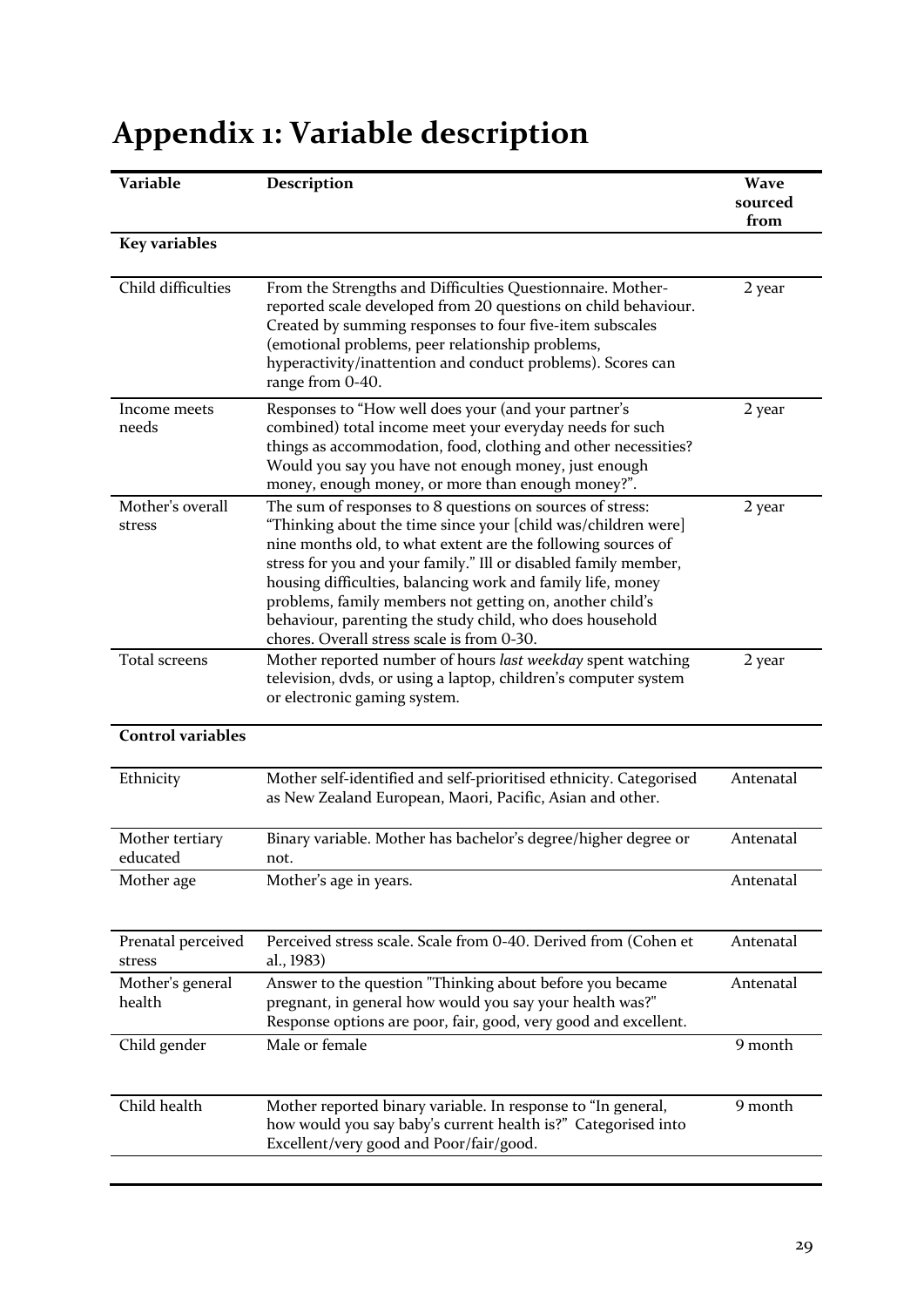| Maternal self-<br>efficacy                | Extract from the Pridham scale. (Pridham & Chang, 1989). Nine<br>items from the original Pridham scales plus two extra questions<br>about overall parenting confidence and mother-child closeness.<br>Scores range from 6-66.                                                                                          | 9 month  |
|-------------------------------------------|------------------------------------------------------------------------------------------------------------------------------------------------------------------------------------------------------------------------------------------------------------------------------------------------------------------------|----------|
| Personal support                          | Parenting Social Support Scale (Dunst et al. (1984)). A measure<br>derived from 10 questions asking about support from a mothers<br>partner, wider family and support services (e.g. doctors).<br>Individual questions are scored from 1 (not available) to 6<br>(extremely helpful). Overall scores range from 12-60. | 9 month  |
| Clinically<br>significant PND<br>symptoms | Derived from 10 item Edinburgh post-natal depression scale<br>(Cox et al., 1987). Original scores from 0-30. Clinically<br>significant cut off point of 13 or more.                                                                                                                                                    | 9 month  |
| Number of siblings                        | The number of siblings a child has living with them at home.                                                                                                                                                                                                                                                           | 16 month |
| Extroversion                              | Derived from the Big Five Inventory - Adolescent version<br>(chosen due to simpler text than adult version)(John &<br>Srivastava, 1999). Scale from 0-5.                                                                                                                                                               | 2 year   |
| Agreeableness                             | Derived from the Big Five Inventory - Adolescent version<br>(chosen due to simpler text than adult version) (John &<br>Srivastava, 1999). Scale from 0-5.                                                                                                                                                              | 2 year   |
| Conscientiousness                         | Derived from the Big Five Inventory - Adolescent version<br>(chosen due to simpler text than adult version)(John &<br>Srivastava, 1999). Scale from 0-5.                                                                                                                                                               | 2 year   |
| Neuroticism                               | Derived from the Big Five Inventory - Adolescent version<br>(chosen due to simpler text than adult version) (John &<br>Srivastava, 1999). Scale from 0-5.                                                                                                                                                              | 2 year   |
| Openness                                  | Derived from the Big Five Inventory - Adolescent version<br>(chosen due to simpler text than adult version)(John &<br>Srivastava, 1999). Scale from 0-5.                                                                                                                                                               | 2 year   |
| NZ Deprivation<br>Index                   | Categorised New Zealand Deprivation Index score from 2006.<br>Low = 1-3, Medium = $4-7$ , High = $8-10$ .                                                                                                                                                                                                              | 2 year   |
| Mother paid job                           | Answer to "Do you have a paid job at the current time?"                                                                                                                                                                                                                                                                | 2 year   |
| Government<br>benefit                     | Mother receives government benefit (excluding Working for<br>Families). These include: unemployment benefit, sickness<br>benefit, NZ Superannuation, domestic purposes benefit,<br>invalids benefit, student allowance, regular ACC payments or<br>"other government benefits".                                        | 2 year   |
| Partner status                            | Answer to "Do you have a current partner?"                                                                                                                                                                                                                                                                             | 2 year   |
| Moves since<br>antenatal wave             | Number of times mother has moved house since the antenatal<br>wave.                                                                                                                                                                                                                                                    | 2 year   |
| Home ownership                            | Home ownership classified by personal ownership, private<br>rental, public rental or "other".                                                                                                                                                                                                                          | 2 year   |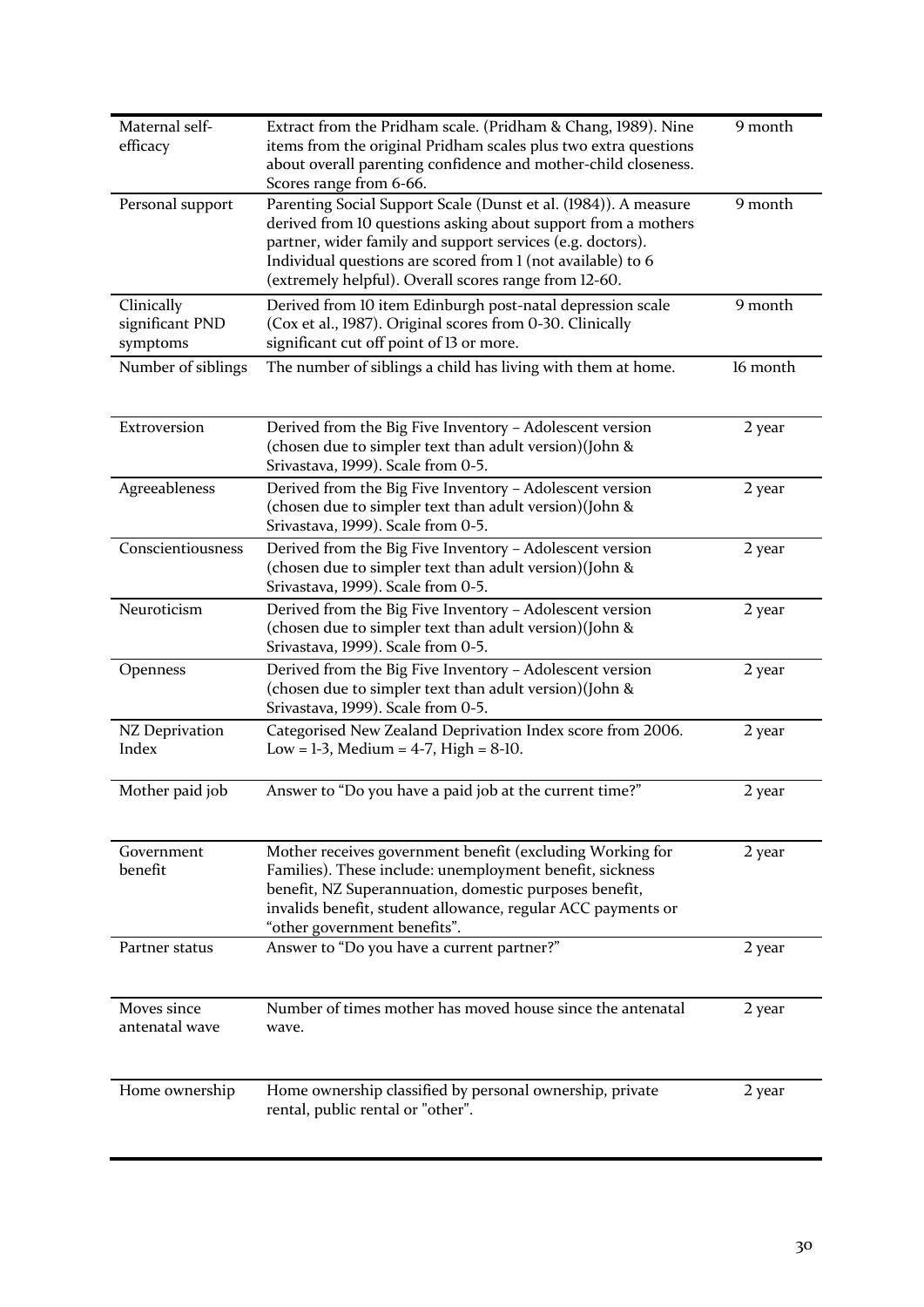| Wakes in night             | The number of times the child wakes in the night, on average                                                                                                                                                                                                                                                                                                                                                             | 2 year |
|----------------------------|--------------------------------------------------------------------------------------------------------------------------------------------------------------------------------------------------------------------------------------------------------------------------------------------------------------------------------------------------------------------------------------------------------------------------|--------|
| Positive parenting         | Time Spent With Child Scale (Davies et al., 2002). Sum of 12<br>questions of whether parent engages positively with child.                                                                                                                                                                                                                                                                                               | 2 year |
| Hostile parenting          | Sum of response to four questions "During the past 4 weeks<br>how often did you" get angry at him/her, criticize his/her<br>ideas, shout at him/her, argue when disagree with him/her.<br>Categorised into low/medium/high.                                                                                                                                                                                              | 2 year |
| Protective<br>parenting    | Sum of 4 questions on protective parenting: "How often do you<br>try to protect child from life's difficulties?" "How often do you<br>put child's needs and wants before your own?" "How often does<br>leaving child with other people upset you no matter how well<br>you know them?" "How often do you let child take a risk if there<br>is no major threat to [his/her] safety?" Categorised into<br>low/medium/high. | 2 year |
| Mother reads with<br>child | "How often do you read books with your child?" Low =<br>never/seldom/several times a week Medium= Daily High =<br>Several times a day                                                                                                                                                                                                                                                                                    | 2 year |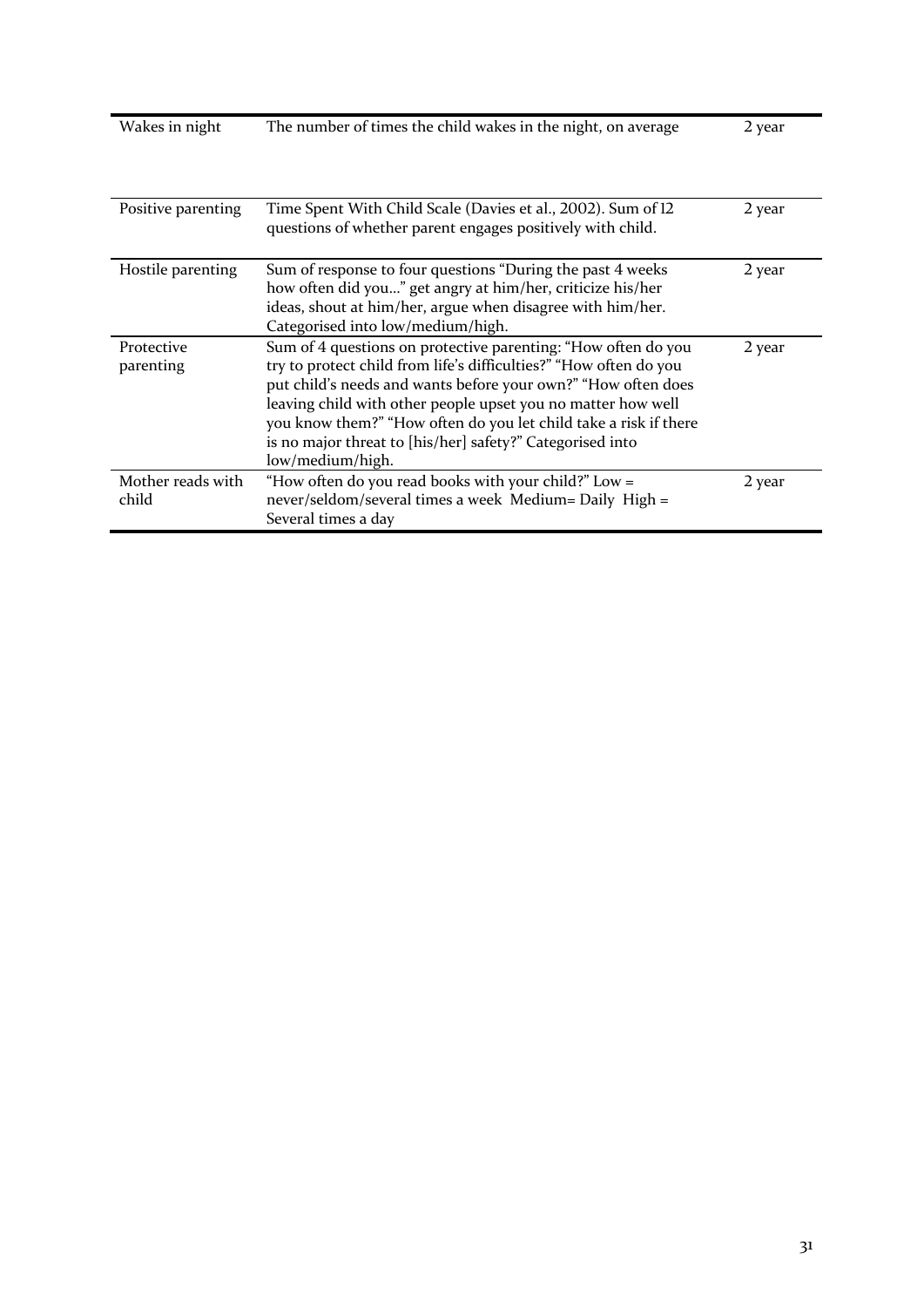## Appendix 2: Comparing partnered mothers with and without partners participating in the study

|                                 |              |                  | <b>Test of</b> |
|---------------------------------|--------------|------------------|----------------|
|                                 | Partner in   | Partner not      | difference     |
|                                 | study $(\%)$ | in study $(\% )$ | between        |
|                                 |              |                  | groups         |
| <b>Child difficulties score</b> |              |                  | p<0.0001       |
| (Mean)                          | 10.70        | 12.73            |                |
| <b>Income meets needs</b>       |              |                  | p<0.0001       |
| Not enough                      | 8.17         | 13.59            |                |
| Just enough                     | 30.98        | 34.89            |                |
| Enough                          | 37.34        | 35.84            |                |
| More than enough                | 23.51        | 15.69            |                |
| <b>Maternal stress</b>          |              |                  | p<0.0001       |
| (Mean)                          | 5.00         | 5.51             |                |
| Child screen use (hours)        |              |                  | p<0.0001       |
| (Mean)                          | 1.24         | 1.59             |                |
| Mother university educated      |              |                  | p<0.0001       |
| Yes                             | 46.54        | 25.57            |                |
| No                              | 53.46        | 74.43            |                |
| <b>Ethnicity</b>                |              |                  | p<0.0001       |
| European                        | 61.6         | 38.66            |                |
| Maori                           | 9.93         | 19.93            |                |
| Pacific                         | 9.50         | 23.75            |                |
| Asian                           | 15.16        | 14.86            |                |
| Other                           | 3.81         | 2.80             |                |
| Mothers' age                    |              |                  | p<0.0001       |
| (Mean)                          | 30.75        | 28.92            |                |
| <b>NZ Deprivation score</b>     |              |                  | p<0.0001       |
| Low $(1-3)$                     | 28.62        | 19.25            |                |
| Medium $(4-7)$                  | 39.31        | 32.66            |                |
| High (8-10)                     | 32.07        | 48.09            |                |
| Number of mothers               | 3,852        | 1,445            |                |

Appendix 1.1 shows the differences in key variables between mothers with partners who had those partners included in the study and those that did not. Test for differences between the groups were a chi-squared test for the categorical variables and a two-sample t-test for the difference in means for the continuous variables.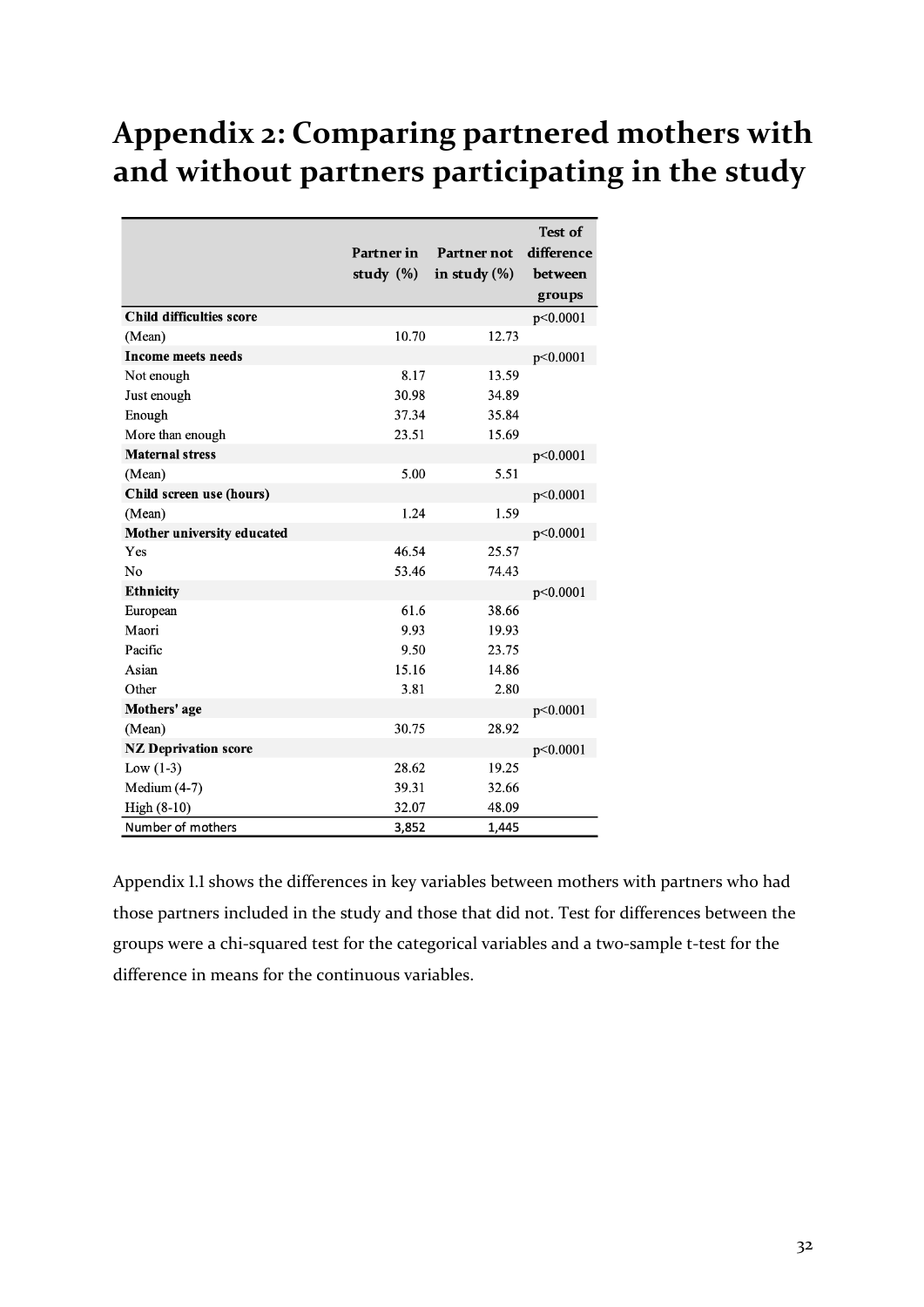# Appendix 3: Extra summary statistics

| Variable                     | $\%$ /Mean | SD   | Min              | <b>Max</b> |
|------------------------------|------------|------|------------------|------------|
| Prenatal perceived stress    | 13.23      | 6.43 | $\boldsymbol{0}$ | 40         |
| Child health                 |            |      |                  |            |
| Excellent/very good          | 85.7       |      |                  |            |
| Poor/fair/good               | 14.3       |      |                  |            |
| Personal support             | 32.79      | 7.2  | 12               | 60         |
| Maternal self-efficacy       | 59.93      | 4.63 | 32               | 66         |
| Clinically sig. PND symptoms |            |      |                  |            |
| Yes                          | 8.1        |      |                  |            |
| No                           | 91.8       |      |                  |            |
| Maternal general health      |            |      |                  |            |
| Excellent                    | 20.5       |      |                  |            |
| Very good                    | 35.3       |      |                  |            |
| Good                         | 34.0       |      |                  |            |
| Fair                         | 8.01       |      |                  |            |
| Poor                         | 2.2        |      |                  |            |
| Number of siblings at home   |            |      |                  |            |
| No siblings                  | 39.8       |      |                  |            |
| One sibling                  | 35.2       |      |                  |            |
| Two siblings                 | 15.2       |      |                  |            |
| Three+ siblings              | 9.7        |      |                  |            |
| Parent assessed weight       |            |      |                  |            |
| Underweight                  | 10.0       |      |                  |            |
| Normal weight                | 82.7       |      |                  |            |
| Overweight                   | 7.4        |      |                  |            |
| Child wakes in night         |            |      |                  |            |
| Sleeps through               | 50.7       |      |                  |            |
| Wakes once                   | 32.4       |      |                  |            |
| Wakes 2+ times               | 16.8       |      |                  |            |
| Income from govt. benefit    |            |      |                  |            |
| Yes                          | 25.1       |      |                  |            |
| No                           | 74.9       |      |                  |            |
| Moves since antenatal wave   |            |      |                  |            |
| No moves                     | 55.4       |      |                  |            |
| One move                     | 27.5       |      |                  |            |
| Two + moves                  | 17.1       |      |                  |            |
| Home ownership               |            |      |                  |            |
| Owns home                    | 52.9       |      |                  |            |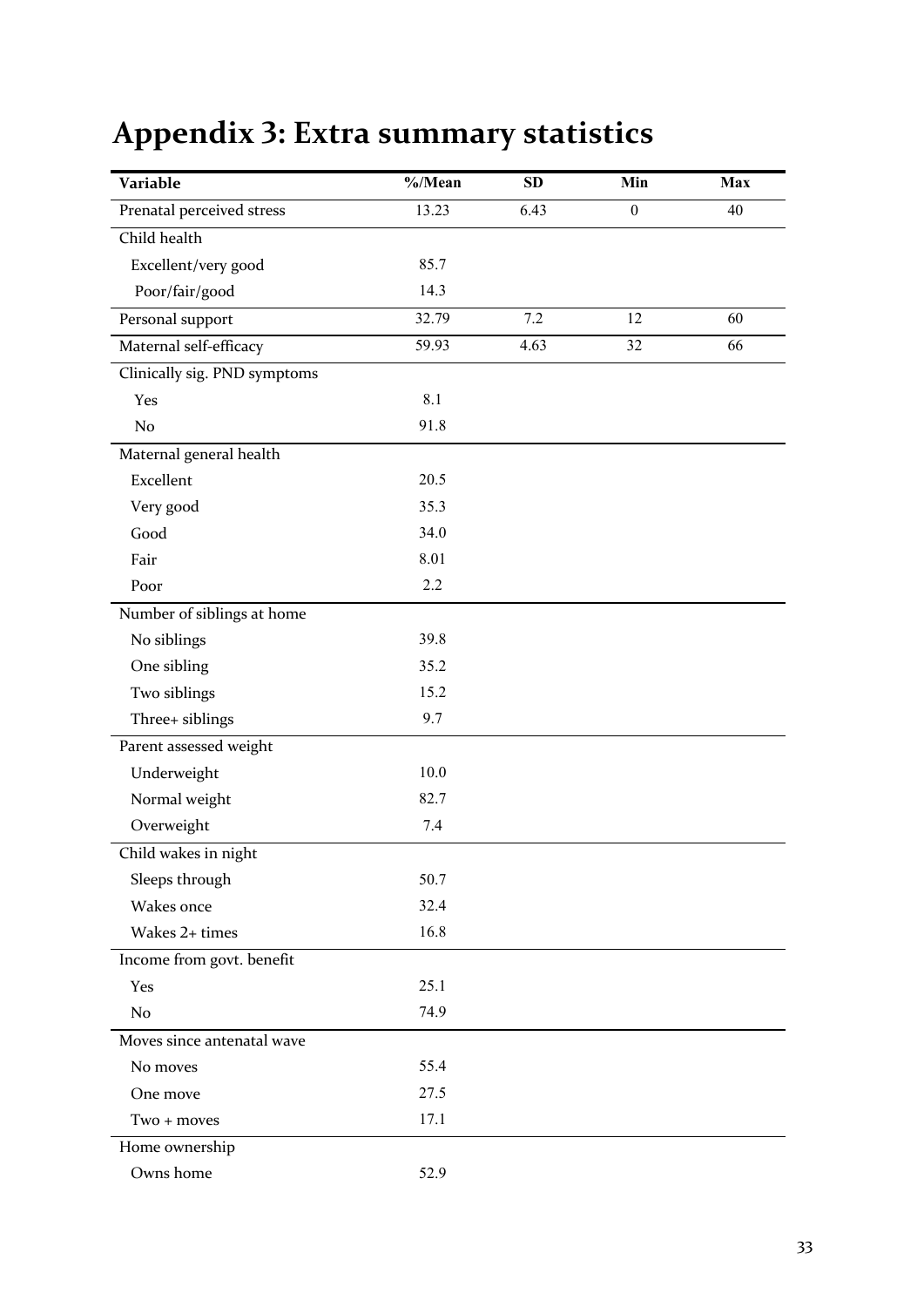| Private rental            | 38.9 |
|---------------------------|------|
| Public rental             | 6.58 |
| Other                     | 1.62 |
| Positive parenting        |      |
| Low positive parenting    | 19.6 |
| High positive parenting   | 80.4 |
| Hostile parenting         |      |
| Low hostile parenting     | 21.6 |
| Med hostile parenting     | 38.5 |
| High hostile parenting    | 39.9 |
| Protective parenting      |      |
| Low protective parenting  | 29.6 |
| Med protective parenting  | 32.1 |
| High protective parenting | 38.3 |
| Mother reads with child   |      |
| Low reading               | 33.3 |
| Med reading               | 29.2 |
| High reading              | 37.5 |
|                           |      |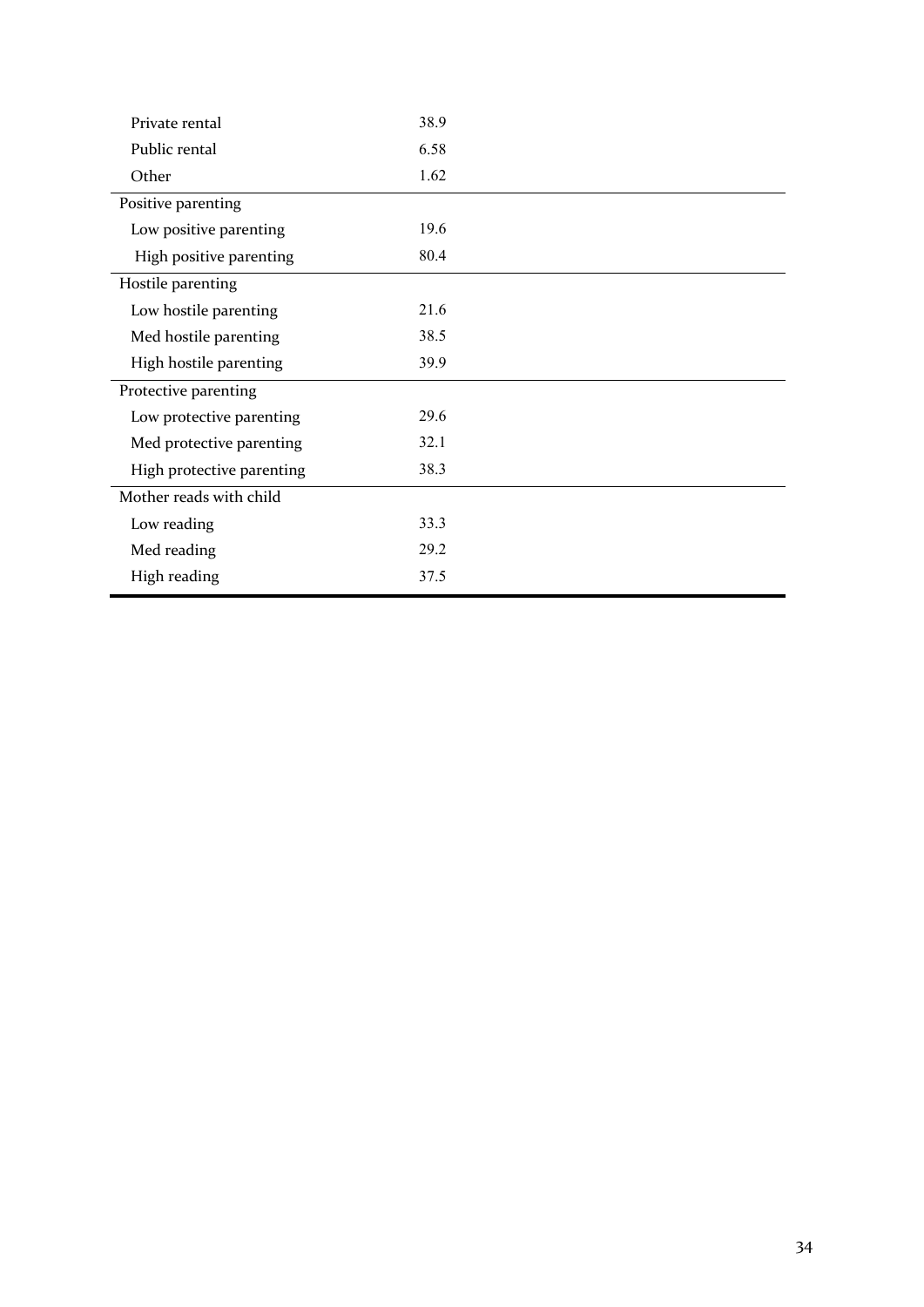# Appendix 4: SDQ questions

### **Internalising problems**

#### **Emotional problems**

Often complains of headaches, stomach-aches, or sickness.

Many worries, often seems worried.

Often unhappy, down-hearted or tearful.

Nervous or clingy in new situations, easily loses confidence.

Many fears, easily scared

### **Peer relationship problems**

Rather solitary, tends to play alone.

Has at least one good friend.

Generally liked by other children.

Picked on or bullied by other children.

Gets on better with adults than with other children.

### **Externalising problems**

#### **Conduct problems**

Often has temper tantrums or hot tempers

Generally obedient, usually does what adults request

Often fights with other children or bullies them

Often argumentative with adults

Can be spiteful to others

#### **Hyperactivity/inattention**

Restless, overactive, cannot stay still for long

Constantly fidgeting or squirming

Easily distracted, concentration wanders

Can stop and think things out before acting

Sees tasks through to the end, good attention span

Each questions had the response options of "Not true", "Somewhat true" and "Always true". Note that positive items were reverse coded.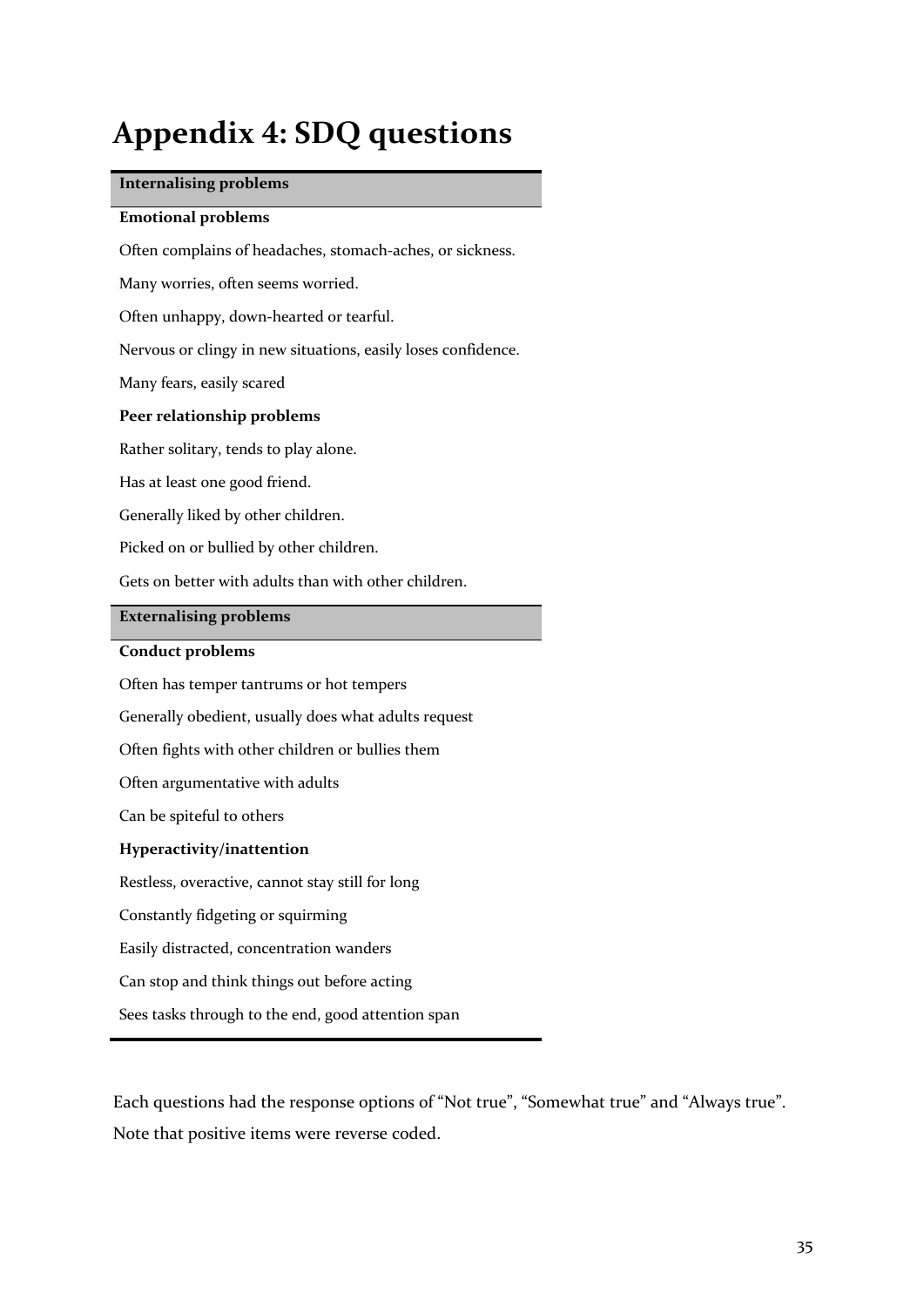| Full response to difficulties score | (1)         |
|-------------------------------------|-------------|
| <b>Antenatal wave variables</b>     |             |
| Mother's prioritised ethnicity      |             |
| European                            | (base)      |
| Maori                               | 0.085       |
| Pacific                             | $-0.095$    |
| Asian                               | $-0.503***$ |
| Other                               | $-0.470***$ |
| Mother university education         |             |
| No                                  | (base)      |
| Yes                                 | $-0.059$    |
| Mother age (years)                  | $0.015***$  |
| Parity                              |             |
| First born                          | (base)      |
| Subsequent birth                    | $0.199***$  |
| 9 month wave variables              |             |
| Maternal evaluation/self-efficacy   | $-0.024$    |
| 2 year wave variables               |             |
| Income meets needs                  |             |
| Not enough                          | $-0.037$    |
| Just enough                         | $-0.093$    |
| Enough                              | $-0.027$    |
| More than enough                    | (base)      |
| NZ Deprivation index score          |             |
| Low $(1-3)$                         | (base)      |
| Medium (4-7)                        | $-0.128*$   |
| High (8-10)                         | $-0.209***$ |
| Paid job                            |             |
| No                                  | (base)      |
| Yes                                 | $0.090*$    |
| Overall stress                      | 0.0028      |
| Extroversion                        | 0.065       |

# Appendix 5: Predicting item response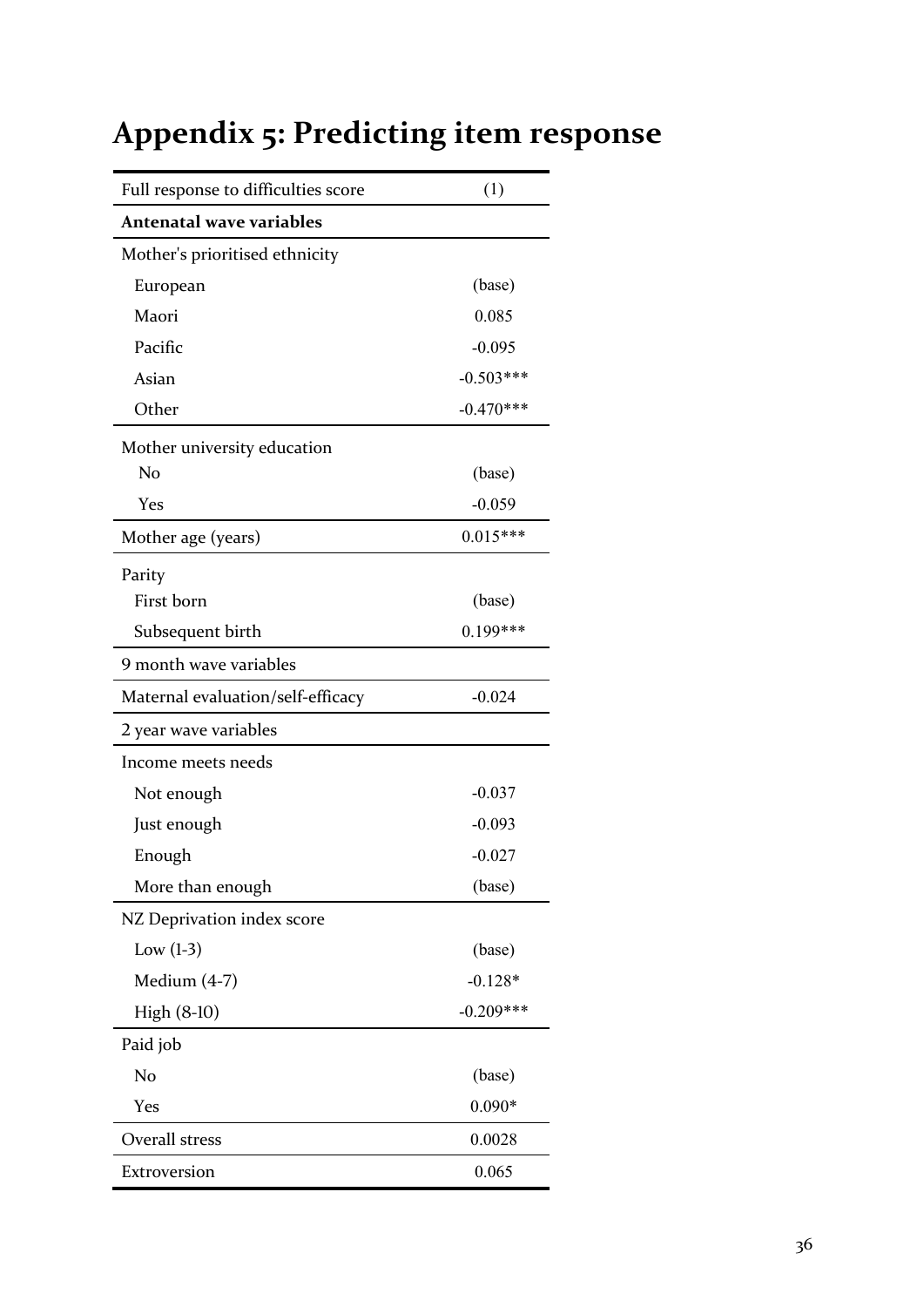| Agreeableness     | $-0.052$ |
|-------------------|----------|
| Conscientiousness | 0.051    |
| Neuroticism       | $-0.038$ |
| <b>Openness</b>   | $0.085*$ |
| Constant          | 1.484*** |
| Pseudo R-squared  | 0.0431   |
| Observations      | 5,861    |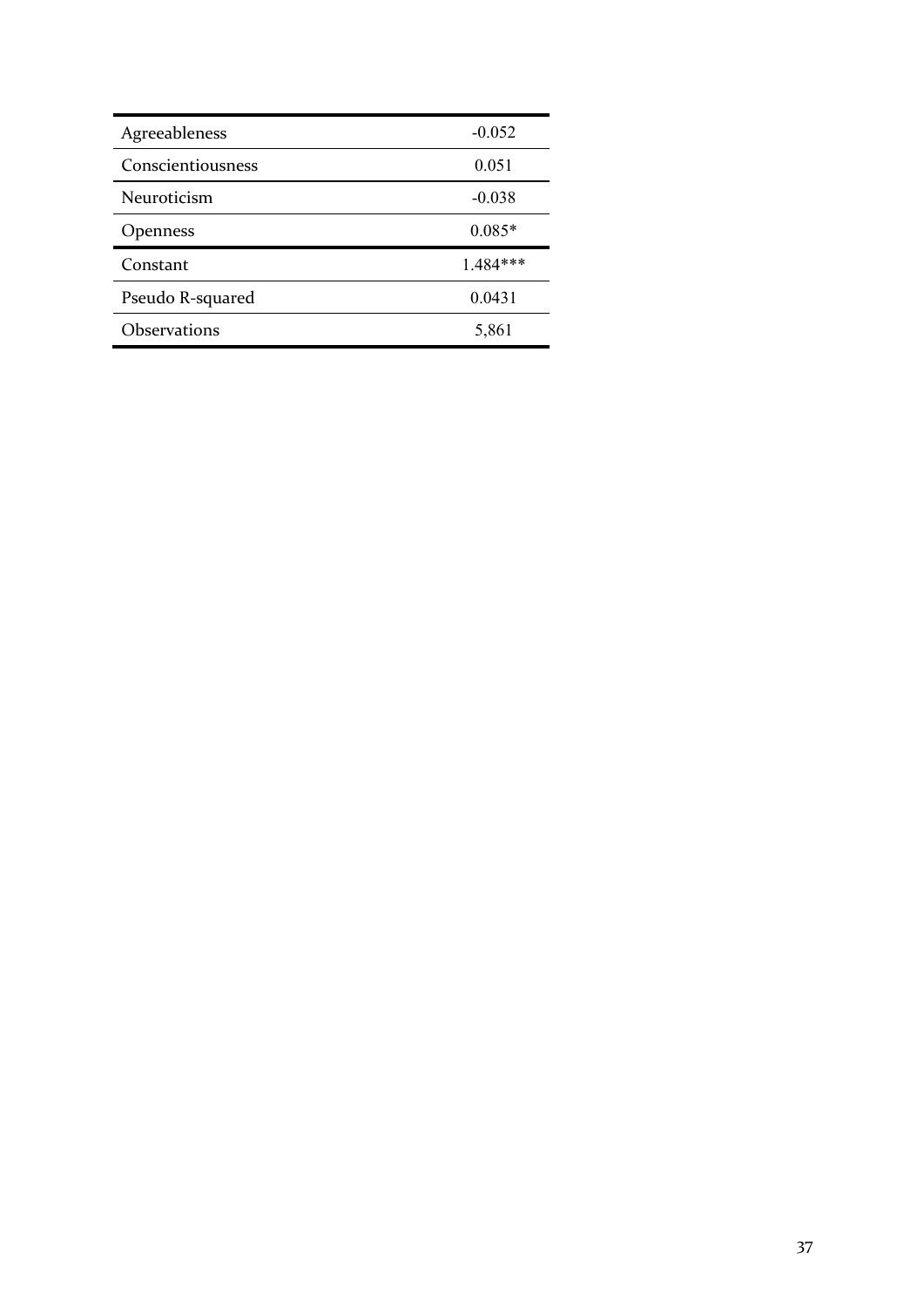# Appendix 6: Differences between mothers who completed and dropped out of the 2-year wave

|                             | <b>Completed two</b><br>year wave (%) | Dropped out of<br>two year wave (%) | <b>Test of difference</b><br>between groups |
|-----------------------------|---------------------------------------|-------------------------------------|---------------------------------------------|
| <b>Household income</b>     |                                       |                                     | p<0.0001                                    |
| <20k                        | 3.73                                  | 11.21                               |                                             |
| 20k-30k                     | 5.2                                   | 10.91                               |                                             |
| 30k-50k                     | 13.24                                 | 24.85                               |                                             |
| 50k-70k                     | 16.32                                 | 18.48                               |                                             |
| 70k-100k                    | 23.55                                 | 17.88                               |                                             |
| 100k-150k                   | 22.87                                 | 12.42                               |                                             |
| $150k+$                     | 15.08                                 | 4.24                                |                                             |
| Mother university educated  |                                       |                                     | p<0.0001                                    |
| Yes                         | 39.99                                 | 19.4                                |                                             |
| N <sub>o</sub>              | 60.01                                 | 80.6                                |                                             |
| Ethnicity                   |                                       |                                     | p<0.0001                                    |
| European                    | 56.14                                 | 20.52                               |                                             |
| Maori                       | 13.32                                 | 20.71                               |                                             |
| Pacific                     | 13.24                                 | 30.41                               |                                             |
| Asian                       | 13.78                                 | 25                                  |                                             |
| Other                       | 3.51                                  | 3.36                                |                                             |
| Mothers' age                |                                       |                                     | p<0.0001                                    |
| (Mean)                      | 30.27                                 | 27.75                               |                                             |
| <b>NZ Deprivation score</b> |                                       |                                     | p<0.0001                                    |
| Low $(1-3)$                 | 25.82                                 | 14.53                               |                                             |
| Medium (4-7)                | 37.62                                 | 24.21                               |                                             |
| High (8-10)                 | 36.56                                 | 61.27                               |                                             |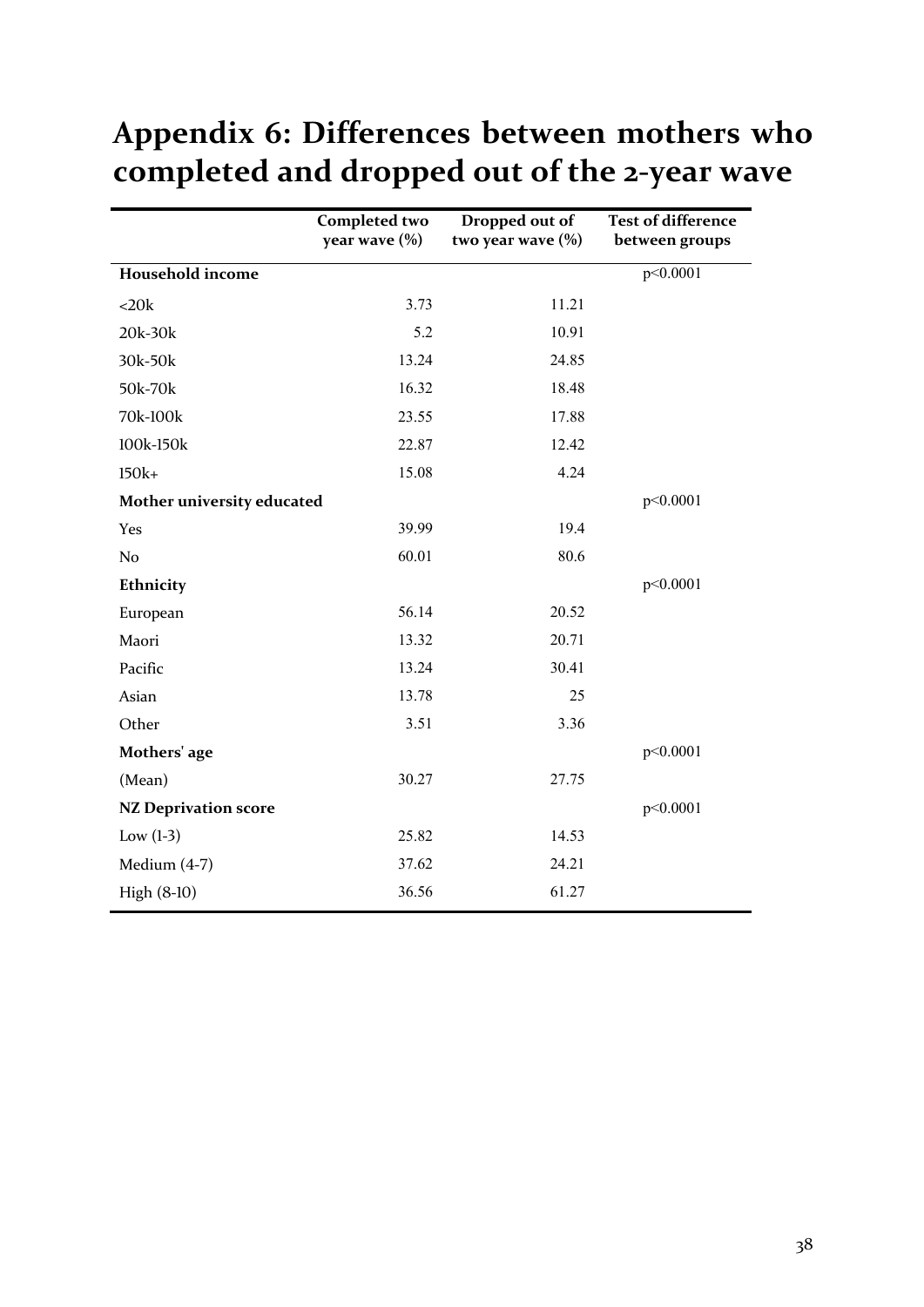# Appendix 7: Predicting wave drop out

*Probability* of child remaining in future waves by two-year difficulties score *(GH%CI)*

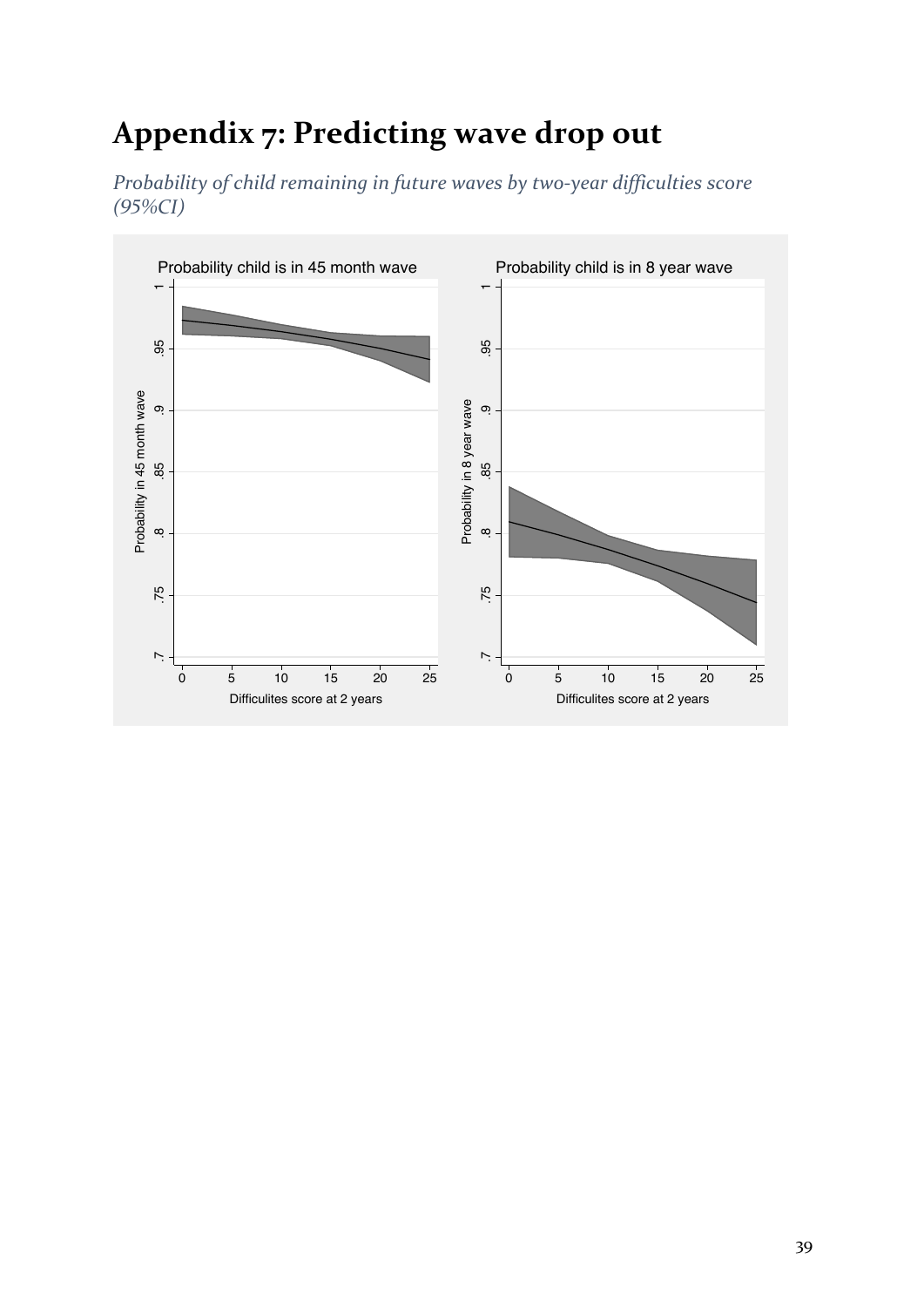# **Appendix 8: Heckman selection results for**  difficulties scores (restricted model)

|                             | (1)         | (2)                   | (3)                  |
|-----------------------------|-------------|-----------------------|----------------------|
| <b>Child difficulties</b>   | MI data     | Heckman<br>estimation | Heckman<br>selection |
| Age                         | $-0.133***$ | $-0.111***$           | $0.0219***$          |
| Ethnicity                   |             |                       |                      |
| European                    | (base)      | (base)                | (base)               |
| Maori                       | 2.311***    | 1.842***              | $-0.465***$          |
| Pacific                     | 3.083***    | 2.202***              | $-0.483***$          |
| Asian                       | 1.487***    | 0.582                 | $-0.384***$          |
| Other ethnicity             | $0.671*$    | 0.288                 | $-0.271*$            |
| Mother university educated  |             |                       |                      |
| Yes                         | $-1.07***$  | $-0.865***$           | $0.231***$           |
| No                          | (base)      | (base)                | (base)               |
| NZ Deprivation score        |             |                       |                      |
| Low $(l-3)$                 | (base)      | (base)                | (base)               |
| Med (4-7)                   | 0.035       | 0.094                 | $-0.055$             |
| High (8-10)                 | $0.652***$  | $0.509**$             | $-0.095$             |
| Child gender                |             |                       |                      |
| Male                        | (base)      | (base)                | (base)               |
| Female                      | $-0.687***$ | $-0.711***$           | $-0.023$             |
| Perceived stress            | $0.150***$  | $0.147***$            | 0.0025               |
| No. moves in last 5 years   | $0.042*$    | 0.0066                | $-0.0339***$         |
| District Health Board       |             |                       |                      |
| <b>Auckland DHB</b>         |             |                       | (base)               |
| <b>Counties Manukau DHB</b> |             |                       | $-0.0057$            |
| Waikato DHB                 |             |                       | $0.257***$           |
| Mother's place of birth     |             |                       |                      |
| New Zealand                 |             |                       | (base)               |
| Australia                   |             |                       | $-0.070$             |
| Other Oceania               |             |                       | $-0.267***$          |
| Asia                        |             |                       | $-0.398***$          |
| Other                       |             |                       | $-0.187$             |
| Lambda                      |             | 5.590***              |                      |
| Constant                    | 12.995      | 11.993***             | $1.24***$            |
| Observations                | 6,268       | 6,268                 | 6,268                |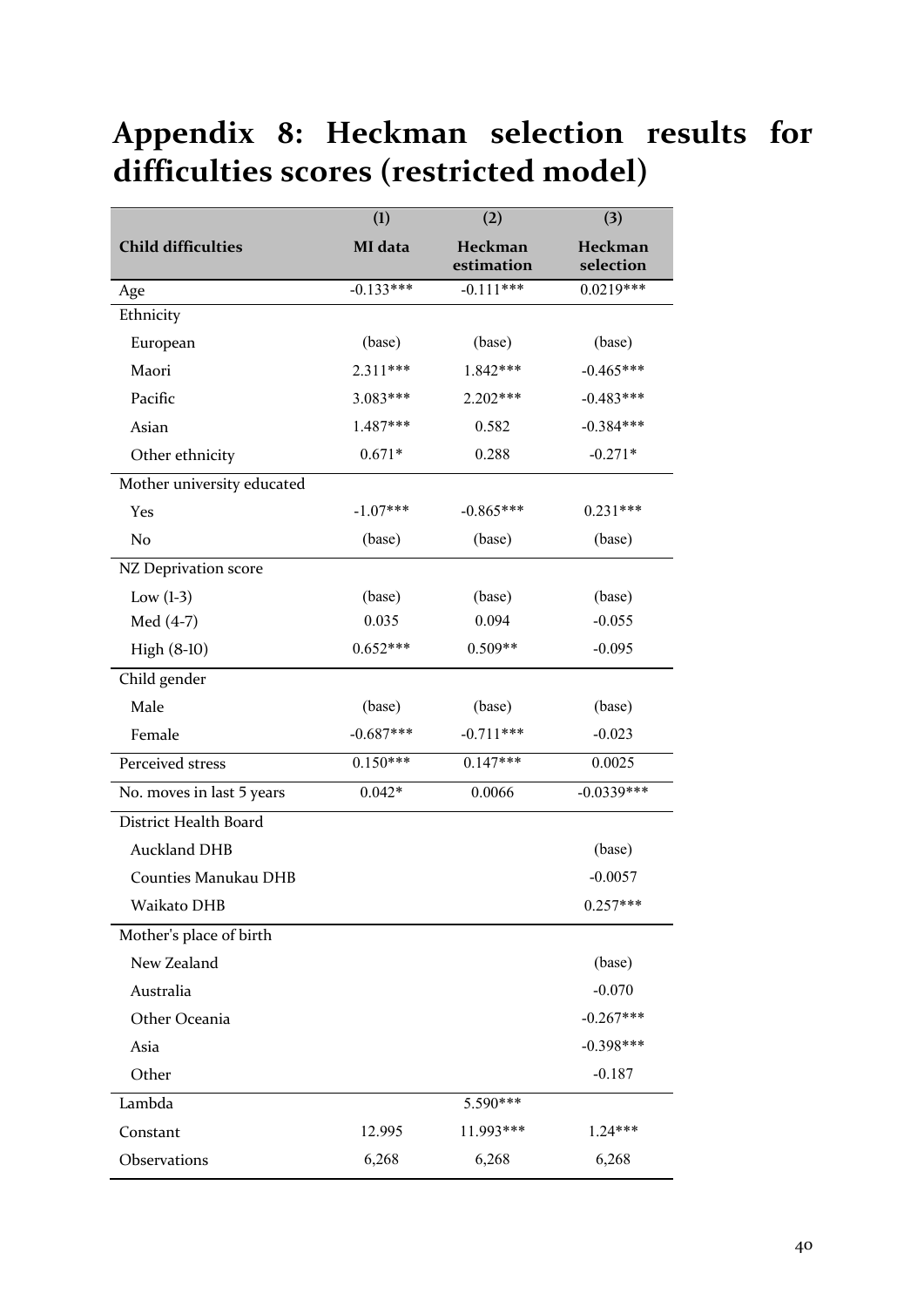# Appendix 9: Comparing a single and 40 imputations

|                           | (1)         | (2)         |
|---------------------------|-------------|-------------|
| Dependent variable        | MI single   | MI 40       |
| <b>Child difficulties</b> | imputation  | imputations |
| Screens last weekday      | $1.204***$  | 1.197***    |
|                           | (0.205)     | (0.211)     |
| Child's gender            |             |             |
| Boy                       | (base)      | (base)      |
| Girl                      | $-0.587***$ | $-0.546***$ |
| Ethnicity                 |             |             |
| European                  | (base)      | (base)      |
| Maori                     | 2.584***    | $2.543***$  |
| Pacific                   | $3.031***$  | 3.038***    |
| Asian                     | 0.256       | 0.370       |
| Other ethnicity           | 0.410       | 0.511       |
| Extroversion              | $-0.257***$ | $-0.237**$  |
| Agreeableness             | $-0.687***$ | $-0.728***$ |
| Conscientiousness         | $-1.064***$ | $-1.020***$ |
| Neuroticism               | 1.275***    | 1.294***    |
| Openness                  | $-0.699***$ | $-0.697***$ |
| Number of siblings        |             |             |
| Sole child                | (base)      | (base)      |
| One sibling               | 0.046       | 0.016       |
| Two siblings              | $-0.651***$ | $-0.601***$ |
| Three + siblings          | 0.058       | 0.056       |
| Mother's disability       |             |             |
| No                        | (base)      | (base)      |
| Yes                       | $-0.409$    | $-0.266$    |
| Constant                  | 16.54***    | 16.35***    |
| Imputations               | 1           | 40          |
| N(observations)           | 5,524       | 5,524       |

\*\*\* p<0.01, \*\* p<0.05, \* p<0.1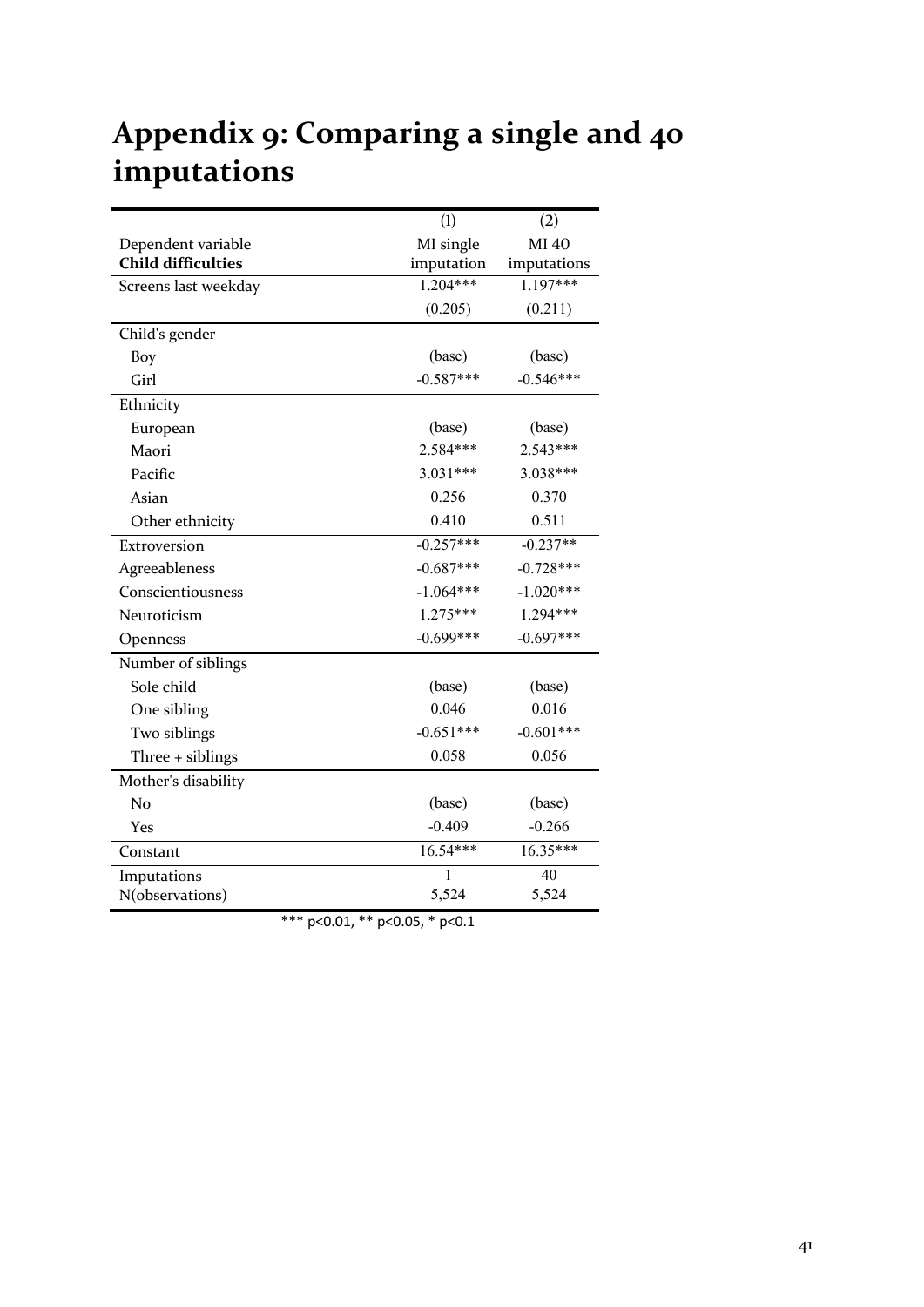# **Appendix 10: Heckman selection results for**  difficulties scores (unrestricted model)

|                                 | Complete case<br>analysis | MI          | Imputed +<br>Heckman |
|---------------------------------|---------------------------|-------------|----------------------|
| <b>Antenatal wave variables</b> | (1)                       | (2)         | (3)                  |
| Mother's ethnicity              |                           |             |                      |
| European                        | (base)                    | (base)      | (base)               |
| Māori                           | $0.978***$                | 1.189***    | $0.798***$           |
| Pacific                         | 1.582***                  | 1.913***    | $1.263***$           |
| Asian                           | 0.339                     | $0.377**$   | $-0.218$             |
| Other                           | 0.162                     | 0.162       | $-0.237$             |
| Mother tertiary educated        |                           |             |                      |
| Yes                             | $-0.517***$               | $-0.609***$ | $-0.390***$          |
| No                              | (base)                    | (base)      | (base)               |
| Mother age                      | $-0.078***$               | $-0.071***$ | $-0.057***$          |
| Prenatal perceived stress       | $0.027**$                 | $0.030**$   | $0.027**$            |
| 9 month wave variables          |                           |             |                      |
| Child gender                    |                           |             |                      |
| Male                            | (base)                    | (base)      | (base)               |
| Female                          | $-0.595***$               | $-0.525***$ | $-0.545***$          |
| Child health                    |                           |             |                      |
| Excellent/very good             | $-0.924***$               | $-0.821***$ | $-0.868***$          |
| Poor/fair/good                  | (base)                    | (base)      | (base)               |
| Maternal self-efficacy          | $-0.038**$                | $-0.028**$  | $-0.033**$           |
| Clinically sig. PND symptoms    |                           |             |                      |
| Yes                             | (base)                    | (base)      | (base)               |
| No                              | $-0.021$                  | $-0.078$    | $-0.066$             |
| Personal support                | $-0.0008$                 | $-0.009$    | $-0.005$             |
| 2 year wave variables           |                           |             |                      |
| Extroversion                    | $-0.132$                  | $-0.169*$   | $-0.168*$            |
| Agreeableness                   | $-0.444***$               | $-0.409***$ | $-0.429***$          |
| Conscientiousness               | $-0.936***$               | $-0.604***$ | $-0.580***$          |
| Neuroticism                     | $0.403***$                | $0.535***$  | $0.511***$           |
| Openness                        | $-0.548***$               | $-0.524***$ | $-0.504***$          |
| Number of siblings              |                           |             |                      |
| No siblings                     | (base)                    | (base)      | (base)               |
| One sibling                     | $-0.155$                  | $-0.234*$   | $-0.232*$            |
| Two siblings                    | $-0.525***$               | $-0.548***$ | $-0.558***$          |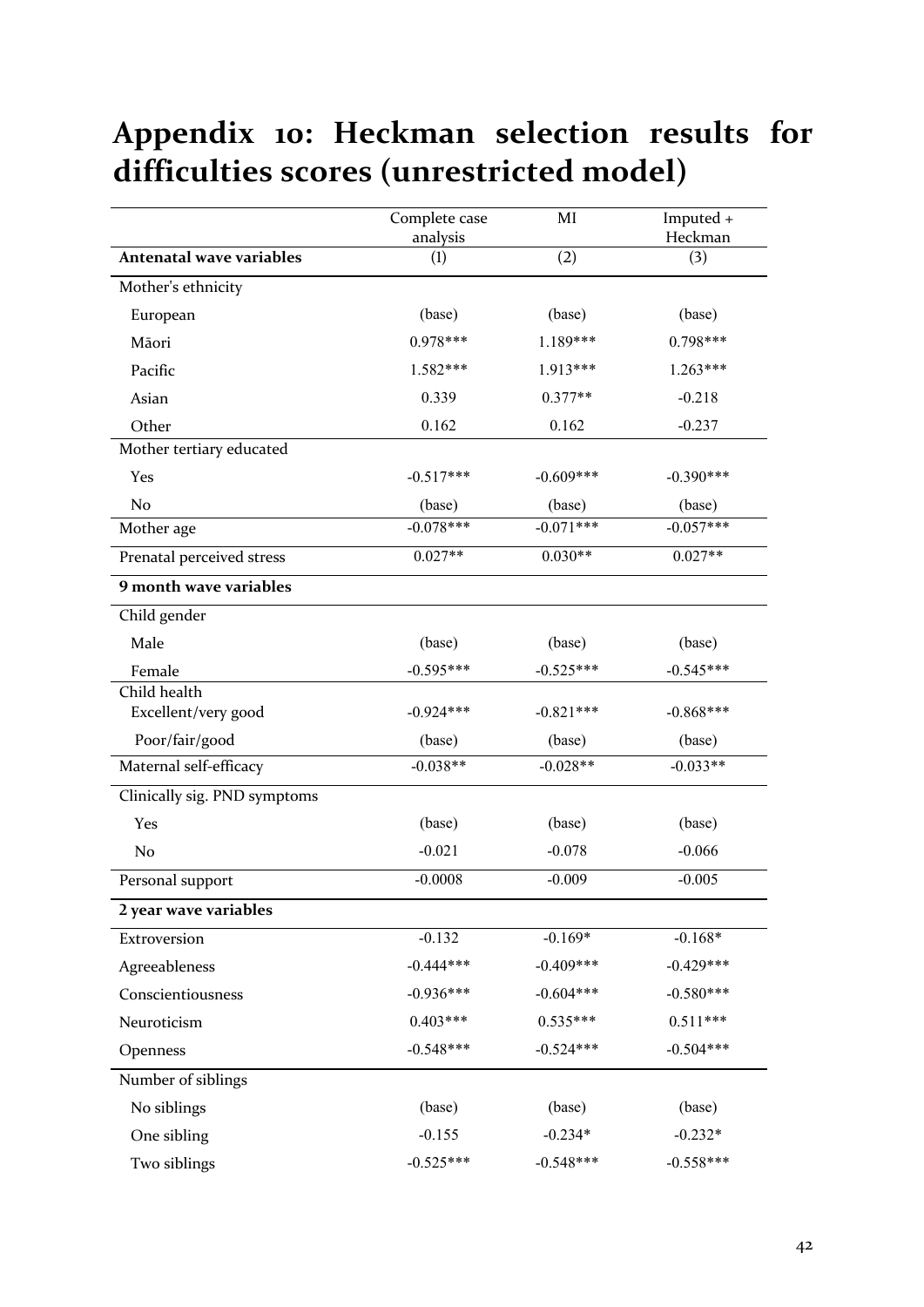| Three+ siblings                | 0.194                     | 0.004       | 0.006                |
|--------------------------------|---------------------------|-------------|----------------------|
|                                | Complete case<br>analysis | MI          | Imputed +<br>Heckman |
| Child wakes in night           |                           |             |                      |
| Sleeps through                 | (base)                    | (base)      | (base)               |
| Wakes once                     | $0.347**$                 | $0.275**$   | $0.296**$            |
| Wakes 2+ times                 | 0.592***                  | $0.375**$   | 0.398**              |
| Child weight (parent assessed) |                           |             |                      |
| Underweight                    | $0.539**$                 | $0.537***$  | $0.538***$           |
| Normal weight                  | (base)                    | (base)      | (base)               |
| Overweight                     | $0.498**$                 | $0.424**$   | 0.394**              |
| NZ Deprivation index score     |                           |             |                      |
| Low $(1-3)$                    | (base)                    | (base)      | (base)               |
| Med $(4-7)$                    | $-0.029$                  | 0.025       | 0.028                |
| High (8-10)                    | $0.331*$                  | $0.378**$   | $0.300**$            |
| Mother paid job                |                           |             |                      |
| Yes                            | $-0.466$ ***              | $-0.507***$ | $-0.536***$          |
| N <sub>o</sub>                 | (base)                    | (base)      | (base)               |
| Income from govt. benefit      |                           |             |                      |
| Yes                            | $0.380**$                 | $0.419***$  | $0.401***$           |
| No                             | (base)                    | (base)      | (base)               |
| Partner status                 |                           |             |                      |
| Has partner                    | 0.038                     | $-0.103$    | $-0.087$             |
| Does not have partner          | (base)                    | (base)      | (base)               |
| Moves since antenatal wave     |                           |             |                      |
| No moves                       | (base)                    | (base)      | (base)               |
| One move                       | 0.006                     | $-0.080$    | $-0.119$             |
| Two + moves                    | 0.253                     | 0.190       | 0.161                |
| Home ownership                 |                           |             |                      |
| Owns home                      | (base)                    | (base)      | (base)               |
| Private rental                 | $-0.132$                  | $-0.072$    | $-0.017$             |
| Public rental                  | 0.560                     | 0.416       | $0.558**$            |
| Other                          | 0.378                     | 0.245       | 0.191                |
| Positive parenting             |                           |             |                      |
| Low positive parenting         | $0.628***$                | $0.623***$  | $0.635***$           |
| High positive parenting        | (base)                    | (base)      | (base)               |
|                                |                           |             |                      |

(continued over page)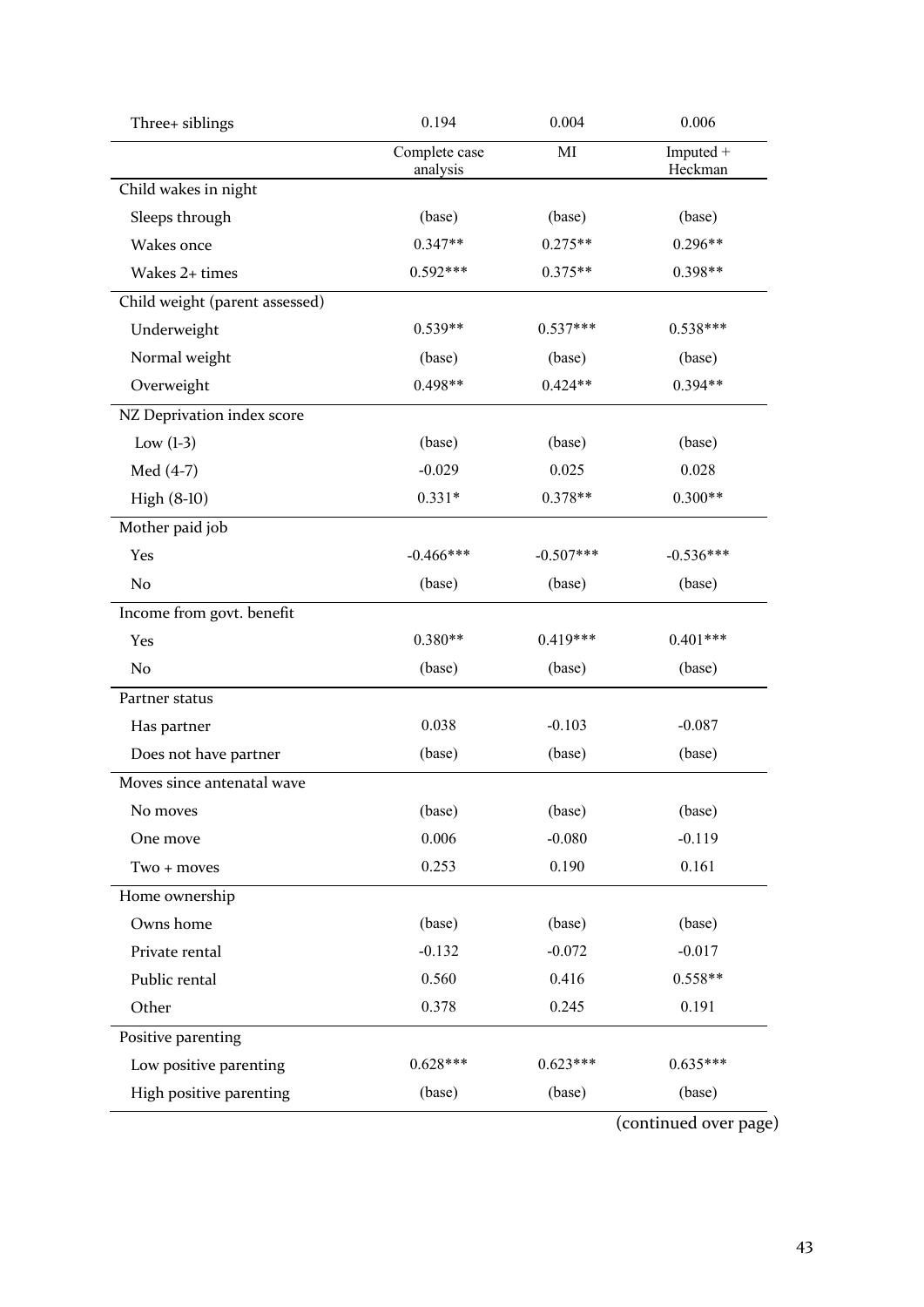|                           | Complete case<br>analysis | MI          | Imputed $+$<br>Heckman |
|---------------------------|---------------------------|-------------|------------------------|
| Hostile parenting         |                           |             |                        |
| Low hostile parenting     | (base)                    | (base)      | (base)                 |
| Med hostile parenting     | $0.822***$                | $0.813***$  | $0.901***$             |
| High hostile parenting    | $2.560***$                | $2.560***$  | 2.644***               |
| Protective parenting      |                           |             |                        |
| Low protective parenting  | (base)                    | (base)      | (base)                 |
| Med protective parenting  | 0.139                     | 0.162       | 0.108                  |
| High protective parenting | $0.420***$                | $0.372**$   | $0.296***$             |
| Mother reads with child   |                           |             |                        |
| Low reading               | (base)                    | (base)      | (base)                 |
| Med reading               | $-0.508***$               | $-0.522***$ | $-0.575***$            |
| High reading              | $-0.640***$               | $-0.700***$ | $-0.851***$            |
| Lambda                    |                           |             | $3.456**$              |
| Constant                  | 20.837***                 | 18.833***   | 18.476***              |
| R-squared                 | 0.373                     |             | 0.373                  |
| Observations              | 4,409                     | 6,091       | 6,068                  |

\*\*\* p<0.01, \*\* p<0.05, \* p<0.1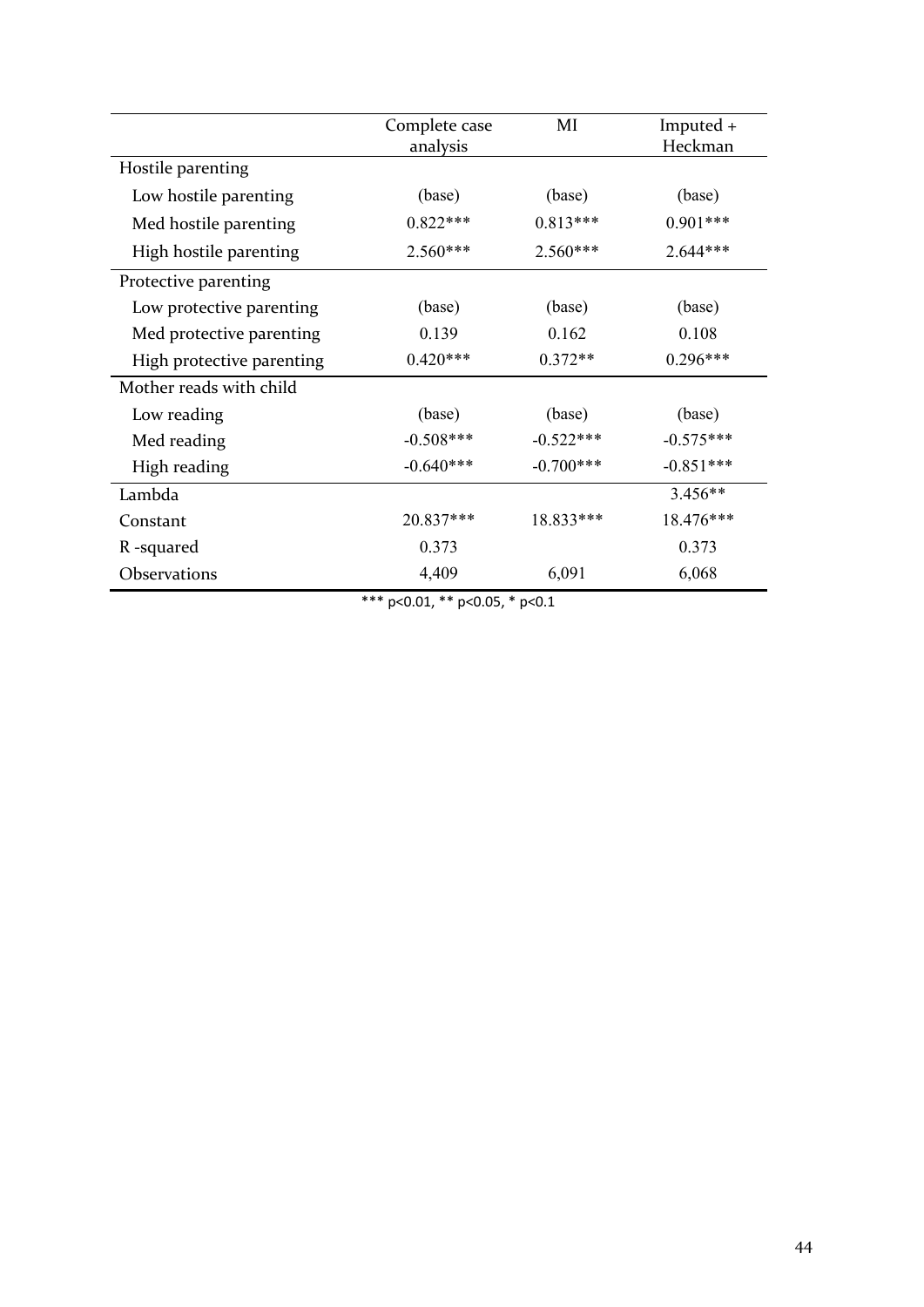## **Bibliography**

- Achenbach, T. M., Ivanova, M. Y., Rescorla, L. A., Turner, L. V., & Althoff, R. R. (2016). Internalizing/externalizing problems: Review and recommendations for clinical and research applications. *Journal of the American Academy of Child & Adolescent Psychiatry, 55*(8), 647-656.
- Angrist, J. D., & Krueger, A. B. (2001). Instrumental variables and the search for identification: From supply and demand to natural experiments. *Journal of Economic perspectives*,  $15(4)$ , 69-85.
- Australian Insititue of Family Studies. (2012). *The Longitudinal Study of Australian Children: Annual statistical report 2011*. Retrieved from https://growingupinaustralia.gov.au/sites/default/files/asr2011.pdf

Barr, R. (2019). Growing up in the digital age: early learning and family media ecology. *Current* 

*Directions in Psychological Science, 28(4), 341-346.* 

- Caspi, A., Harrington, H., Milne, B., Amell, J. W., Theodore, R. F., & Moffitt, T. E. (2003). Children's behavioral styles at age 3 are linked to their adult personality traits at age 26. *Journal of personality*,  $71(4)$ ,  $495-514$ .
- Certain, L. K., & Kahn, R. S. (2002). Prevalence, correlates, and trajectory of television viewing among infants and toddlers. *Pediatrics*, 109(4), 634-642.
- Charach, A., Bélanger, S. A., McLennan, J. D., & Nixon, M. K. (2017). Screening for disruptive behaviour problems in preschool children in primary health care settings. *Paediatrics & child health, 22*(8), 478-484.
- Cliff, D. P., Howard, S. J., Radesky, J. S., McNeill, J., & Vella, S. A. (2018). Early childhood media exposure and self-regulation: bidirectional longitudinal associations. *Academic pediatrics, 18*(7), 813-819.
- Cobb-Clark, D. A., & Schurer, S. (2012). The stability of big-five personality traits. *Economics Letters,*  $115(1)$ ,  $11-15$ .
- Colmar Brunton. (2015). *Children's media use study: How children engage with media today.* Retrieved from Wellington:
- Gelbach, J. B. (2016). When do covariates matter? And which ones, and how much? *Journal of Labor Economics,* 34(2), 509-543.
- Gerritsen, S., Morton, S. M., & Wall, C. R. (2016). Physical activity and screen use policy and practices in childcare: results from a survey of early childhood education services in New Zealand. *Australian and New Zealand journal of public health, 40*(4), 319-325.
- Goodman, R. (1997). The Strengths and Difficulties Questionnaire: a research note. *Journal of child psychology and psychiatry, 38*(5), 581-586.
- Graham, J. W. (2012). *Missing data: Analysis and design*. New York: Springer New York.
- Grimm, P. (2010). Social desirability bias. In W. Kamakura (Ed.), *Wiley international encyclopedia of marketing* (Vol. 2): John Wiley & Sons.

Growing up in Ireland. (2017). *Growing up in Ireland: Key findings at 7/8 years - socioemotional development and play.* Retrieved from https://www.growingup.ie/pubs/GUI-KF-3.pdf

- Heckman, J. J. (1979). Sample selection bias as a specification error. *Econometrica: Journal of* the econometric society, 153-161.
- Heckman, J. J. (2006). Skill formation and the economics of investing in disadvantaged children. *Science, 312*(5782), 1900-1902.
- Kersten, P., Dudley, M., Nayar, S., Elder, H., Robertson, H., Tauroa, R., & McPherson, K. M.  $(2016)$ . Cross-cultural acceptability and utility of the strengths and difficulties questionnaire: views of families. *BMC* psychiatry, 16(1), 1-9.
- Lennox, C. S., Francis, J. R., & Wang, Z. (2012). Selection models in accounting research. *The accounting review,*  $87(2)$ ,  $589-616$ .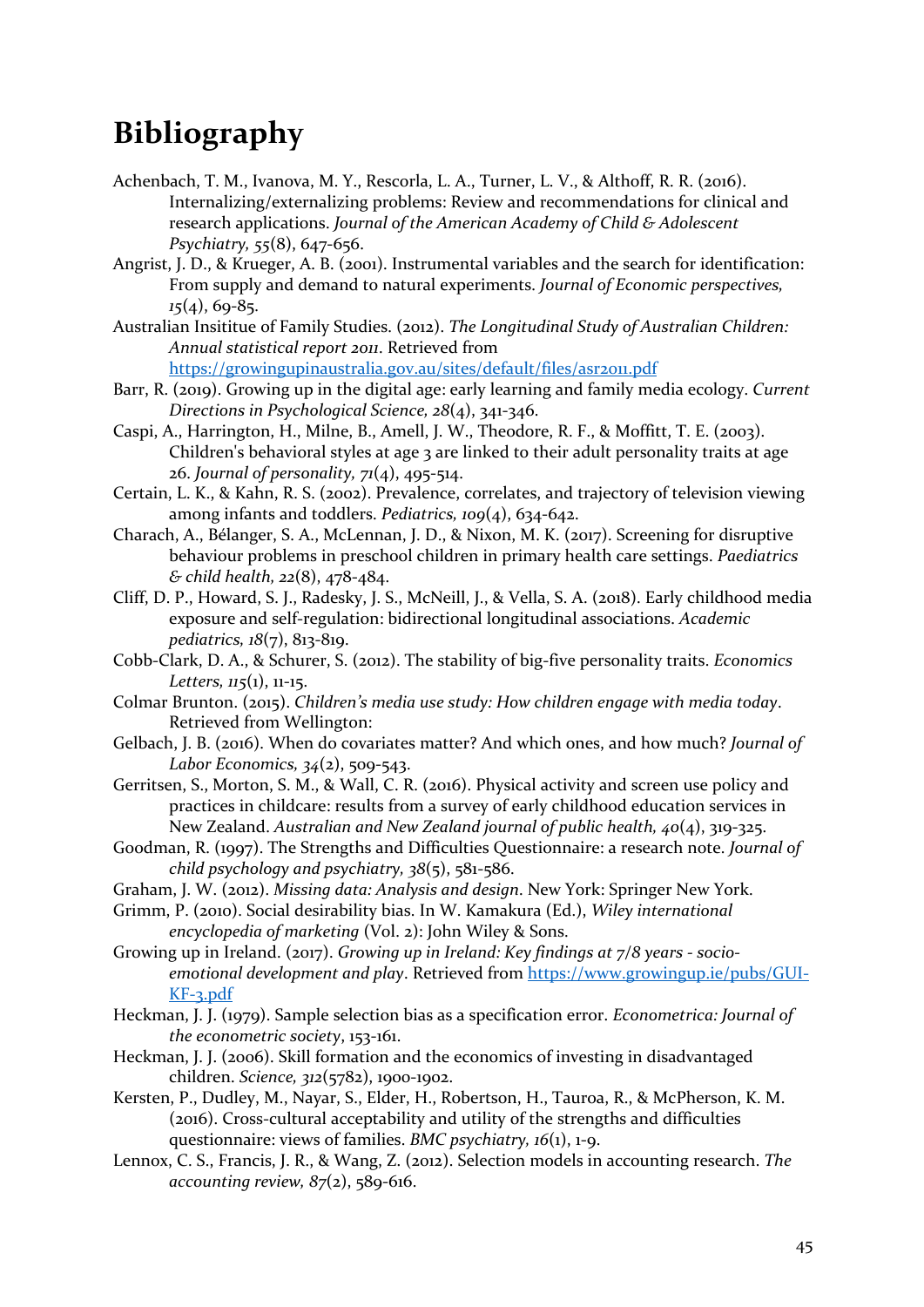- Little, R. J. (1985). A note about models for selectivity bias. *Econometrica: Journal of the econometric society, 53*(6), 1469-1474.
- Little, R. J. (1988). A test of missing completely at random for multivariate data with missing values. *Journal of the American statistical Association*,  $83(404)$ , 1198-1202.
- Little, R. J., & Rubin, D. B. (2002). Bayes and multiple imputation. In R. J. Little & D. B. Rubin (Eds.), *Statistical analysis with missing data* (pp. 200-220). Hoboken, NJ: John Wiley & Sons.
- Liu, J., Chen, X., & Lewis, G. (2011). Childhood internalizing behaviour: analysis and implications. *Journal of psychiatric and mental health nursing, 18*(10), 884-894.
- Livingstone, S., & Blum-Ross, A. (2020). *Parenting for a digital future: How hopes and fears about technology shape children's lives*. New York: Oxford University Press.
- Madigan, S., Browne, D., Racine, N., Mori, C., & Tough, S. (2019). Association between screen time and children's performance on a developmental screening test. *JAMA pediatrics*, *173*(3), 244-250.
- McDaniel, B. T., & Radesky, J. S. (2020). Longitudinal associations between early childhood externalizing behavior, parenting stress, and child media use. *Cyberpsychology*, *Behavior, and Social Networking, 23*(6), 384-391.
- Morton, S. M., Ramke, J., Kinloch, J., Grant, C. C., Carr, P. A., Leeson, H., ... Robinson, E. (2015). Growing Up in New Zealand cohort alignment with all New Zealand births. Australian and New Zealand journal of public health, 39(1), 82-87.
- Neville, R. D., McArthur, B. A., Eirich, R., Lakes, K. D., & Madigan, S. (2021). Bidirectional associations between screen time and children's externalizing and internalizing behaviors. *Journal of child psychology and psychiatry, 62*(12), 1475-1484.
- New Zealand Ministry of Health. (2018). Annual update of key results 2017/18: New Zealand *Health Survey*. Retrieved from Wellington: https://www.health.govt.nz/publication/annual-update-key-results-2017-18-newzealand-health-survey
- Nikkelen, S. W., Valkenburg, P. M., Huizinga, M., & Bushman, B. J. (2014). Media use and ADHD-related behaviors in children and adolescents: A meta-analysis. *Developmental psychology, 50*(9), 2228.
- Ophir, Y., Rosenberg, H., & Tikochinski, R. (2021). What are the psychological impacts of children's screen use? A critical review and meta-analysis of the literature underlying the World Health Organization guidelines. *Computers in Human Behavior*, 124, 106925.
- Przybylski, A. K., & Weinstein, N. (2019). Digital Screen Time Limits and Young Children's Psychological Well-Being: Evidence From a Population-Based Study. *Child development, 90(1), e56-e65.*
- Radesky, J. S., Weeks, H. M., Ball, R., Schaller, A., Yeo, S., Durnez, J., . . . Coyne, S. (2020). Young children's use of smartphones and tablets. *Pediatrics*, 146(1), e20193518.
- Rubin, D. B. (1976). Inference and missing data. *Biometrika*,  $63(3)$ ,  $581-592$ .
- Shiner, R. L.  $(2015)$ . The development of temperament and personality traits in childhood and adolescence. In M. Mikulincer, P. Shaver, L. Cooper, & R. Larsen (Eds.), *APA handbook* of personality and social psychology, Volume 4: Personality processes and individual differences. (pp. 85-105). Washington: American Psychological Association.
- Staiger, D., & Stock, J. H. (1997). Instrumental variables regression with weak instruments. *Econometrica* 65(3), 557-586.
- StataCorp. (2017a). Stata Multiple-Imputation Reference Manual. College Station, TX: StataCorp LLC.
- StataCorp. (2017b). Stata Statistical Software (Version Release 15). College Station, TX: StataCorp LLC.